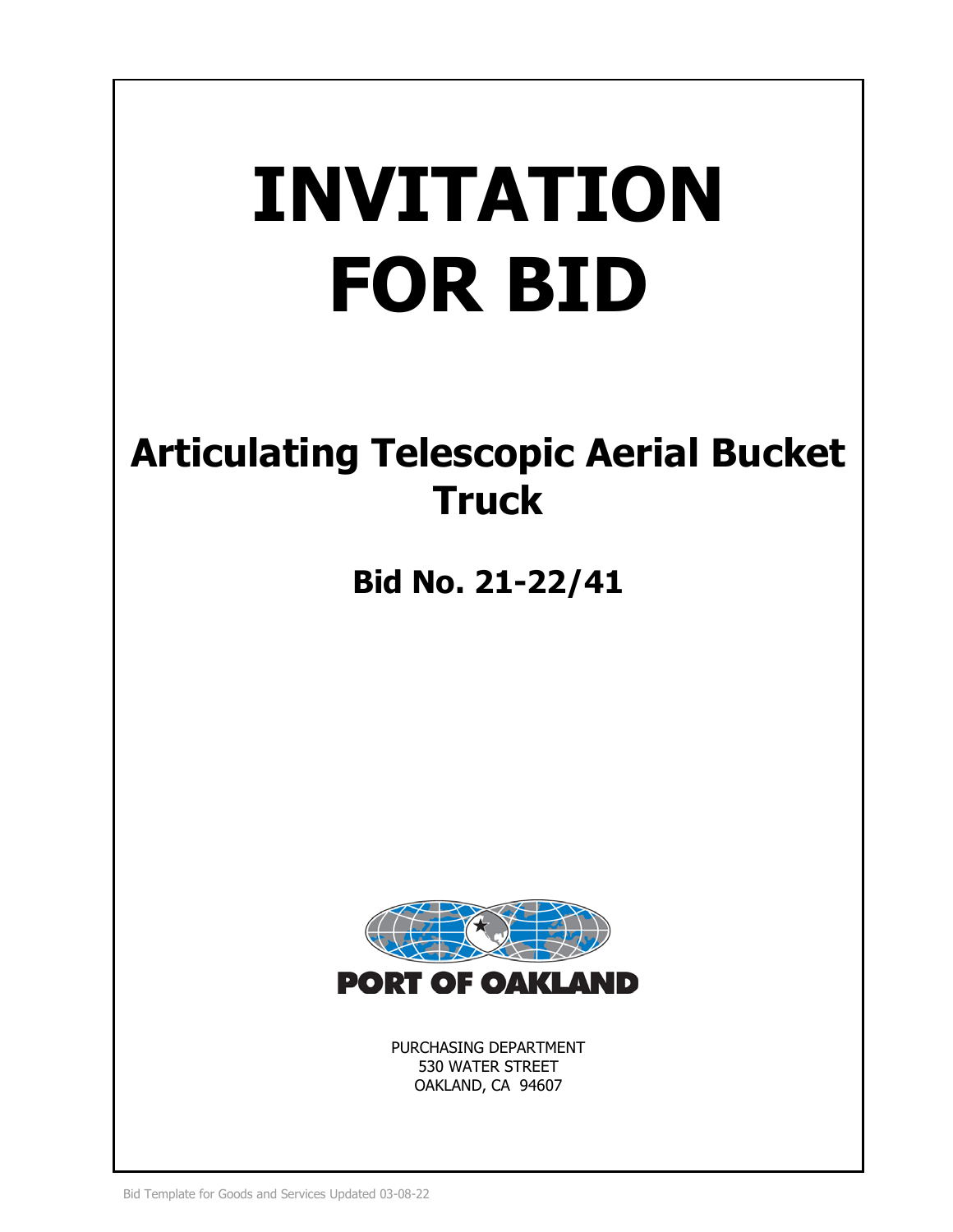

# **INVITATION FOR BID**

#### **Bid No.: 21-22/41 - Articulating Telescopic Aerial Bucket Truck**

The Port of Oakland ("Port"), Oakland, California, through the Purchasing Department, is hereby soliciting competitive bids for the above-mentioned project. The successful bidder ("Bidder") will be required to furnish all labor, material, equipment, supplies, applicable taxes, insurance, bonding (if applicable), permits, and licenses to complete this project.

# **General Bid Information**

| <b>Bid Title</b>                     | <b>Articulating Telescopic Aerial Bucket Truck</b>                                                                                                                                                                          |  |
|--------------------------------------|-----------------------------------------------------------------------------------------------------------------------------------------------------------------------------------------------------------------------------|--|
| <b>Bid Type</b>                      | <b>Goods and Services</b>                                                                                                                                                                                                   |  |
| <b>Bid Number</b>                    | $21 - 22/41$                                                                                                                                                                                                                |  |
| <b>Bid Issued</b>                    | March 23, 2022                                                                                                                                                                                                              |  |
| <b>Issuing Department</b>            | <b>Vehicle &amp; Equipment Maintenance</b>                                                                                                                                                                                  |  |
| <b>Pre-bid Meeting</b>               | N/A                                                                                                                                                                                                                         |  |
| <b>Scheduled Publication</b><br>Date | March 25, 2022                                                                                                                                                                                                              |  |
| <b>Bid Due Date</b>                  | April 14, 2022 until 2:00 p.m. Bids received after the time and<br>date stated shall be returned unopened to the Bidder. All timely<br>submitted Bids are opened at the Submittal Address 15 minutes<br>after they are due. |  |

# **Instructions for Submitting Bids**

| <b>Submittal Address</b>                         | Port of Oakland-(Second Floor, Purchasing Department)<br>Attn: Rebecca Gibson<br>530 Water Street<br>Oakland, CA 94607                                                                                                                                     |  |
|--------------------------------------------------|------------------------------------------------------------------------------------------------------------------------------------------------------------------------------------------------------------------------------------------------------------|--|
| <b>Submittal Copies</b>                          | One (1) Original                                                                                                                                                                                                                                           |  |
| <b>Submittal Envelope</b><br><b>Requirements</b> | Bids must be sealed and have the following information clearly<br>marked and visible on the outside of the envelope:<br>Bid Number and Title<br>$\bullet$<br>Name of Your Company<br>$\bullet$<br>Address<br>$\bullet$<br><b>Phone Number</b><br>$\bullet$ |  |
| <b>Late Submittals</b>                           | Bids received after the time and date stated in the Bid Due Date<br>section shall be returned unopened to the Bidder.                                                                                                                                      |  |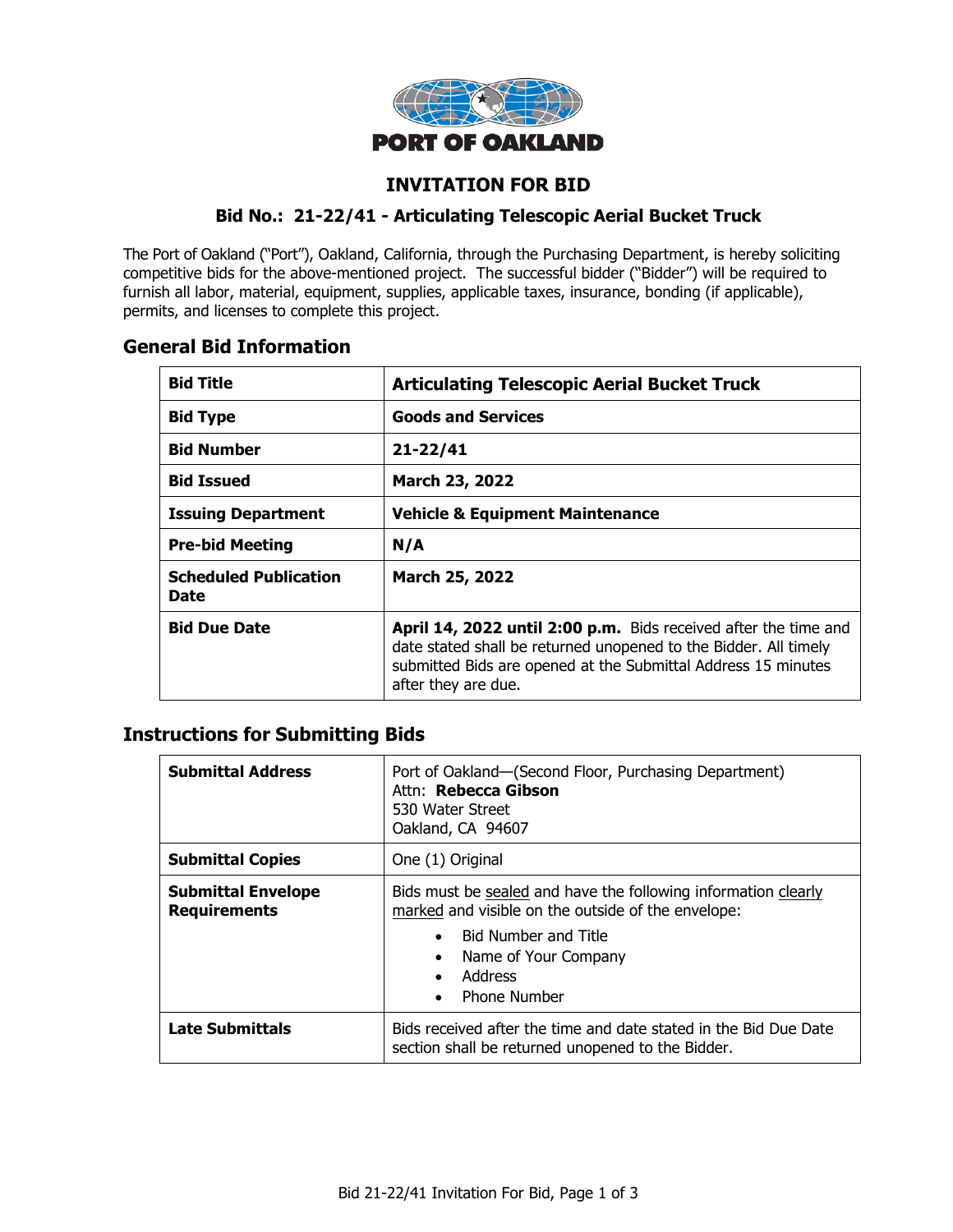# **How to Obtain Bid Documents**

| Location                                                                                                                                                                                                   | <b>Address</b>                                                                                                                                                                                            |  |
|------------------------------------------------------------------------------------------------------------------------------------------------------------------------------------------------------------|-----------------------------------------------------------------------------------------------------------------------------------------------------------------------------------------------------------|--|
| Website                                                                                                                                                                                                    | http://www.portofoakland.com/business/bids-rfps/                                                                                                                                                          |  |
|                                                                                                                                                                                                            | Or navigate to the Port of Oakland's main website at:<br>http://www.portofoakland.com/, then click on "Bids/RFPs" from<br>the banner on the top of the page, and then scroll down to<br>download the Bid. |  |
| <b>Purchasing Department</b><br>Please call Rebecca Gibson at (510) 627-1104 or email<br>rgibson@portoakland.com for any issues downloading Bid<br>document from Port website or to request an email copy. |                                                                                                                                                                                                           |  |

Bid documents may be obtained from the location(s) indicated in the table below:

# **Questions about the Bid or Request for Information**

Questions and or Requests for Information (RFI) must be submitted in writing and can be submitted by fax or email as follows:

| <b>Primary Contact</b>       | Rebecca Gibson                                                                                                                                                                                                                                                                                                                                                                 |  |  |
|------------------------------|--------------------------------------------------------------------------------------------------------------------------------------------------------------------------------------------------------------------------------------------------------------------------------------------------------------------------------------------------------------------------------|--|--|
|                              | Email: rgibson@portoakland.com                                                                                                                                                                                                                                                                                                                                                 |  |  |
| <b>Question/RFI Due Date</b> | April 1, 2022 until 4:00 p.m.                                                                                                                                                                                                                                                                                                                                                  |  |  |
|                              | Please submit questions as soon as possible. No questions<br>regarding the specifications will be responded to after the above<br>date. All pertinent questions will be responded to and answered<br>in writing no later than the Response Date listed below.                                                                                                                  |  |  |
| <b>Response Date</b>         | April 5, 2022                                                                                                                                                                                                                                                                                                                                                                  |  |  |
|                              | All pertinent questions will be responded to <b>via addendum</b> faxed<br>emailed to all prospective Bidders and placed on the Port's<br>website. Bidders who did not receive a copy of the addendum<br>should download it from the Port's website. See the "How to<br>Obtain Bid Documents" section for our web address. All addenda<br>must be acknowledged on the Bid Form. |  |  |

# **Full Opportunity**

The Port's policy prohibits discrimination or preferential treatment because of race, color, religion, sex, national origin, ancestry, age (over 40), physical or mental disability, cancer-related medical condition, a known genetic pre-disposition to a disease or disorder, veteran status, marital status, or sexual orientation. It is the policy of the Port of Oakland to encourage and facilitate full and equitable opportunities for small local businesses to participate in its contracts for the provision of goods and services. It is further the Port's policy that no discrimination shall be permitted in small local business participation in Port contracts or in the subcontracting of Port contracts. The successful Bidder shall comply with the Port's Non-Discrimination and Small Local Business Utilization Policy.

**Title VI Solicitation Notice:** The Port of Oakland, in accordance with the provisions of Title VI of the Civil Rights Act of 1964 (78 Stat. 252, 42 U.S.C. §§ 2000d to 2000d-4) and the Regulations, hereby notifies all bidders that it will affirmatively ensure that any contract entered into pursuant to this advertisement, disadvantaged business enterprises will be afforded full and fair opportunity to submit bids in response to this invitation and will not be discriminated against on the grounds of race, color, or national origin in consideration for an award.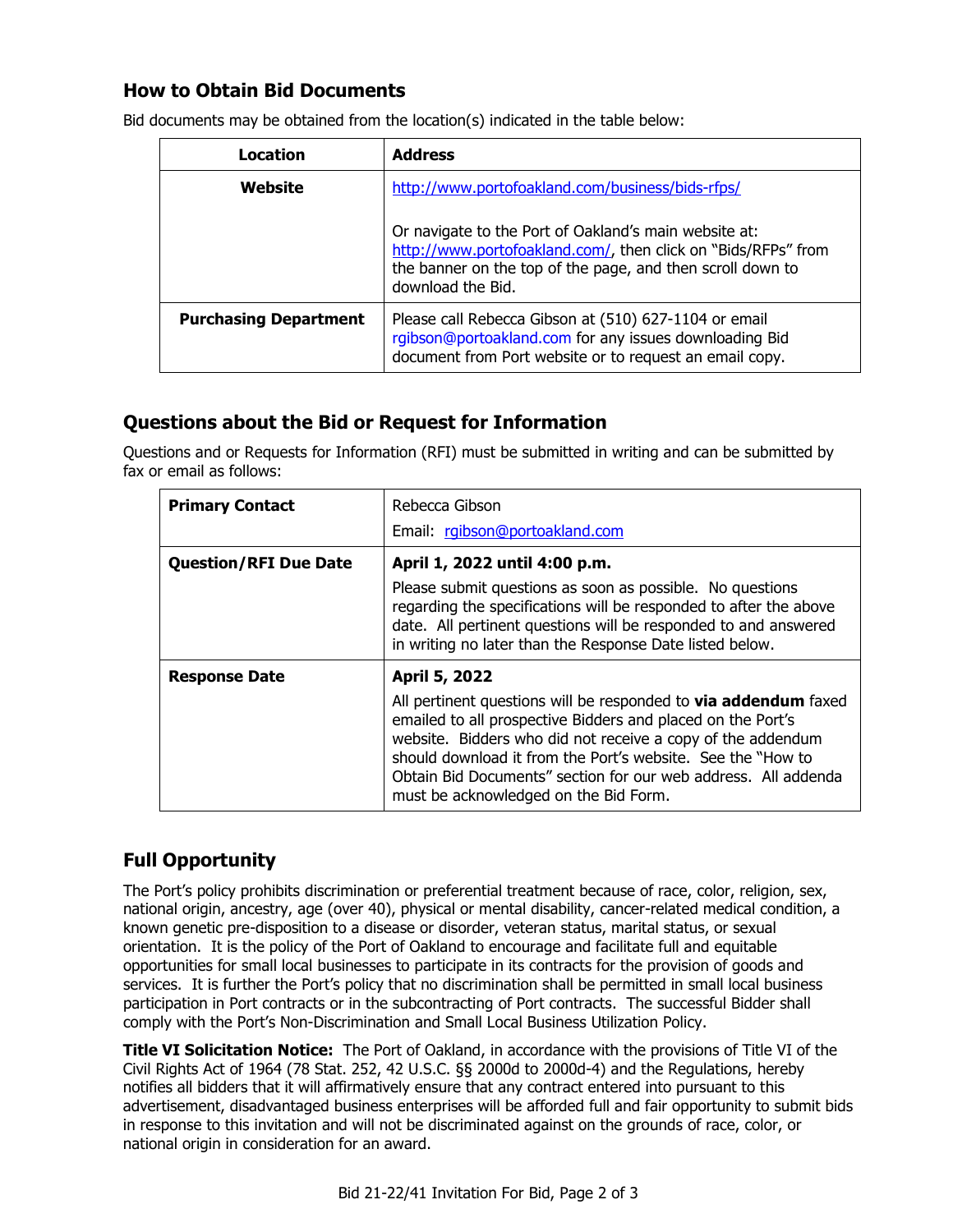The Port reserves the right to reject any or all Bids, to waive any irregularities or informalities not affected by law, to evaluate the Bids submitted, and to award the Contract (or Purchase Order) according to the Bid which best serves the interests of the Port.

John Banisadr, Purchasing Manager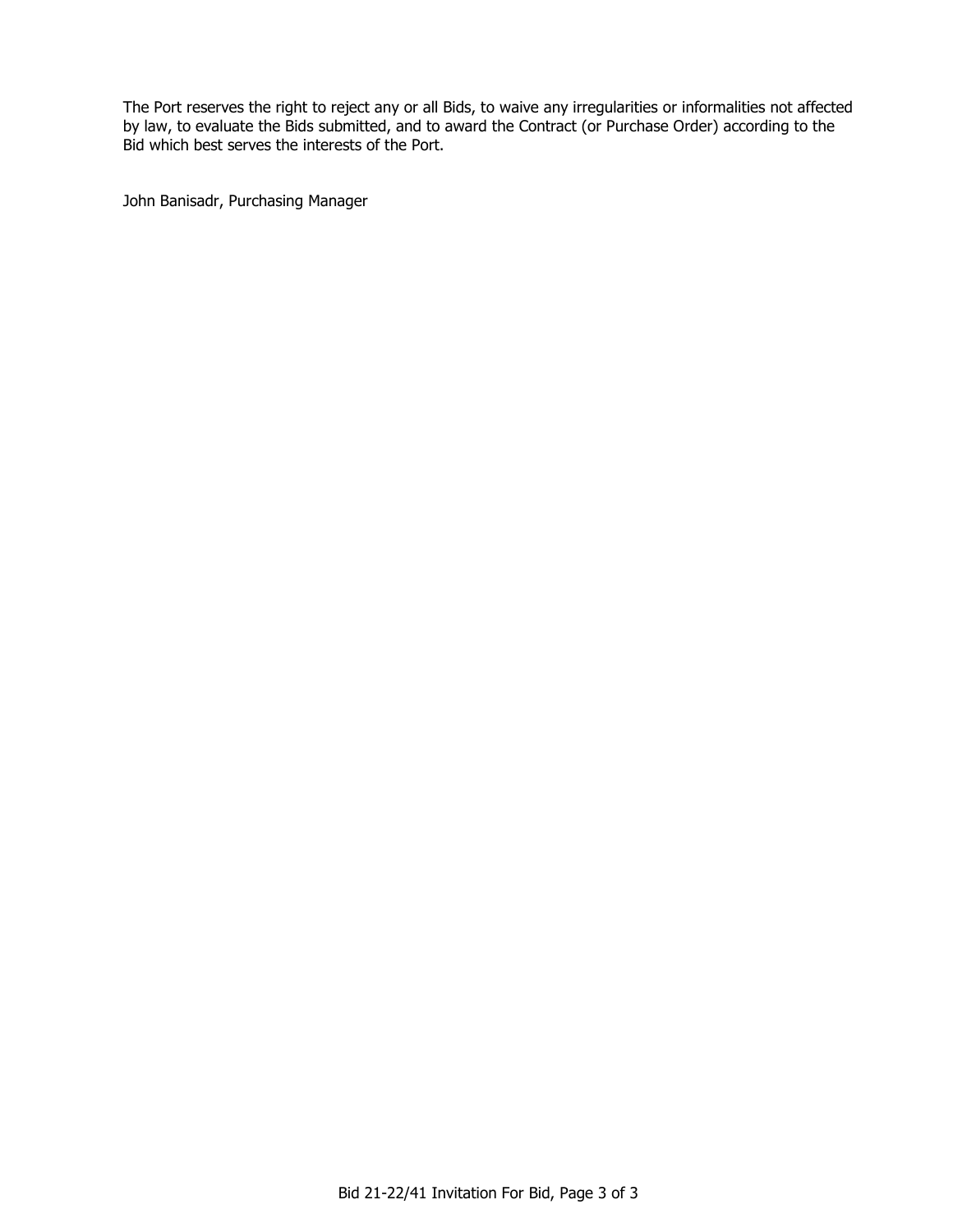# **Attachments:**

| Title |                                                                                                                                                                                   | Must Be Returned with Your<br><b>Bid</b>                                         |
|-------|-----------------------------------------------------------------------------------------------------------------------------------------------------------------------------------|----------------------------------------------------------------------------------|
| 1     | <b>Instruction to Bidders</b>                                                                                                                                                     | No.                                                                              |
| 2     | <b>Bid Form</b>                                                                                                                                                                   | Yes                                                                              |
| 3     | Standard Purchase Order Terms and Conditions                                                                                                                                      | No                                                                               |
| 4     | Supplier Insurance Requirements                                                                                                                                                   | No                                                                               |
| 5     | Non-Collusion Declaration                                                                                                                                                         | Yes                                                                              |
| 6     | City of Oakland City Charter §728 Living Wage<br><b>Information</b><br>A. Employer Self-Evaluation for Port of<br>Oakland Living Wage<br>B. Certificate of Compliance—Living Wage | No<br>(Required prior to entering<br>into contract with the Port of<br>Oakland.) |
| 7     | Statement of Living Wage Requirements                                                                                                                                             | Yes                                                                              |
| 8     | Statement of Equal Employment Opportunity                                                                                                                                         | Yes                                                                              |

# **Enclosures**

|   | Title                 |
|---|-----------------------|
| A | Product Specification |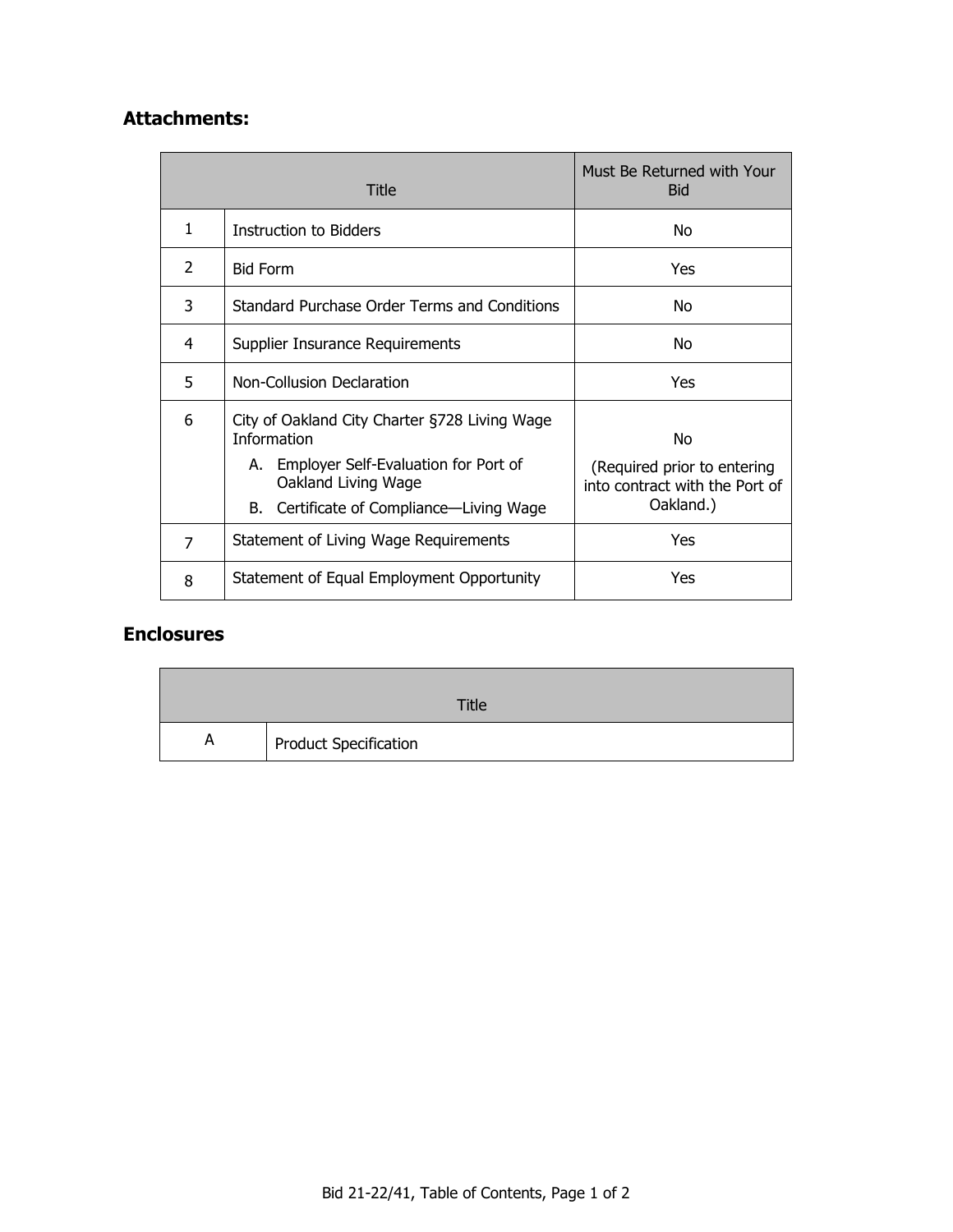

#### **Bid Submission:**

The submission of a Bid shall be considered conclusive evidence that the Bidder has fully investigated and understands all conditions related to the Bid. The Bidder has read and become familiar with all of the Bid Documents, Attachments, Enclosures, and any Contract or Agreements. No claim for adjustment of the provisions of the Agreement shall be honored on the grounds that the Bidder was not fully informed as to its terms or any of these conditions. No verbal interpretation provided to any Bidder as to the meaning or consequence of any portion of the Bid, the Bid Documents or the Contract or Agreement shall be considered binding on the Port. No Bids shall receive consideration by the Port unless made in accordance with the following instructions:

- 1. Port's Legal Name and Jurisdiction: The Port of Oakland (the "Port") is legally known as the **City of Oakland, a Municipal Corporation, Acting by and through its Board of Port Commissioners**. The Port is an independent department of the City of Oakland. The Port has exclusive control and management of all Port facilities and properties. Port facilities and properties consist of marine terminals, a railway intermodal terminal and container storage areas (collectively, the "Seaport"); the Oakland International Airport (the "Airport"); and commercial and industrial land and properties (collectively, "Commercial Real Estate"); and other recreational land, other land, undeveloped land, and water areas, all located in Oakland, CA. The Port issues Purchase Orders under the name Port of Oakland.
- 2. Definition of Bidder: The terms "Bidder", "Consultant", "Contractor", "Respondent", "Seller", "Supplier", and "Vendor" whenever appearing in this Invitation for Bid or any attachments, are used interchangeably to refer to the company or firm submitting a Bid in response to this Invitation for Bid.
- 3. Deadline for Receipt of Bids and Multiple Bids: Bids must be sealed and delivered to the Submittal Address listed in the Invitation to Bid no later than the time specified in the invitation. The Port will place a clock ("Clock") in a conspicuous location at the place designated for submittal of Bids. For purposes of determining the time that a Bid is submitted, the Clock shall be controlling (unless at the time of the receipt the Clock malfunctions, then the Port's clock on its network phone system shall be controlling). The Port suggests that Bids be hand delivered to the Submittal Address in order to ensure their timely receipt. Any Bids mailed via an express mail service, US Postal Service, or other courier service shall not be considered timely received until date and time stamped by the controlling Clock. Any Bids received after the time stated (regardless of the cause of the delay, including whether caused by the express mail service, US Postal Services, other courier service, or the Port's mail handling personnel) shall not be opened and shall be returned, sealed, to the Bidder. No person, Bidder, firm, or corporation shall be allowed to make or file or be interested in more than one Bid unless alternate Bids are specifically called for. A person, firm, or corporation that has submitted a sub-proposal to a Bidder, or that has quoted prices of materials to a Bidder, is not thereby disqualified from submitting a sub-proposal or quoting prices to other Bidders or make a Prime Bid.
- 4. Bidder's Conference: If applicable, a mandatory bidder's conference (Pre-bid Meeting) will be held on the date specified in the Invitation for Bid, for the purpose of acquainting all prospective Bidders with the bid documents. It is imperative that all prospective Bidders attend this conference. The Pre-bid Meeting is mandatory (when indicated) for any party submitting a Bid. If a Bidder fails to attend the Pre-bid Meeting, any Bid submitted by that Bidder will be rejected and returned unopened by the Port. Following this meeting, a site review may be conducted to acquaint Bidders with the site.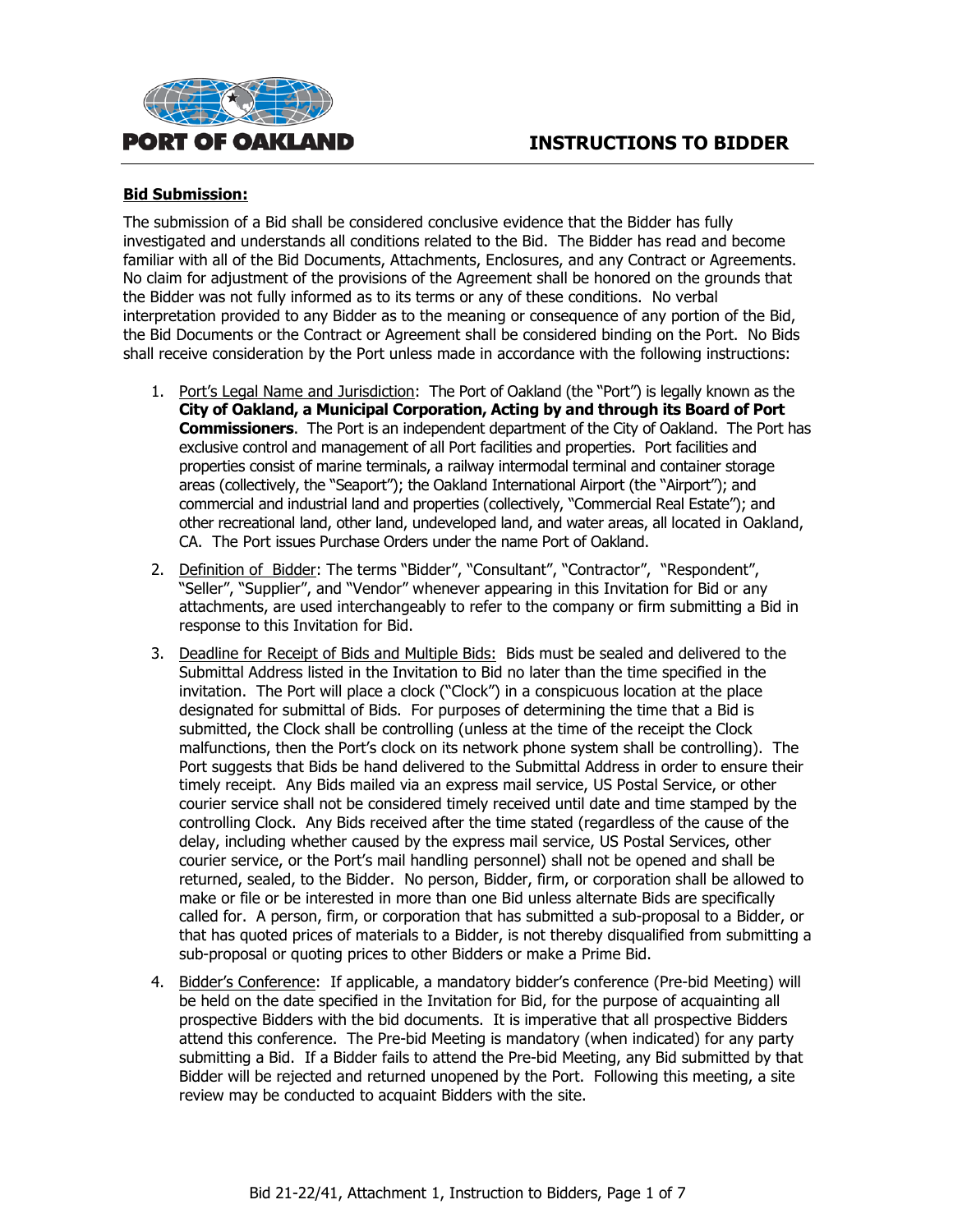- 5. Requests for Information: Any questions relative to the Bid should be in writing and directed to the designee specified in the Invitation for Bid and by the deadline for receipt of questions.
- 6. Bid Information: The information contained in this Bid is provided for the convenience of the Bidders. The Port does not represent or warrant the accuracy of any financial or statistical information contained in this Bid. In addition, any information contained in any other documents issued by the Port, about the Port, may only be relied upon by a Bidder at its sole risk. It is the responsibility of the Bidder and other interested parties to assure themselves that the information in this Bid packet is accurate and complete. The Port and the Board of Port Commissioners, and its employees and advisors, will have no liability arising out of the inaccuracy of any such information.
- 7. Bid Forms: Bids must be made on forms provided by the Port, unless otherwise specified. All items on the form should be filled out. Numbers should be stated in figures and written, and the signatures of all individuals must be in long hand. The completed form should be without interlineations, alterations, or erasures. Discrepancies between multiplication of units of work and unit prices will be resolved in favor of the unit prices. Discrepancies between the indicated sum of any column of numerals and the correct sum thereof will be resolved in favor of the correct sum. In case of conflict between words and numerals, the words shall govern.
- 8. Execution of Forms: Each Bid must give the full business address of the Bidder and must be signed by the Bidder with his or her usual signature. Bids by partnerships must furnish the full names of all partners and must be signed in the partnership name by a general partner with authority to bind the partnership in such matters. Bids by corporations must be signed with the legal name of the corporation, followed by the signature and designation of the president, secretary, or other person authorized to bind the corporation in this matter. The name of each person signing shall also be typed or printed below the signature. When requested by the Port, satisfactory evidence of the authority of the officer signing on behalf of the corporation or partnership shall be furnished. A Bidder's failure to properly sign required forms may result in rejection of the Bid. When applicable, Bids must include the Bidder's California State Contractor's license number and expiration date.
- 9. Joint Venture Agreements: Any Bidder that is a Joint Venture shall include, as part of its Bid, a copy of the Bidder's Joint Venture Agreement, executed and in force, and the Joint Venture agreement may not be modified after the submission to the Port, prior to selection of the Bidder by the Port or thereafter without the written consent of the Port. Any Joint Venture acknowledges that each of the partners of the joint venture is jointly and severally liable under this Agreement, and has provided the Port with a true and accurate copy of the Bidder's Joint Venture Agreement.
- 10. Bid Bond/Bid Security: If this box  $\Box$  is checked, a Bid Security (or Bid Bond) is required with your Bid. The Bid should be accompanied by a Cashier's Check or Bidder's Bond for an amount not less than ten percent (10%) of the Total Bid Price. The cashier's check shall be made payable to the "Port of Oakland" or Bid Bond shall be made payable to the "City of Oakland, a Municipal Corporation Acting by and through its Board of Port Commissioners ("Port")". The Bid Bond accompanying the Bid shall be secured by an admitted surety company, licensed in the State of California, satisfactory to the Port. The Cashier's Check or Bond shall be given as a guarantee that the Bidder will enter into the Contract (or Purchase Order) if awarded the work, and in the case of refusal or failure to enter into the Contract (or Purchase Order) within twenty (20) calendar days after notification of the award of the Contract (or Purchase Order), the Port shall have the right to award to another Bidder. If the Bidder fails or refuses to timely enter into the Contract (or Purchase Order), the Port reserves the right to declare the Bid Bond forfeited and to pursue all other remedies in law or equity relating to such breach including, but not limited to, seeking recovery of damages for Breach of Contract. Failure to provide Bid Security, or Bid Security in the proper amount, will result in rejection of the Bid.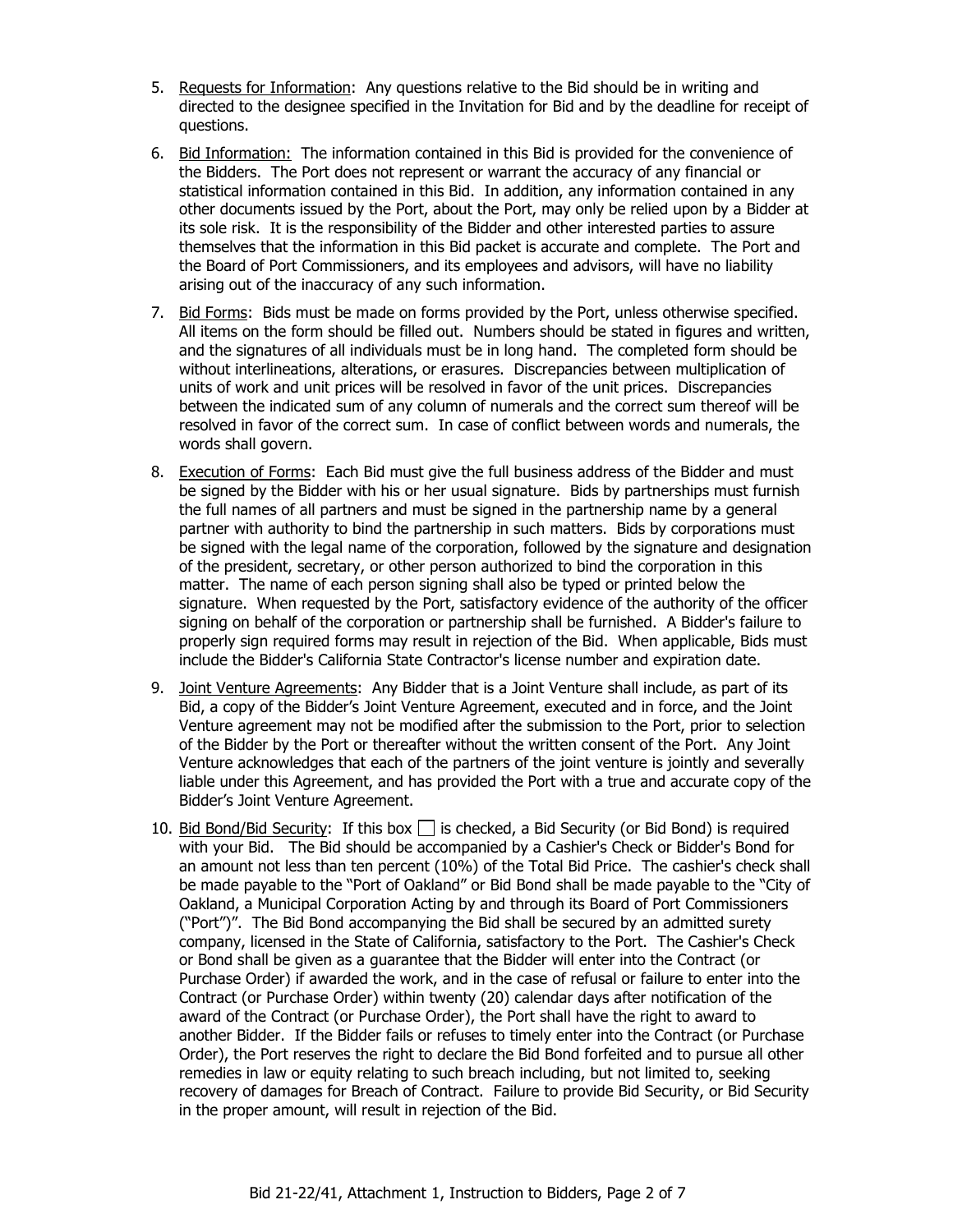- 11. Withdrawal of Bid: Bids may be withdrawn by the Bidders prior to the time fixed for the opening of Bids, but may not be withdrawn after the opening of Bids.
- 12. Responsible Bidder: A Responsible Bidder is defined as a Bidder who has demonstrated the attribute of trustworthiness, as well as quality, fitness, capacity, and experience to satisfactorily perform the work or provide the goods. The Port may conduct such investigation as the Port deems necessary to assist in the evaluation of any Bid and to establish the responsibility, qualifications, and financial ability of Bidders. The Port shall have the right to communicate directly with Bidder's surety regarding Bidder's guaranty. The Port will be the sole determinate of whether a Bidder is considered a Responsible Bidder.
- 13. Evidence of Responsibility: Upon the request of the Port, a Bidder shall submit promptly to the Port satisfactory evidence showing the Bidder's financial resources, the Bidder's experience in the type of work being required (or goods needed) by the Port, the Bidder's organization and workforce available for the performance of the work and any other required evidence of the Bidder's qualifications to perform the proposed work or supply of goods. The Port may consider such evidence before making its decision awarding a Contract (or Purchase Order). Failure to submit evidence of a Bidder's responsibility to perform the proposed work (or goods needed) may result in rejection of the Bid. The Port may check any client reference provided by the Bidder to determine if the Bidder has the experience necessary to provide the goods or perform the services, and to determine the lowest responsive, responsible Bidder.
- 14. Addenda: Any addenda issued during the time of bidding shall become a part of the drawings and specifications issued to Bidders for the preparation of their Bids, and shall constitute a part of the Contract Documents. All addenda shall be numbered and dated and shall be acknowledged by the Bidder on the Bid Form. No addendum will be issued on such requests received later than five (5) calendar days before the scheduled opening of the Bids.
- 15. Minor Informalities, Rejection of Bids and Award of Contract: The Port reserves the right to waive any non-substantial or immaterial irregularities in the Bid and the right to accept or reject any and all Bids, or to accept or reject any portion or combination thereof, or award on the basis of Bid Elements or Total Bid Price, when to do so is in its own best interest. If an award is made, the Port will recommend a Contract (or Purchase Order) be awarded within sixty (60) calendar days after opening of Bids to the lowest responsive, responsible Bidder complying with the requirements of the Contract Documents, subject to the Board of Port Commissioner's approval (if required). The time for awarding the Contract (or Purchase Order) may be extended by the Port with the consent of the lowest responsible Bidder. If the Port does not recommend a Contract (or a Purchase Order) to be awarded to the lowest responsive, responsible Bidder, then the Bid will be cancelled.
- 16. Action by the Board of Port Commissioners: If action by the Board of Port Commissioners is required, the Board of Port Commissioners may approve or reject the Port's recommendation for award with the lowest responsive responsible Bidder, or may reject all Bids. If all Bids are rejected, the Board of Port Commissioners may direct staff to negotiate with any Bidder or call for new Bids.
- 17. Performance Bond: If this box  $\Box$  is checked and your Bid exceeds \$25,000, a Performance Bond is required prior to issuance of a Contract (or Purchase Order). The successful Bidder shall be required to submit the Performance Bond as specified in the Contract Documents. The required Bond shall be calculated on the maximum Total Bid Price. A Bidder's failure to submit the Bond requested shall result in rejection of their Bid and forfeit of their Bid Security.
- 18. Execution of Contract: The successful Bidder shall, within twenty (20) calendar days of Notice of Award of the contract, sign and deliver to the Port, without exception, the executed Port Contract (or Purchase Order) along with the Bonds and any evidence of insurance required by the Contract Documents. In the event the Bidder to whom an award is made fails or refuses to execute the Contract (or Purchase Order) within twenty (20)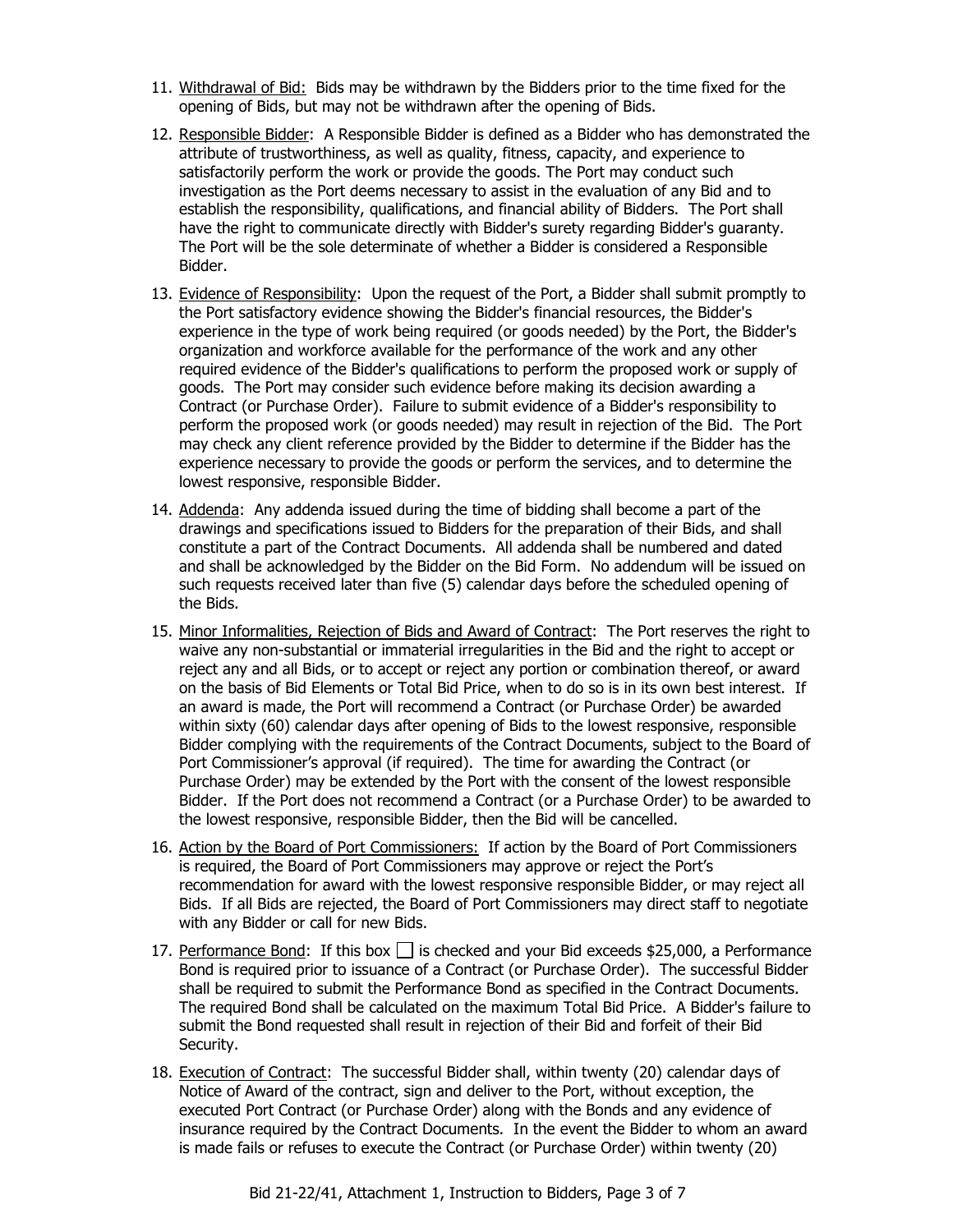calendar days from the date of receiving notification that the Contract (or Purchase Order) has been awarded to the Bidder, or fails to provide the required bond and evidence of insurance, the Port may declare the Bidder's Bid Security or bond forfeited as damages caused by the failure of the Bidder to enter into the Contract (or Purchase Order), and may award the work to the next lowest responsive, responsible Bidder, or may reject all Bids and, at its sole discretion, call for new Bids.

- 19. Form of Contract: If this box  $\Box$  is checked, the Bidder selected by the Port will be required to execute, without exception, a Contract in form and substance substantially similar to that included in the Bidding package. The Contract and other documents are subject to the approval of the Port and its legal counsel.
- 20. Standard Purchase Order Terms and Conditions: The Port's Standard Purchase Order Terms and Conditions apply to all purchases (unless specifically noted in the Bid package). A copy of the Port's Standard Purchase Order Terms and Conditions is included in this Bid package. By submitting a Bid, Bidder agrees to the Port's Standard Purchase Order Terms and Conditions.
- 21. Drawings and Specifications: If this box  $\Box$  is checked, each Bidder shall be required to return to the Port all drawings and specifications in an un-mutilated condition and without any marks or annotations. All drawings, specifications and other documents used or prepared during the project shall be the exclusive property of the Port.
- 22. Taxes: Taxes shall be included in the Total Bid Price at the current Alameda County uniform local sales and use tax rate.
- 23. Bid Exceptions: All exceptions to the plans and specifications which are taken in response to this Bid must be stated clearly. The taking of Bid exceptions or providing false, incomplete or unresponsive statements may result in the disqualification of the Bid.
- 24. Discounts: Any discounts which the Bidder desires to provide the Port must be stated clearly on the Bid Form itself so that the Port can calculate properly the net cost of the Bid. Offers of discounts or additional services not delineated on the Bid Form will not be considered by the Port in the determination of the lowest responsive, responsible Bidder.
- 25. Quantities: The quantities shown are approximate. The Port reserves the right to increase or decrease quantities as desired.
- 26. Prices: Bidders must quote prices Free on Board (F.O.B). Destination; the Port, unless otherwise noted. Prices should be stated in the units specified and Bidders should quote each item separately.
- 27. Samples: On request, samples of the products being supplied shall be furnished to the Port at no cost to the Port.
- 28. Special Brand Names: In describing any item, the use of a manufacturer or special brand, except in those instances where the product is designated to match others in use on a particular public improvement either completed or in the course of completion, does not restrict bidding to that manufacturer or special brand (unless specifically noted), but is intended only to indicate quality and type of item desired. Bidders may furnish any material, product, thing or service of comparable quality or utility. If a Bidder is requesting substitution of "or equal" item, the make and grade of the article on which the Bid is submitted must be stated in the Bid Form and illustrations and catalogue information submitted. The Port has the sole right to make all decisions on products and supplier selection of "or equal" substitutes.
- 29. Container Costs and Delivery: All costs for containers shall be borne by the Bidder. All products shall conform to the provisions set forth in the Federal, County, State, and City laws for their production, handling, processing and labeling. Packages shall be so constructed to ensure safe transportation to point of delivery.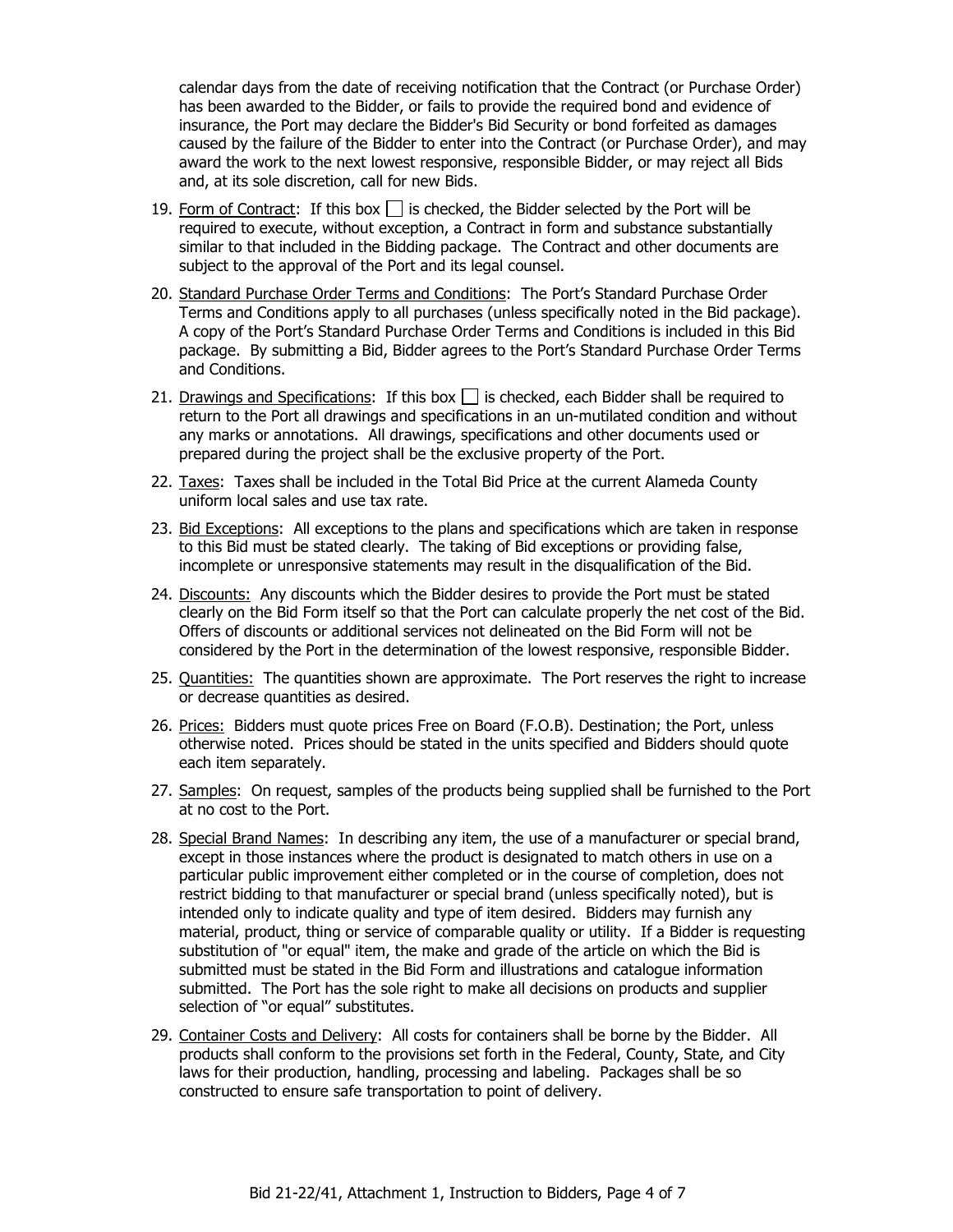- 30. Bid Negotiations: A Bid response to any specific item of this Bid Document with terms such as "negotiable", "will negotiate" or similar, will be considered as non-compliance with that specific term.
- 31. Purchases by Other Public Agencies, the Port, and Additional Quantities: Bidder agrees to extend identical prices and services under the same terms and conditions to other public agencies and the Port (known as "Piggybacking"). Other public agencies may piggyback on this contract for the goods/services and purchase directly from Bidder without additional competitive processes. Each participating agency will execute its own Contract with the Bidder for its requirement and payment will be made directly by the participating agency. Following any initial purchase(s) by the Port, additional quantities of the goods/services listed herein, may be purchased to replace or supplement existing purchases.
- 32. Prevailing Law: In the event of any conflict or ambiguity between these instructions and State or Federal law or regulations, the latter shall prevail. Additionally, all equipment to be supplied or services to be performed under the Bid shall conform to all applicable requirements of Local, State and Federal laws, including, but not limited to, California Labor Code.
- 33. Governing Law and Venue: The Bid Documents, Specifications and related matters shall be governed by and construed in accordance with the laws of the State of California. Legal actions relating to the Bid Documents, Specifications and related matters shall only be brought in the Federal or State Courts of Alameda County, California, to which jurisdiction Bidder irrevocably submits.
- 34. Living Wage Policy: On March 5, 2002, the voters in the City of Oakland passed Measure I, adding to the City Charter Section 728 ("§728") entitled "Living Wage and Labor Standards at Port-assisted Businesses." §728 requires Port Aviation and Maritime businesses that meet specified minimum threshold requirements to pay all nonexempt employees a Living Wage rate established by City Ordinance and adjusted annually based on the Consumer Price Index for the San Francisco, Oakland and San Jose area. (See the enclosed §728 for the current living wage rates.) Specifically, §728 applies to Port contractors and financial assistance recipients with the Aviation or Maritime divisions that have contracts worth more than \$50,000 and that employ more than 20 employees who spend more than 25% of their time on Port-related work. §728 also provides covered employers with incentives to provide health benefits to employees, establishes a worker retention policy, requires covered employers to submit quarterly payroll reports and requires covered employers to allow Port representatives access to payroll records in order to monitor compliance and labor organization representatives access to workforces during non-work time and on nonwork sites. Covered employers are responsible for complying with the provisions of §728 from the date the covered contract is entered into. When a Contract (or Purchase Order) is awarded, the Bidder will be required to fill out the following forms included in the Bid packet:
	- Employer Self-Evaluation for Port of Oakland Living Wage Form
	- Certificate of Compliance—Living Wage

Do not include these forms with your Bid. Only after a Contract (or Purchase Order) is issued does the successful Bidder need to return these forms to the Social Responsibility Division. Bidders shall acknowledge the Port's Living Wage Policy and compliance by submitting the "Statement Living Wage Requirements" (included in the Bid packet) with their Bid.

For more information on the Living Wage Policy, see the enclosed forms or call Connie Ng-Wong in the Port of Oakland's Social Responsibility Division at (510) 627-1390.

35. Non-Discrimination Policy: The Port of Oakland prohibits discrimination or preferential treatment because of race, color, religion, sex, national origin, ancestry, age (over 40), physical or mental disability, cancer-related medical condition, a known genetic predisposition to a disease or disorder, veteran status, marital status, or sexual orientation. Each Bidder must adhere to the Port's Non-Discrimination Policy by providing the enclosed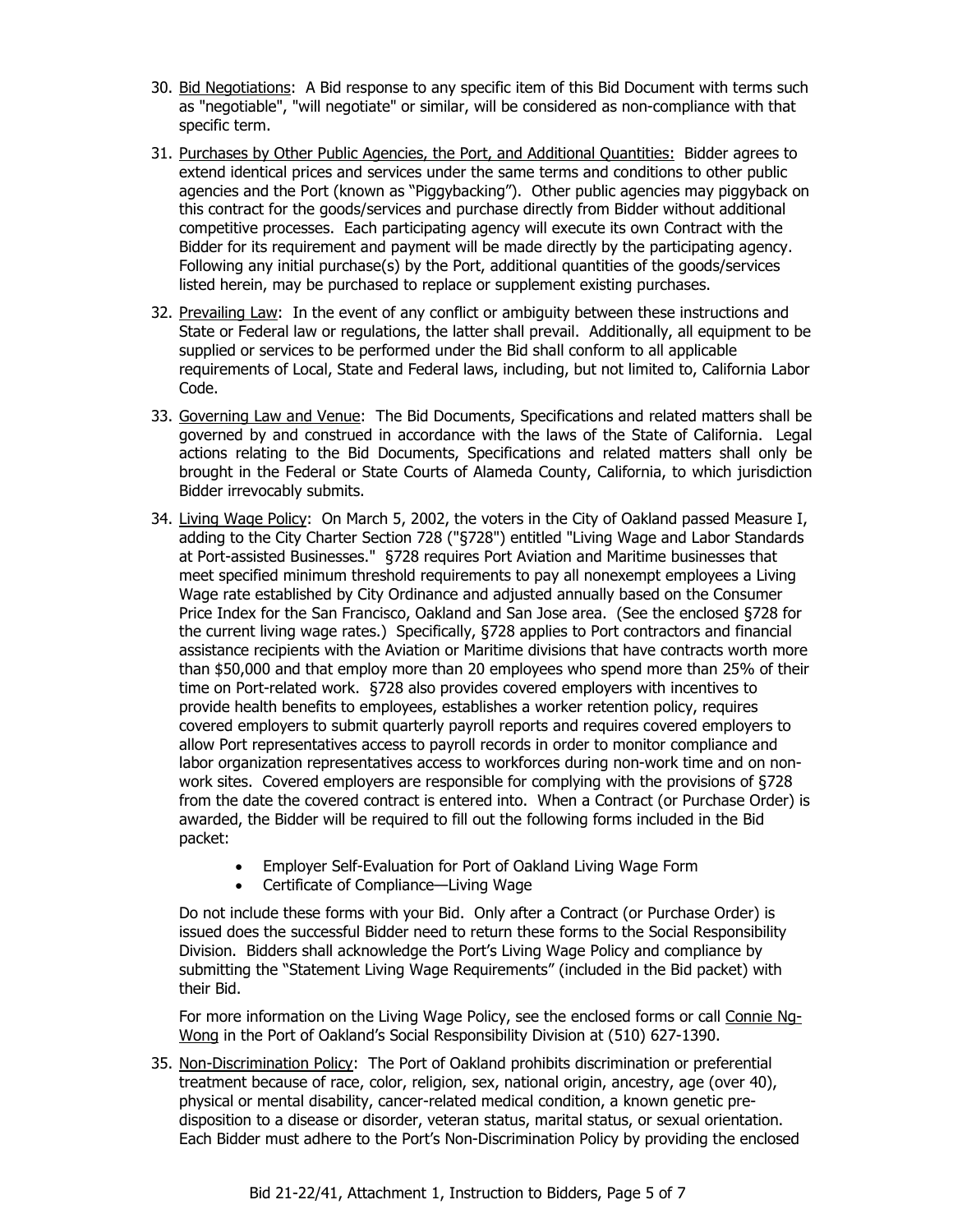"Statement of Equal Employment Opportunity" with their Bid.

In addition, the Port has a Non-Discrimination and Small Local Business Utilization Policy to encourage the use of small and local business. The entire Non-Discrimination and Small Local Business Utilization Policy is available at:

[http://www.portofoakland.com/files/PDF/responsibility/NDSLBUP\\_00810.pdf](http://www.portofoakland.com/files/PDF/responsibility/NDSLBUP_00810.pdf)

A copy of the Port-certified Small and Local Business Enterprises can also be downloaded at:

[http://srd.portofoakland.com/.](http://srd.portofoakland.com/)

- 36. Examination of Work Site: If applicable, before submitting a Bid, Bidders shall visit the site of the proposed work and shall fully inform themselves of all conditions in and about the work site, the building or buildings, if any, and any work that may have been done thereon. However, no Bidder shall visit the site without prior authorization by the Port.
- 37. Licenses: Each Bidder, and their subcontractors, if any, must possess all appropriate and required licenses (including a California Contractor's License, if applicable) or other permits to perform the work or provide the goods as identified in this Bid packet. Upon request, each Bidder shall furnish the Port with evidence demonstrating possession of the required licenses or permits. Failure to submit such evidence to the Port's satisfaction may result in rejection of the Bid.
- 38. Public Records Act: Under the Public Records Act (Gov. Code § 6250 et seq.), the Port may be obligated to make available to the public the submitted Bids and all correspondence and written questions submitted during the Bid process. Any trade secrets or proprietary financial information, which a Bidder believes should be exempted from disclosure, shall be specifically identified and marked as "CONFIDENTIAL". Blanket-type identification by designating whole pages or sections shall not be permitted and shall be invalid. The specific information must be clearly identified as such. The Port reserves the right to independently determine whether any document is subject to disclosure and to make such information available to the extent required by applicable law, restriction or notice to Respondent.
- 39. Protest Procedures:Any Bidder that has timely submitted a responsive bid that contends or claims that the Port's proposed award of the subject contract fails to comply with the Port's rules and regulations or with law must file a protest in accordance with the provisions set forth below:
	- 1. Any protest must be submitted in writing to Daria Edgerly, Secretary of the Board, and received by the Port no later than 5:00 p.m. by the third (3rd) business day following the date of Bid opening.
		- 2. The protest must include the name, address and telephone number of the person representing the protesting party.
		- 3. The initial protest document must contain a complete statement of the basis for the protest, including in detail, all grounds for protest including referencing the specific portion of the solicitation document that forms the basis for the protest, and including without limitation all facts, supporting documentation, legal authorities and argument in support of the grounds for the protest. Any matters not set forth in the written protest shall be deemed waived. All factual contentions must be supported by competent, admissible and credible evidence.

Any protest not conforming to the foregoing shall be rejected by the Port without recourse.

40. Conflicts of Interest: By submitting a Bid, the Bidder represents that it is familiar with Section 1090 and Section 87100 et seq. of the California Government Code, and that it does not know of any facts that constitute a violation of said sections in connection with its Bid. Bidder also represents that its Bid has completely disclosed to the Port all facts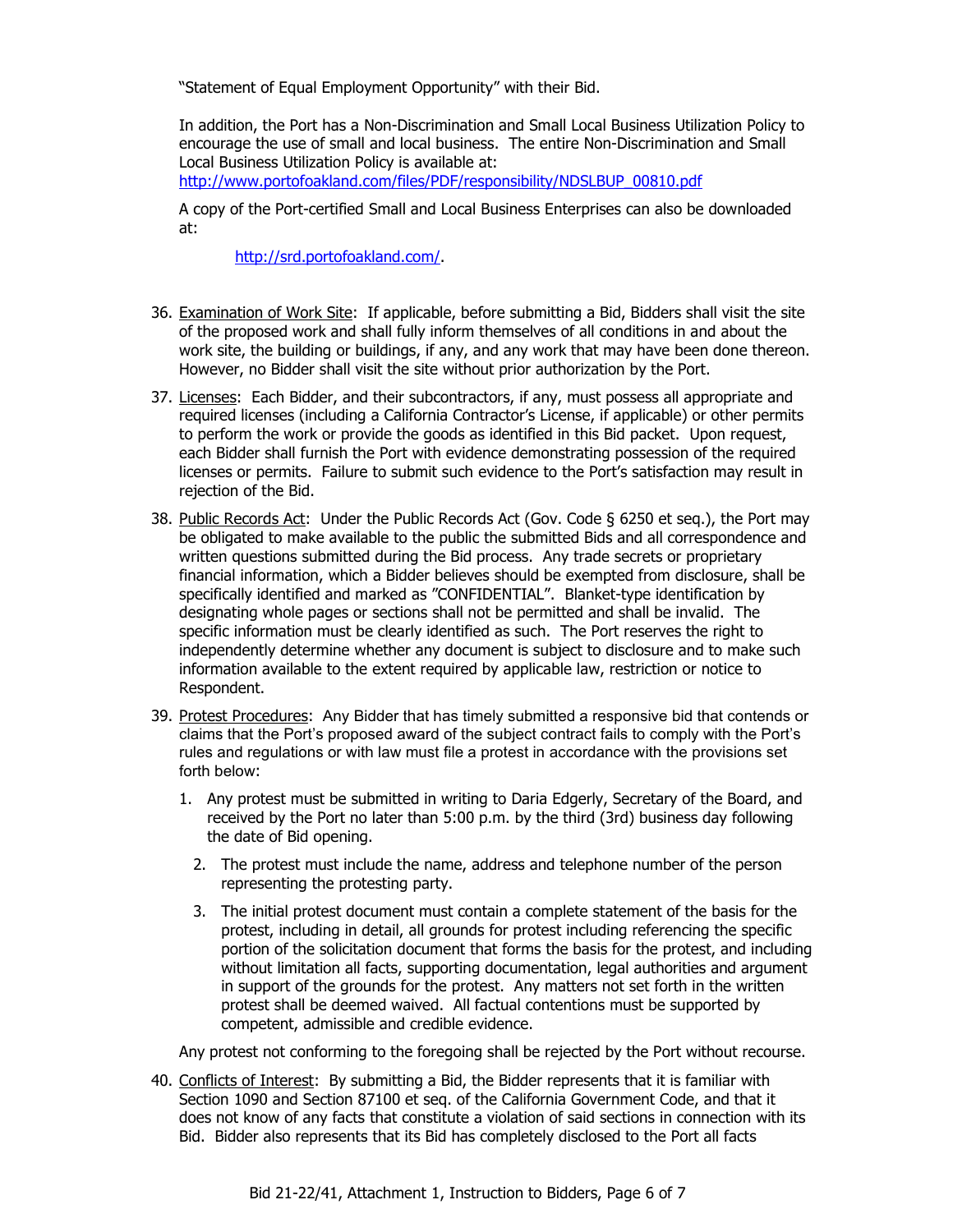bearing upon any possible interests, direct or indirect, which Bidder believes any member of the Port, or other officer, agent or employee of the Port or any department presently has, or will have, in any agreement arising from this Bid, or in the performance thereof, or in any portion of the profits there under. Willful failure to make such disclosure, if any, shall constitute ground for rejection of the Bid or termination of any agreement by the Port for cause. Bidder agrees that if it enters into a Contract (or Purchase Order) with the Port, it will comply with all applicable conflict of interest codes adopted by the City of Oakland and Port of Oakland and their reporting requirements.

41. Bidder's Relationship: The Bidder's relationship to the Port shall be that of independent contractor and shall not be deemed to be that of an officer, agent, or employee of the Port.

End of Section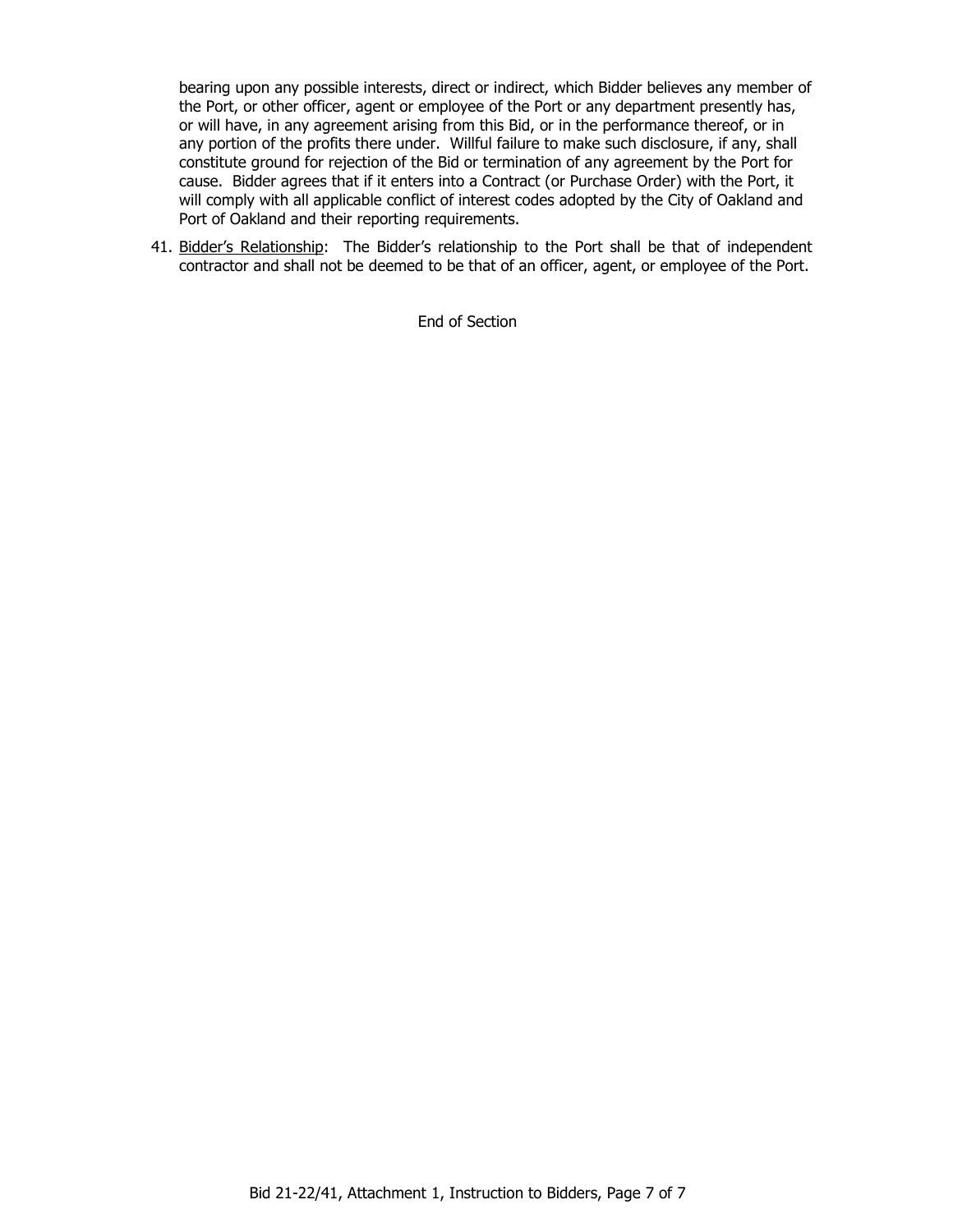

The undersigned having carefully examined the location of the proposed work, the local conditions of the place where the work or services is to be done, the Invitation for Bid, the Instructions to Bidders, the Standard Purchase Order Terms and Conditions, the Supplier Insurance Requirements, all Bid Documents, including the Specifications and all of the contract documents for this project, and any Attachments, Addenda, Enclosures, and the Port of Oakland's sample Contract (if applicable), proposes to perform the work or provide the goods, including all of its component parts, and to furnish any and all required labor, materials, equipment, insurance, permit, bonding, transportation and services required for this project or delivery of goods and services in strict conformity with the Plans and Specifications prepared, including any Addenda, within the time specified for the lump sum price (including all taxes) of:

#### **Total Bid Price (Including all Taxes)**

| <b>Total Bid Price of:</b> |                                                    | (Numeric amount) |
|----------------------------|----------------------------------------------------|------------------|
|                            |                                                    | (Written amount) |
|                            | Written amount prevails if any discrepancy exists. |                  |

#### **Agreement Terms**

Г

- 1. If awarded the Contract (or Purchase Order), the undersigned hereby agrees to sign said Contract (or Purchase Order), and furnish the necessary Performance Bond (if applicable), and Insurance within twenty (20) calendar days after the Notice of the Award of this Contract (or Purchase Order) and agrees to commence work within ten (10) calendar days after any verbal or written Notice to Proceed is issued by the Port.
- 2. The undersigned has checked carefully all the above figures and understands that the Port will not be responsible for any errors or omissions on the part of the undersigned in making up this Bid.
- 3. The Port of Oakland reserves the right to reject any or all Bids, to waive any irregularities or informalities not affected by law, to evaluate the Bids submitted and to award the Contract (or Purchase Order) according to the Bid which best serves the interests of the Port.
- 4. All pages of this Bid Form must be completed and signed in ink. The Bid will be awarded to the lowest responsive, responsible Bidder(s).

| Bidder's Name: |  | Initials |
|----------------|--|----------|
|----------------|--|----------|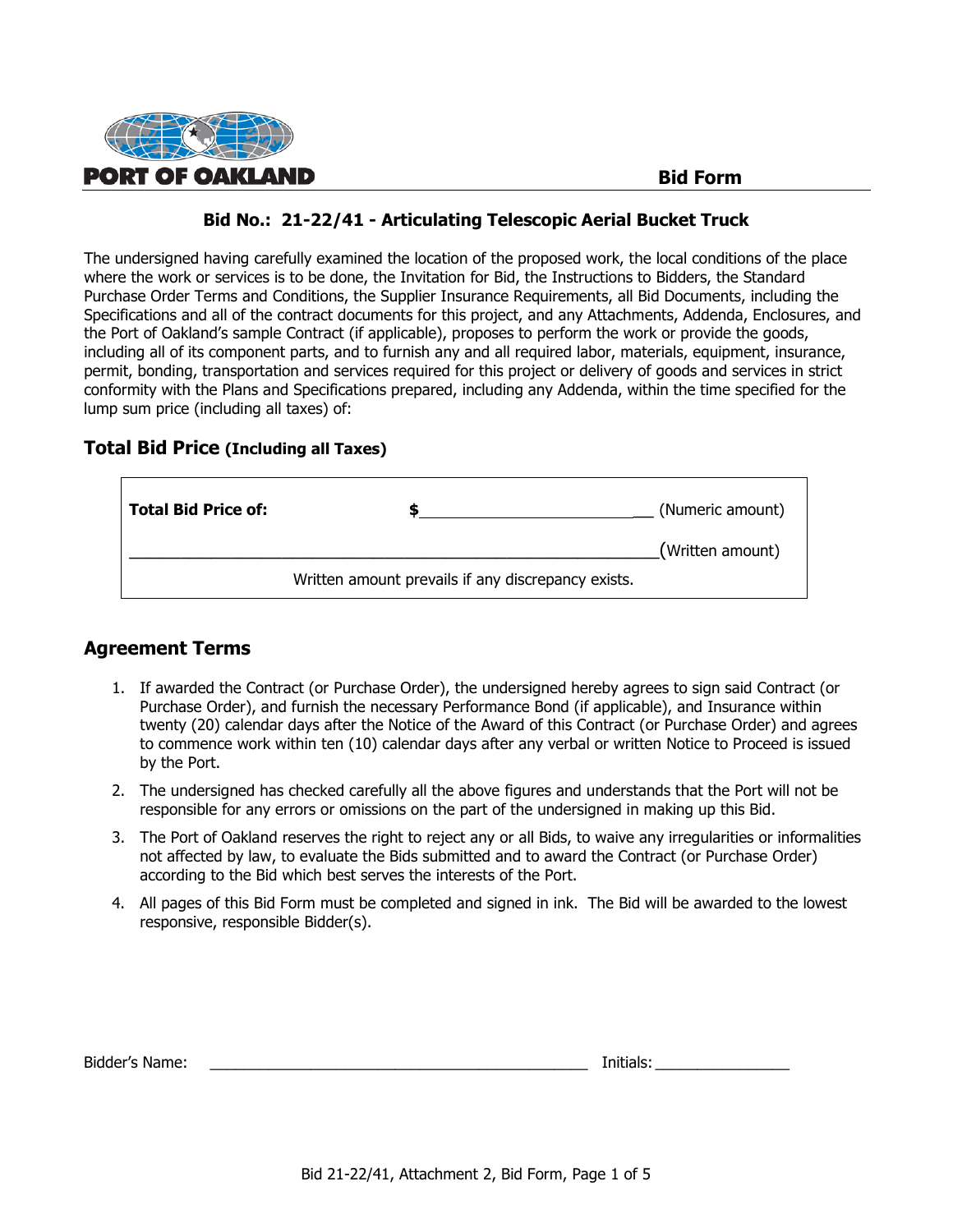#### **Bid No.: 21-22/41 – Articulating Telescopic Aerial Bucket Truck BID FORM (Page 2 of 5)**

#### **A. Detail Cost Summary:**

| <b>Item</b>                                                                                                                       | <b>Description</b>                                                                                                                                                                                                          | <b>Taxable</b> | <b>QTY</b>   | <b>Unit Price</b>                                           | <b>Total Price</b> |
|-----------------------------------------------------------------------------------------------------------------------------------|-----------------------------------------------------------------------------------------------------------------------------------------------------------------------------------------------------------------------------|----------------|--------------|-------------------------------------------------------------|--------------------|
| $\mathbf{1}$                                                                                                                      | New 2023 or newer Chevrolet Silverado 6500 Regular<br><b>Cab Chassis Truck or Equivalent or Better</b><br>Manufacturer: Chevrolet<br><b>Articulating Telescopic Aerial Bucket Required</b><br><b>Options included Price</b> | Yes            | $\mathbf{1}$ | \$                                                          | \$                 |
|                                                                                                                                   | Equivalent or Better Bid:                                                                                                                                                                                                   |                |              |                                                             |                    |
|                                                                                                                                   |                                                                                                                                                                                                                             |                |              |                                                             |                    |
|                                                                                                                                   | Notes:<br>Note: Bidder is required to include complete Specifications                                                                                                                                                       |                |              |                                                             |                    |
| $\overline{2}$                                                                                                                    | Maintenance Manual (if applicable) – Printed form, CD, or Thumb<br><b>Drive</b>                                                                                                                                             | Yes            | $\mathbf{1}$ | \$                                                          | \$                 |
|                                                                                                                                   | Subtotal                                                                                                                                                                                                                    |                |              | \$                                                          |                    |
|                                                                                                                                   |                                                                                                                                                                                                                             |                |              | DMV Registration Fee/Permits (Taxable $\Box$ YES $\Box$ NO) | $\frac{1}{2}$      |
| Tire Fees (Taxable $\Box$ YES $\Box$ NO)                                                                                          |                                                                                                                                                                                                                             |                |              | $\frac{1}{2}$                                               |                    |
| Delivery and Shipping Charges (Taxable $\Box$ YES $\Box$ NO)                                                                      |                                                                                                                                                                                                                             |                |              | $\frac{1}{2}$                                               |                    |
| Extra Keys two (2) Sets (in addition to the two sets that comes with truck = total 4 sets of keys) (Taxable $\Box$ YES $\Box$ NO) |                                                                                                                                                                                                                             |                |              |                                                             |                    |
|                                                                                                                                   |                                                                                                                                                                                                                             |                |              | $\frac{4}{5}$                                               |                    |
| Sales Tax for Taxable items only (Oakland, CA 10.25%)                                                                             |                                                                                                                                                                                                                             |                |              | \$                                                          |                    |
| (Write this figure in the Total Bid Price on the Bid Form, Attachment 2 (BID FORM – Page 1 of 5) Total Bid Price                  |                                                                                                                                                                                                                             |                | \$           |                                                             |                    |

**DELIVERY SCHEDULE**: \_\_\_\_\_\_\_\_\_\_\_\_\_\_\_\_\_\_\_ Delivery required on or before **December 30, 2022.** If you are able to meet the stated date, then write in the date; otherwise, indicate the number of days after receipt of a Purchase Order the equipment will be delivered to the Port.

**Bidder's Name:** <u>Constantine and Constantine and Constantine and Constantine and Constantine and Constantine and Constantine and Constantine and Constantine and Constantine and Constantine and Constantine and Constantine </u>

**Company Name: Title:**

Bid 21-22/41, Attachment 2, Bid Form, Page 2 of 5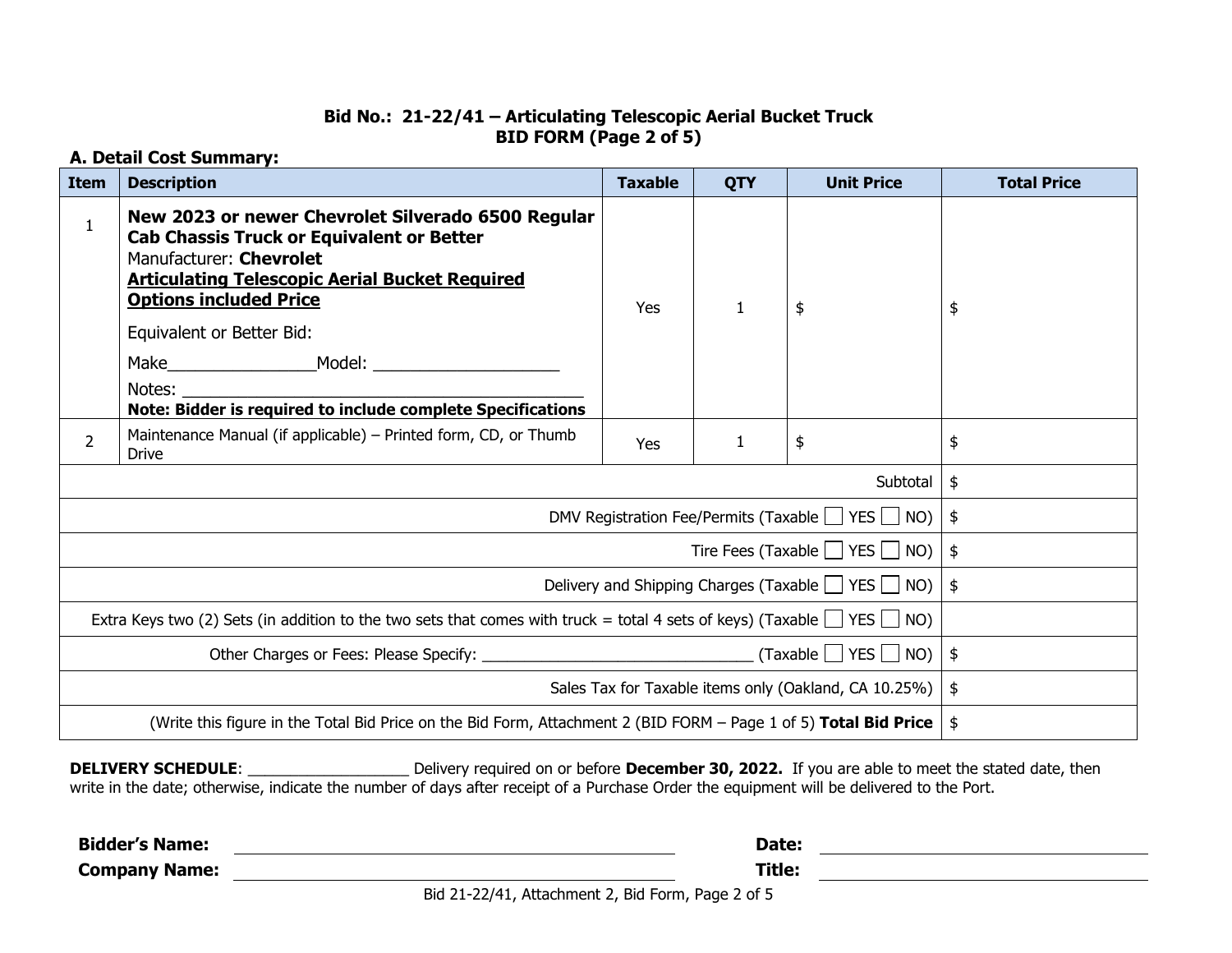#### **Bid No.: 21-22/41 – Articulating Telescopic Aerial Bucket Truck BID FORM (Page 3 of 5)**

By submitting a bid, Bidder hereby certifies the following information (by checking the box below):

| $ $   YES  <br>NO      | Articulating Telescopic Aerial Bucket truck is New and Bid Price is valid for 60 days                                                                                                                                                                                                                                            |
|------------------------|----------------------------------------------------------------------------------------------------------------------------------------------------------------------------------------------------------------------------------------------------------------------------------------------------------------------------------|
| $ $ $ $ YES $ $ $ $ NO | A copy of the manufacturer's detailed specification including warranty and support information have been included in this bid.                                                                                                                                                                                                   |
| $YES$ NO               | Bidder confirms it has sourced bucket truck from the Manufacturer or through Manufacturer Authorized Channels only, in<br>accordance with all applicable laws and policies at the time of purchase.                                                                                                                              |
| YES   NO               | If bidding an equivalent or better bucket truck, bidder has reviewed listed specification of the bucket truck for comparison and a<br>detailed specification sheet is included in this bid for the Port to review. The Port will be the sole determinant if the product<br>meets the Port's operational needs and specification. |

In the event there are questions pertaining to the validity of the products, the Port of Oakland reserves the right to verify the origin of the bucket truck with the manufacturer. In the event the products have been acquired from unauthorized channels, the Port of Oakland further reserves the right to return the products for a full refund.

**Bidder's Name: Title:**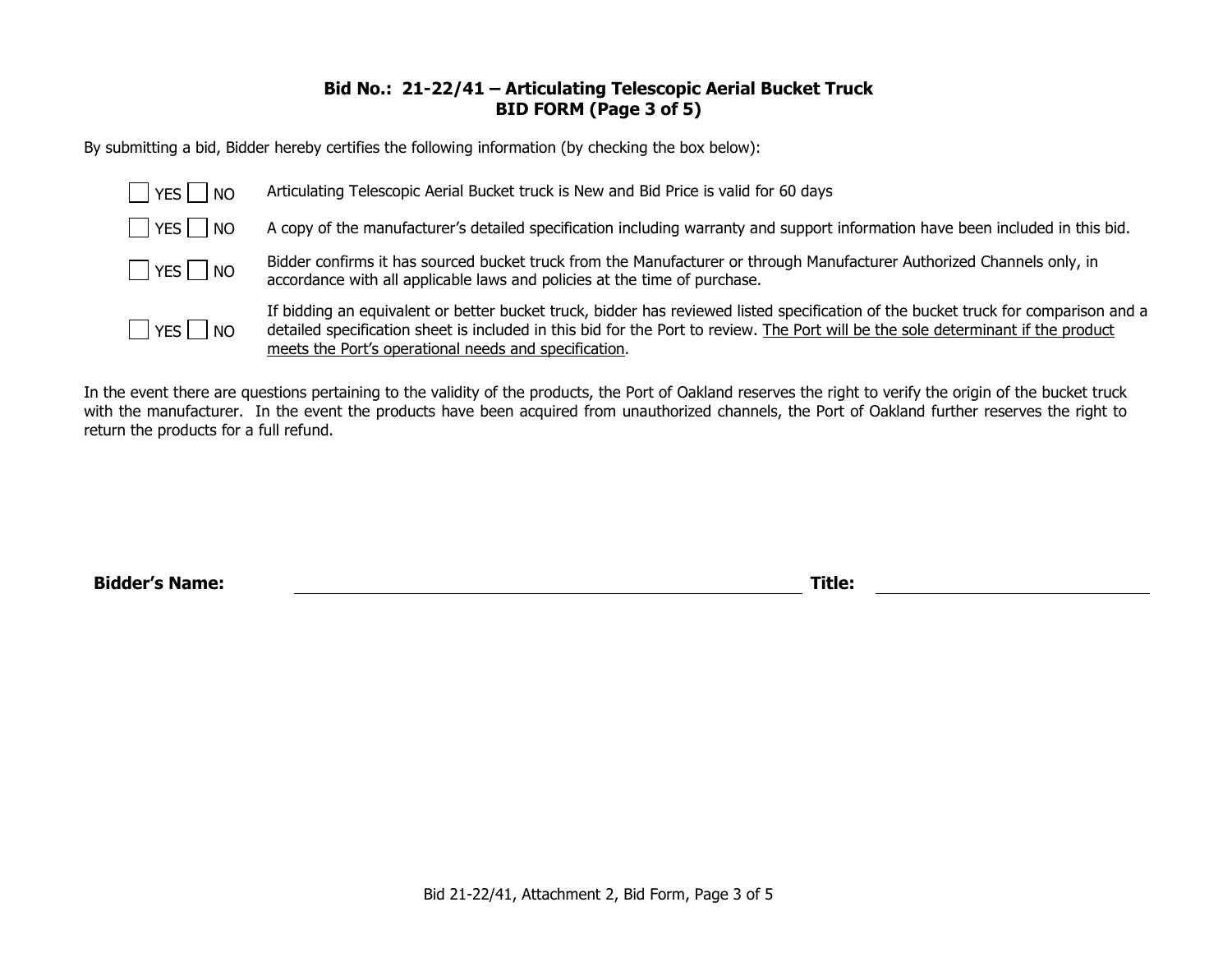#### **BID FORM**

#### **Bid No.: 21-22/41 - Articulating Telescopic Aerial Bucket Truck**

#### **(Page 4 of 5)**

#### **Bid Bond/Bid Security**

If applicable (see the Instructions to Bidders), each Bid shall be accompanied by a cashier's check payable to the "Port of Oakland", or a Bidder's bond executed by an admitted surety insurer, licensed to do business in the State of California as a surety, made payable to the "City of Oakland, a Municipal Corporation Acting by and through its Board of Port Commissioners ("Port")" in an amount not less than ten percent (10%) of the maximum amount of the Total Bid Price. The check or Bid Bond shall be given as a guarantee that the Bidder to whom the Contract (or Purchase Order) is awarded shall execute the contract documents and shall provide the required Performance Bond as specified therein within twenty (20) calendar days after the Notification of the Award of the Contract (or Purchase Order).

**Amount** – Bidders must enclose an amount of not less than ten (10) percent of the entire Bid as either:

| Addenda Acknowledgement                                                          |  |
|----------------------------------------------------------------------------------|--|
| The following addenda are acknowledged in this Bid: ____________________________ |  |

(Indicate the addenda numbers that you received.)

Bidder's Name: \_\_\_\_\_\_\_\_\_\_\_\_\_\_\_\_\_\_\_\_\_\_\_\_\_\_\_\_\_\_\_\_\_\_\_\_\_\_\_\_\_\_\_\_ Initials: \_\_\_\_\_\_\_\_\_\_\_\_\_\_\_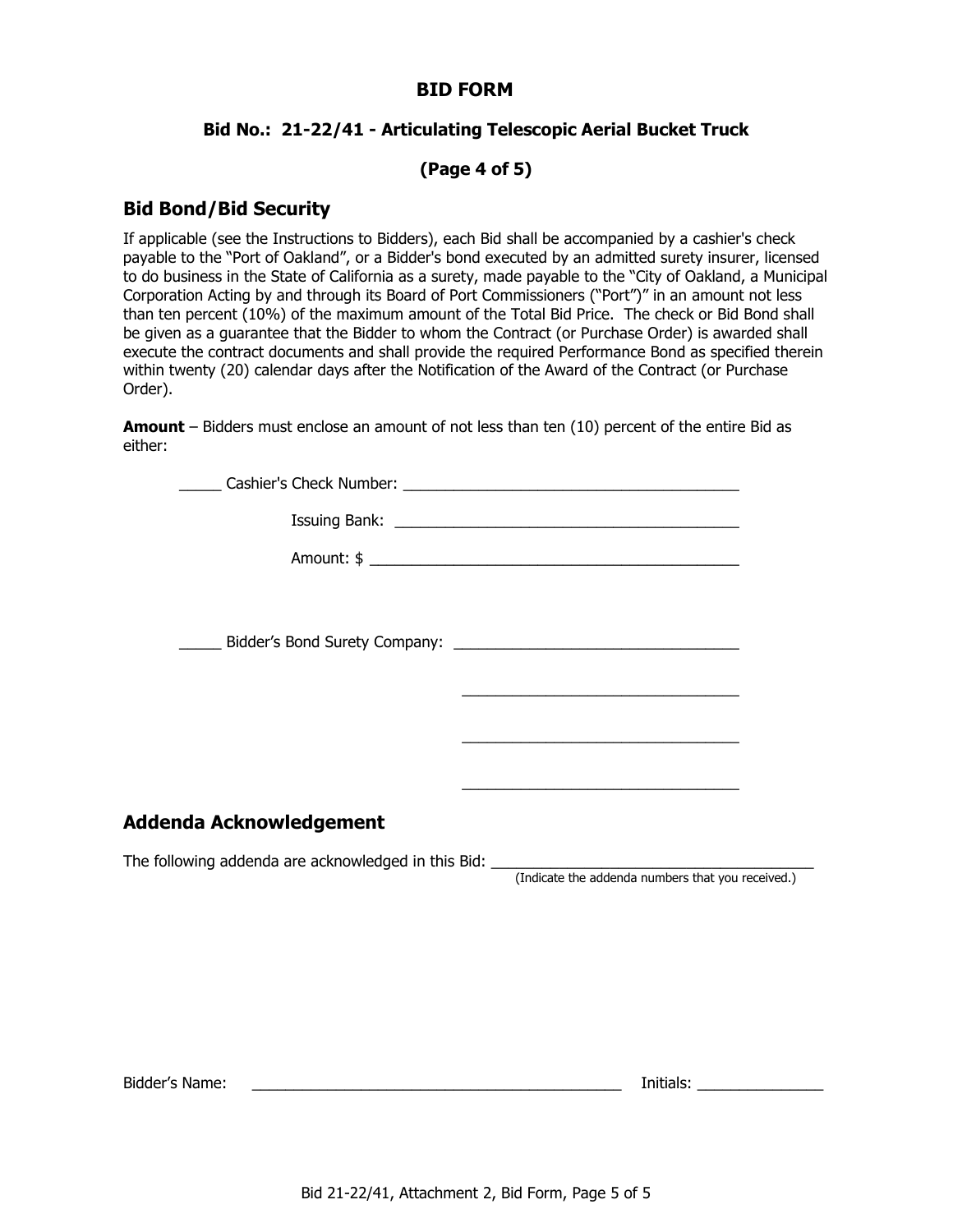# **BID FORM**

# **Bid No.: 21-22/41 - Articulating Telescopic Aerial Bucket Truck**

# **Client References**

In order for the Port to determine if your firm is a Responsible Bidder (see the Instructions to Bidders), Bidder is to provide the names, addresses, and contact information for three (3) current client references. Please make sure all contact information is current. By providing such information you authorize the Port to contact such clients.

| <b>Ine</b> | Company Name and Contact | dress | Phone and Email |
|------------|--------------------------|-------|-----------------|
|            |                          |       |                 |
|            |                          |       |                 |
|            |                          |       |                 |
|            |                          |       |                 |
|            |                          |       |                 |
|            |                          |       |                 |
|            |                          |       |                 |
|            |                          |       |                 |

# **Bidder Information and Signatures**

|                     | (If Corporation by Chairman, President or VP. If Partnership by Partner.)                                                                                                                      |  |
|---------------------|------------------------------------------------------------------------------------------------------------------------------------------------------------------------------------------------|--|
| Printed Name:       | Date:<br><u> Alexandria de la contrada de la contrada de la contrada de la contrada de la contrada de la contrada de la c</u>                                                                  |  |
| Attested By $(*)$ : | (If Corporation, by Chairman, President, Vice President, Secretary, or Treasurer. If<br>Partnership, by Partner.)                                                                              |  |
| Printed Name:       | Date:                                                                                                                                                                                          |  |
|                     | * NOTE: If the Bidder is a corporation, set forth the legal name of the corporation together<br>with the signature(s) of the officer or officers authorized to sign Contracts on behalf of the |  |

corporation. If the Bidder is a partnership, set forth the name of the firm together with the signature(s) of the partner or partners authorized to sign Contracts on behalf of the partnership.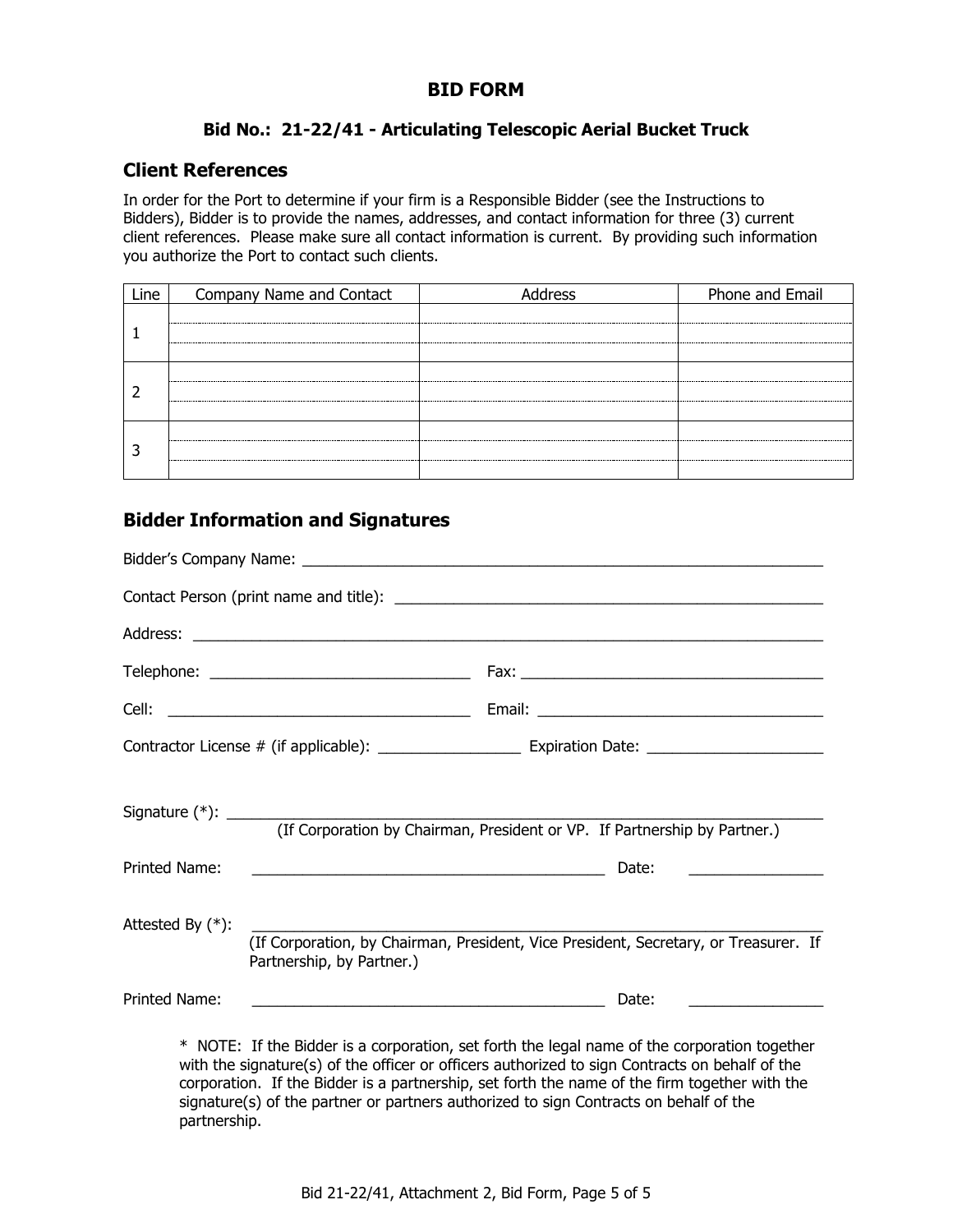

# **STANDARD PURCHASE ORDER TERMS AND CONDITIONS**

The Port of Oakland uses Purchase Orders for all purchases. Phone orders are not valid and may be subject to non-payment. In these Terms and Conditions, "the Purchase Order" refers to each Purchase Order subject to these Terms and Conditions. All Appendices described herein and/or attached hereto are part of this Purchase Order.

Any software purchased under this Purchase Order shall be subject to the more specific provisions in Appendix A-1 (Software) attached hereto. With respect to Software, Appendix A-1 shall supersede any directly conflicting provisions of these Terms and Conditions.

1. THE PORT. The Port is legally known as the City of Oakland, a Municipal Corporation, Acting by and through its Board of Port Commissioners. The Port is an independent department of the City of Oakland and issues Purchase Orders under the name "Port of Oakland." The Port has exclusive control and management of all Port facilities and properties located in Oakland, CA (including, but not limited to, marine terminals, a railway intermodal terminal, and container storage areas; the Oakland International Airport; and office, retail, and other developed property and undeveloped land), and no other agency or department of the City of Oakland may issue Purchase Orders with respect to these facilities and properties.

2. SUPPLIER. Supplier (sometimes referred to on the Port's website or in other materials related to the Purchase Order as "seller", "lessor", "vendor", "contractor", "respondent", "consultant", "service provider" or by similar terms) is an independent contractor and not an officer, employee or agent of the Port. Supplier shall provide the goods or services described on the Purchase Order (the "**Work**") using its own qualified employees or using only qualified subcontractors approved in writing by the Port. Supplier, and not the Port, shall be solely responsible for paying all compensation (including benefits), making all withholdings, paying all taxes and ensuring compliance with all laws regarding the employment of such employees or engagement of such subcontractors. Supplier may not change its subcontractors or assign, delegate or transfer, voluntarily, involuntarily or by operation of law, any of its rights or obligations under the Purchase Order (other than its interest in receivables as part of a bona fide third-party financing arrangement), without the prior written consent of the Port.

3. PERFORMANCE AND QUALITY. Supplier shall supply or perform the Work and represents and warrants that the Work performed or supplied is (i) as specified in the Purchase Order, (ii) in a good and workmanlike manner, (iii) in conformity to all applicable specifications, and (iv) in compliance with all Applicable Law (as defined below). Supplier further represents and warrants that all goods sold under the Purchase Order are new (unless otherwise specifically stated in the Purchase Order), merchantable and fit for the particular purpose specified by the Port, and all services provided under the Purchase Order conform to the standard of practice of persons specializing in performing services of similar nature and complexity. Nothing in the Purchase Order shall be construed to limit or exclude any warranties implied by law. Supplier hereby assigns to the Port all of the Supplier's rights under manufacturers', subcontractors' or other warranties or indemnities with respect to the Work.

Bid 21-22/41, Attachment 3, Standard Purchase Order Terms and Conditions, Page 1 of 11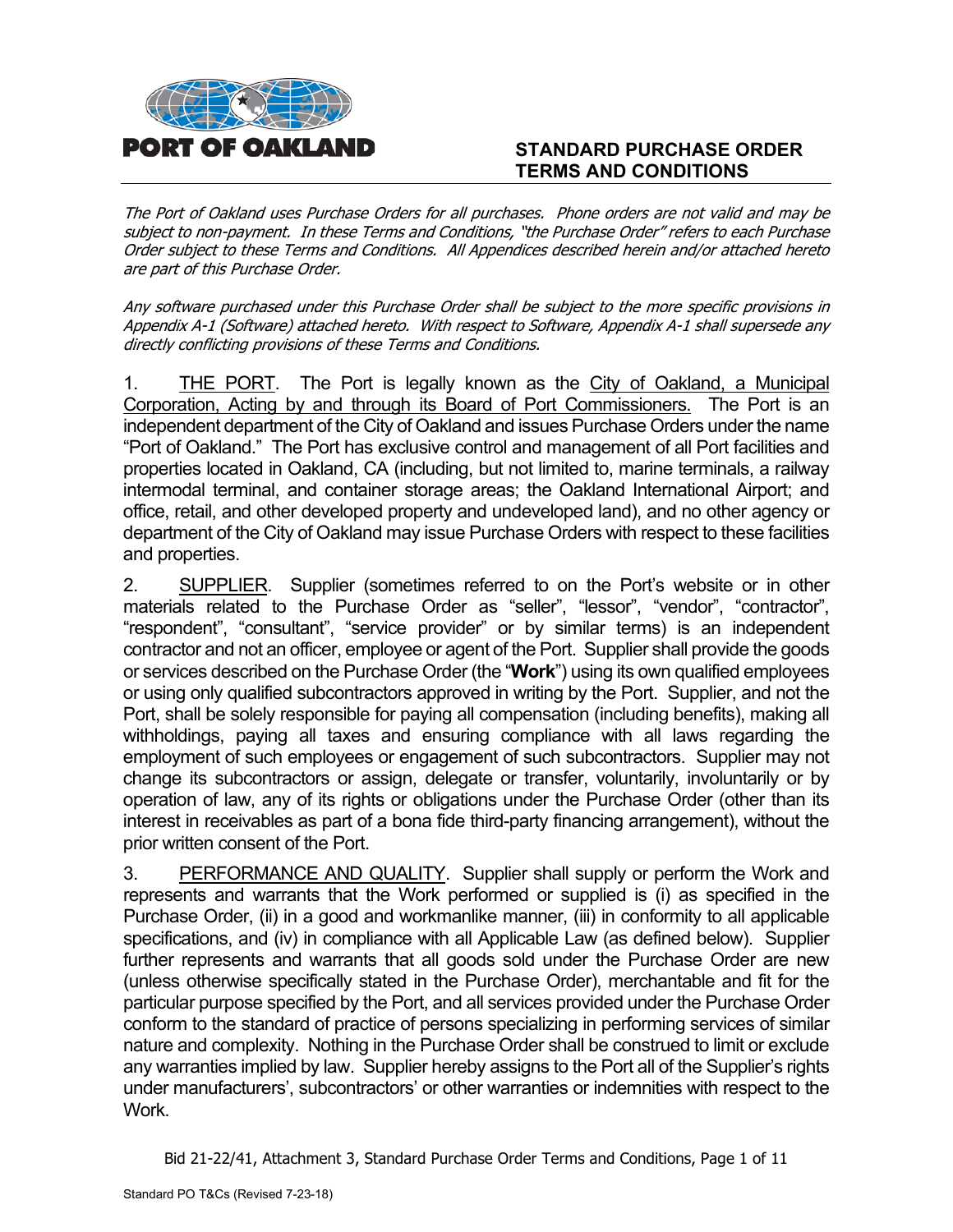4. INVOICING AND PAYMENT. All payments require a written invoice from Supplier in a form acceptable to the Port. Supplier must issue all invoices directly to the "Bill To" address set forth in the Purchase Order. Each invoice must indicate thereon whether it constitutes a "Partial Billing" or "Final Billing". Each invoice is subject to review and verification by the Port. The time for payment of invoices (and for calculating any net discounts) shall run from the date on which proper, correct and complete invoices are received by the Port. Payment for all Work shall be made by the Port within thirty (30) days of receipt of satisfactory Work by the Port, and an itemized, proper, correct and complete invoice from Supplier. Any amounts due to the Port from Supplier may be set off against any amounts due to Supplier from the Port, whether or not under the Purchase Order.

5. DELIVERY. If applicable, Supplier shall package and ship all Work consisting of goods to the Purchase Order "Ship To" address at Supplier's sole cost and expense. Packing slips must specify the quantity and description of goods shipped, the related Purchase Order number and must accompany each shipment. Supplier shall be responsible for delivery and shall prepay all related shipping costs and add them to the invoice. All goods are to be shipped F.O.B. destination: Port of Oakland, and risk of loss and title to goods shall remain with Supplier until the Port takes physical possession of the goods. The Port may change the address for shipment prior to shipment by Supplier. Goods must be suitably packed to assure against damage from weather or transportation, and in accordance with instructions of the Port.

6. REMEDIES. If Supplier breaches the Purchase Order, the Port may exercise any right or remedy available under the California Commercial Code or any other Applicable Law. Without limiting those rights and remedies, the Port may also do any of the following, in the Port's sole discretion: (i) require Supplier to repair or replace any Work, and if Supplier fails or refuses to do so, repair or replace the same at Supplier's expense; (ii) reject any delivery of non-conforming or defective Work and return the same for credit or replacement at Supplier's sole cost and risk; or (iii) cancel any outstanding deliveries and treat such breach by Supplier as Supplier's repudiation of the Purchase Order. Supplier's becoming the subject of bankruptcy or insolvency proceedings shall constitute a breach of the Purchase Order by Supplier. If the Port breaches the Purchase Order, Supplier's exclusive remedy shall be recovery of any goods shipped and the payment of the price payable for Work delivered prior to the breach. No limitation or exclusion by Supplier of any right or remedy available to the Port shall be effective unless expressly and specifically agreed to by the Port in writing. Under no circumstances shall the Port be responsible for consequential, punitive, or incidental damages.

7. LAWS, REGULATIONS, PERMITS. Supplier shall comply with all applicable laws, ordinances, rules, regulations, codes, professional standards, permits, and/or land use restrictions or limitations of any governmental authority at any time applicable to Supplier, the Work or the Purchase Order ("**Applicable Law**"). Supplier shall obtain and maintain in full force and effect all professional, contracting and other permits and licenses required to undertake or supply the Work.

8. ADA. Without limiting Supplier's obligations to comply with Applicable Laws generally, Supplier hereby warrants that all Work complies with the accessibility requirements of the American with Disabilities Act of 1990, other similar state and federal laws and their implementing regulations, as applicable. Supplier agrees to promptly respond to and resolve any complaint regarding accessibility of the Work which is brought to its attention. Supplier further agrees to indemnify, defend and hold harmless the Port and all of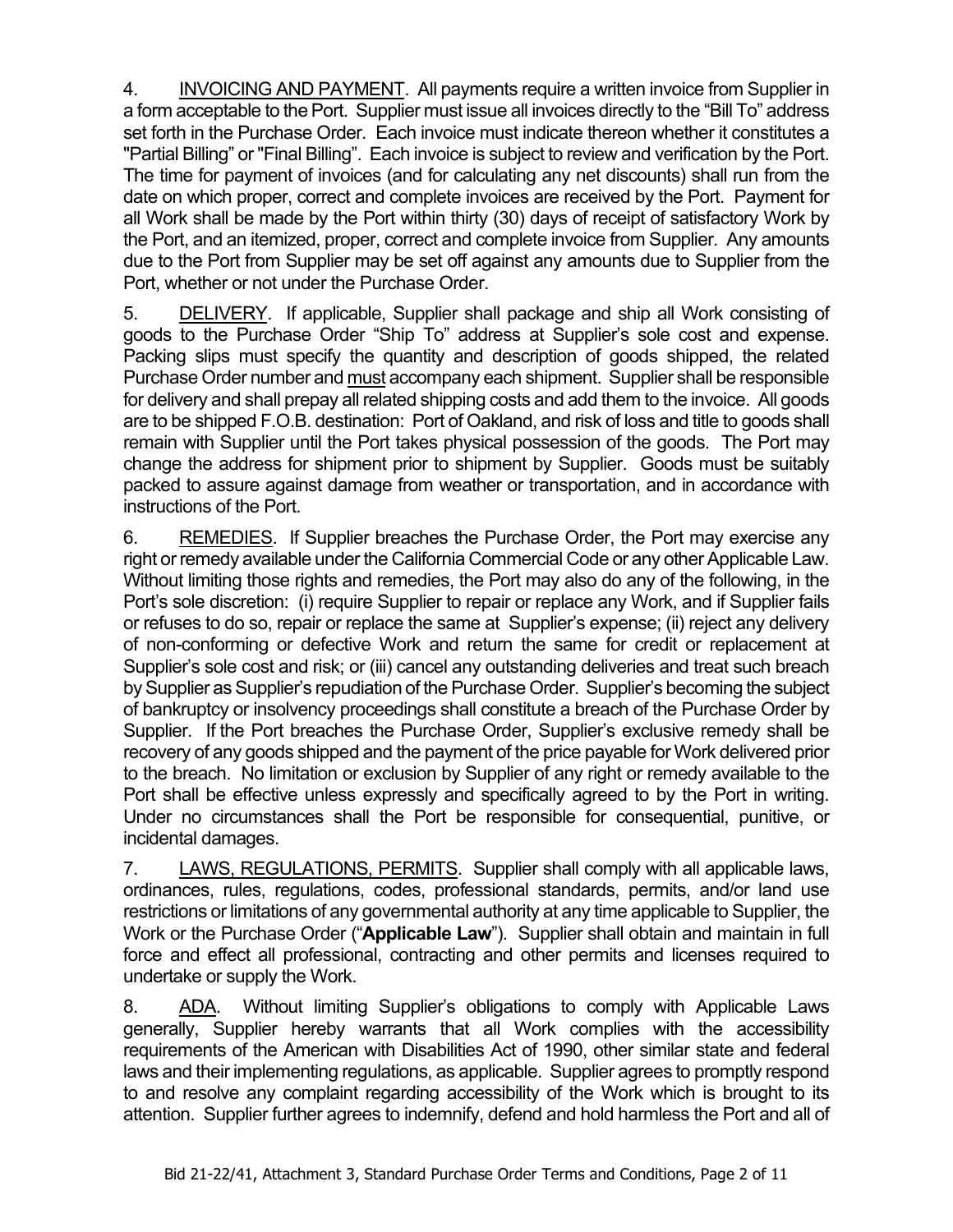its officers, commissioners, agents, departments, officials, representatives and employees using the Work from any loss, liability or claim arising out of its failure to comply with these accessibility requirements.

9. NON-DISCRIMINATION. Without limiting Supplier's obligation to comply with Applicable Laws generally, Supplier shall not discriminate against any employee or applicant for employment, nor against any subcontractor or applicant for a subcontractor contract, because of race, color, religion, sex, national origin, ancestry, age (over forty (40)), physical or mental disability, cancer-related medical condition, a known genetic pre-disposition to a disease or disorder, veteran status, marital status, or sexual orientation.

10. OWNERSHIP OF NON-SOFTWARE WORK PRODUCT. Any interest (including copyright or other interests in intellectual property) of Supplier in studies, reports, memoranda, computational sheets, designs, drawings, specifications or any other documents (including electronic media) or work product prepared by or on behalf of Supplier in connection with the Work (collectively, the "**Work Product**"), whether or not embodied therein, constitutes a work for hire and is the property of the Port. Supplier shall pay all royalties and license fees necessary for or relating to the Work and shall defend all suits of claims for infringement of any patents or other intellectual property rights and shall indemnify the Port and hold it harmless from liability or loss on account thereof.

11. INSURANCE. Supplier shall maintain all insurance required under Applicable Law or commonly maintained by similarly situated, responsible businesses and in all events will maintain insurance of the types and in the amounts applicable to Supplier and the Work as required by the Port's *Supplier Insurance Requirements* posted from time to time on the Port's website [\(www.portofoakland.com\)](http://www.portofoakland.com/) and can be accessed by clicking on "Full Menu" (or the menu icon from your mobile device), then under the Business heading, click on "Purchasing and Accounts Payable", and scroll down to find the "Supplier Insurance Requirements (PDF)" to download the document, or alternatively type in the below link into your browser: [http://www.portofoakland.com/files/PDF/supplier\\_insurance.pdf](http://www.portofoakland.com/files/PDF/supplier_insurance.pdf)

A courtesy copy of the Port's *Supplier Insurance Requirements* may be delivered to Supplier at the same time as the Purchase Order. (In the event of any conflict between any courtesy copy of the *Insurance Requirements*, and the version of the *Insurance Requirements* posted to the Port's website, the website version shall control). The type, scope and amounts of the required insurance may be increased should the scope of Work, in the opinion of the Port, warrant such increase, and Supplier shall obtain such insurance when so directed by the Port. If any portion of the Work is to be performed outside the United States, Supplier must contact the Port Risk Management Department regarding appropriate insurance. At the Port's request, Supplier shall file with the Port certificates evidencing the insurance maintained by Supplier and failure to do so shall constitute a material breach of the Purchase Order.

12. TAXES. Unless otherwise provided for in the Purchase Order, Supplier shall pay all taxes levied upon the Purchase Order or the Work performed or supplied pursuant hereto without additional compensation, regardless of which party has liability for such tax under Applicable Law, and any deficiency, interest or penalty asserted with respect thereto. The Port shall pay only California sales and use tax and Alameda County uniform local sales and use tax. Supplier must separately itemize all sales and use taxes on its invoices.

13. BOOKS AND RECORDS. Supplier shall maintain all documents and records prepared by or furnished to Supplier in connection with the Purchase Order and backup for all costs for which the Port was directly or indirectly invoiced during the course of supplying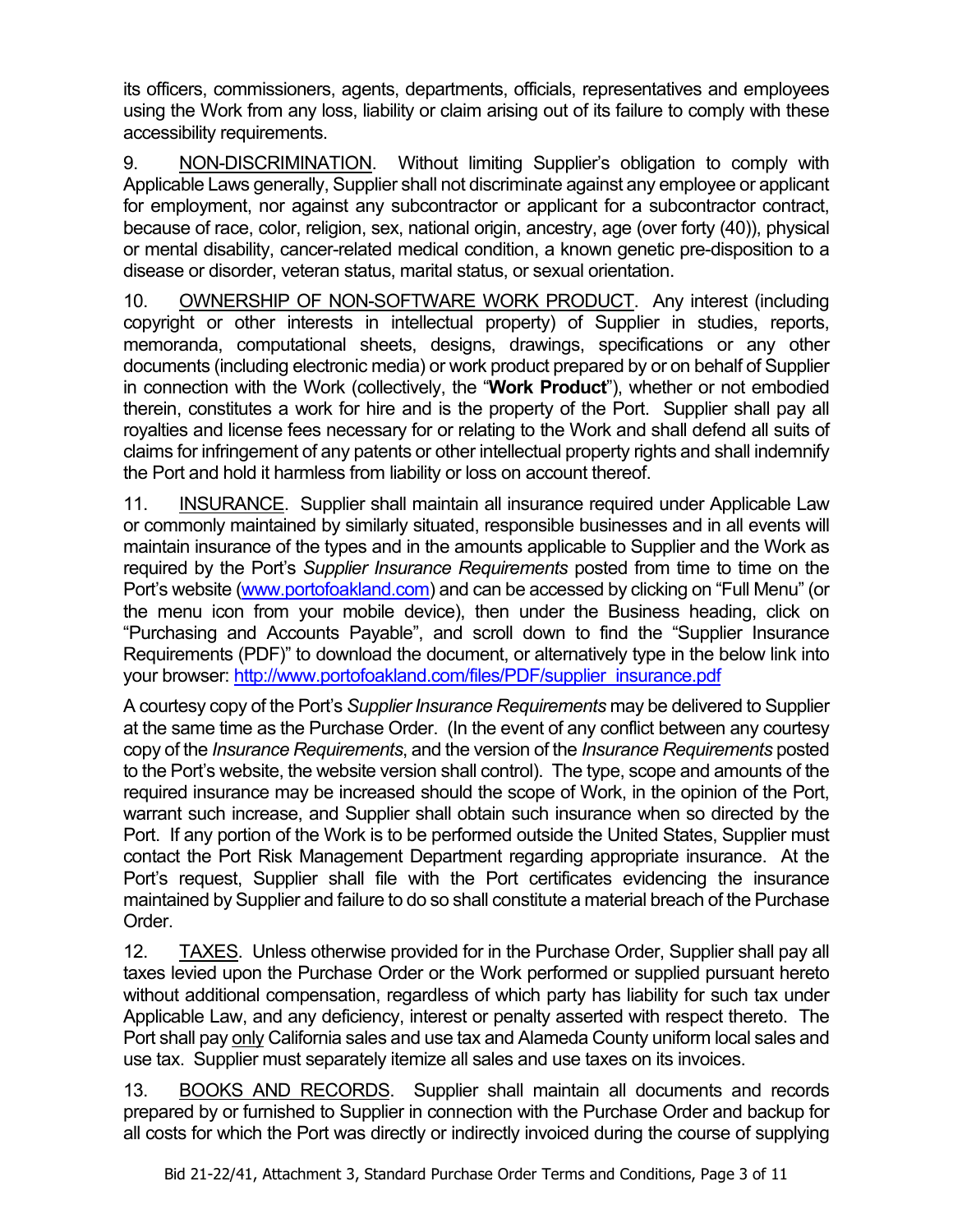or performing the Work for at least three (3) years following delivery of final payment by the Port, provided that all records relating to environmental consulting services and hazardous materials in, on or adjacent to the Port's property shall be maintained indefinitely. Supplier agrees that its books and records and facilities, or so much thereof as may be engaged in the performance of the Purchase Order, are subject to inspection and audit at all reasonable times by any authorized representative of the Port. Supplier agrees to waive, to the greatest extent permitted by Applicable Law, the defense of laches, statute of limitations, or any other defense based upon the Port's failure to timely file an action with regard to any matter arising out of the Purchase Order.

14. WAIVER AND HOLD HARMLESS. Supplier waives any and all claims, causes of action and rights to recovery, in law or in equity, against the Port for losses, liabilities, damages or injuries of any nature or kind, including injuries to Supplier's employees or subcontractors, regardless of whether such losses, damages, liabilities or injuries are covered by insurance. This provision is intended to waive fully, for the benefit of the Port, any rights or claims that might provide a right of subrogation in favor of any insurer providing insurance with respect to the Purchase Order. To the fullest extent permitted by Applicable Law (including, without limitation, California Civil Code Section 2782), Supplier shall defend (with legal counsel chosen or approved by the Port), indemnify and hold the Port and all of its officers, Commissioners, agents, departments, officials, representatives and employees harmless from and against any and all claims, loss, or liability of every kind, nature and description that arise from or relate to, directly or indirectly, in whole or in part: (i) the Work under the Purchase Order, or any part thereof; or (ii) any act or omission of Supplier, its employees, subcontractors or representatives.

15. CHANGES. The Purchase Order may not be modified, supplemented, or terminated without the Port's prior written approval. The Port may make changes to the Purchase Order at any time, and Supplier agrees to accept such changes. If such changes result in additional costs, the Port shall make an equitable adjustment to the purchase price at Supplier's request, provided that Supplier itemizes and justifies to the Port's satisfaction in writing the adjustment requested within five (5) days of delivery of the change notification.

16. SUSPENSION OR TERMINATION. Supplier must continue to perform the Work under the Purchase Order throughout the course of any dispute, and Supplier's failure to continue Work during a dispute shall itself constitute a material breach of the Purchase Order. The Port may, with or without cause, direct Supplier to suspend, delay or interrupt the execution of any Work, in whole or in part, for such periods of time as the Port may determine in its discretion; any such directives must be in writing. The Port may, at any time, terminate the Purchase Order for its own convenience with the Port's liability limited to the services or goods received by the Port prior to delivery of the Port's termination notice. Upon any termination, Supplier shall assign to the Port in the manner, at times and to the extent directed by the Port, all right, title, and interest of Supplier under procurement orders and subcontracts relating to Work so terminated and shall transfer title and possession to the Port of Work Product, completed and uncompleted designs and specifications, Work in process, completed Work, supplies, and other material produced or fabricated as part of, or acquired in connection with performance of the Work terminated by the notice of termination.

17. CONFIDENTIALITY AND PUBLICITY. All data, information, reports, plans, designs and other documents received from the Port or its employees, agents or representatives or generated by Supplier in connection with the Work (collectively, the "**Confidential Information**") are private and confidential and shall remain the sole and exclusive property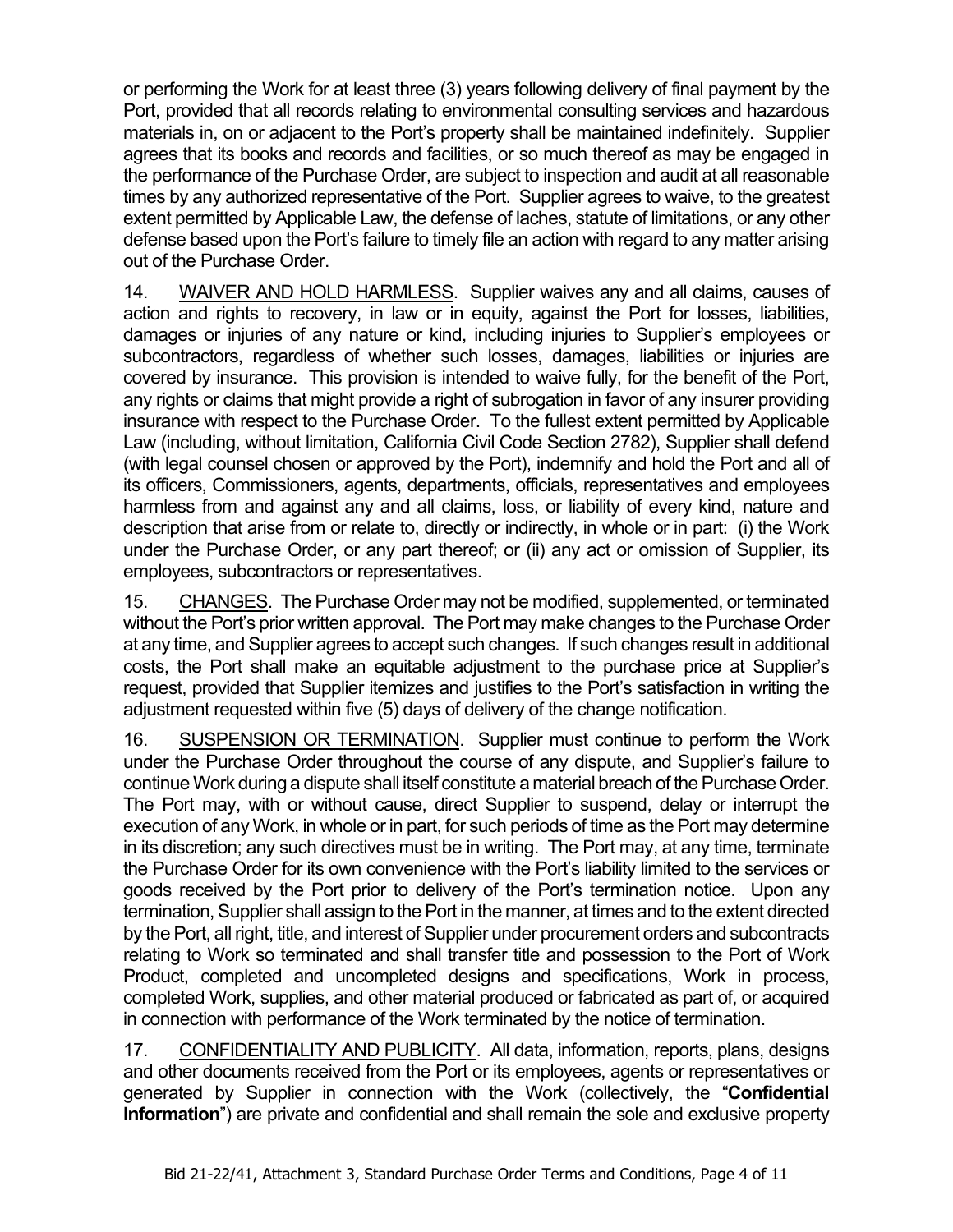of the Port. Supplier shall not disclose the identity of the Port, nor distribute or disclose Confidential Information to any third party, without prior express written authorization from the Port. All Confidential Information shall be deemed confidential and Supplier shall take all reasonable precautions to prevent its disclosure to unauthorized persons. Any publicity or press releases with respect to the Work or the Purchase Order shall be under the Port's sole discretion and control.

18. COVENANT AGAINST CONTINGENT FEES. Supplier warrants that no person or agency has been employed or retained to solicit or obtain the Contract upon an agreement or understanding for a contingent fee, except a bona fide employee or agency. For breach or violation of this warranty, the Port, at its option, may annul the Contract or deduct from the contract price or otherwise recover from Supplier the full amount of the contingent fee. As used in this Section, "bona fide agency" means an established commercial or selling agency, maintained by Supplier for the purpose of securing business, that neither exerts nor proposes to exert improper influence to solicit or obtain Port contracts nor holds itself out as being able to obtain any Port contract or contracts through improper influence. As used in this Section, "bona fide employee" means a person, employed by Supplier and subject to Supplier's supervision and control as to time, place, and manner of performance, who neither exerts nor proposes to exert improper influence to solicit or obtain Port contracts nor holds itself out as being able to obtain any Port contract or contracts through improper influence. As used in this Section, "contingent fee" means any commission, percentage, brokerage, or other fee that is contingent upon the success that a person or concern has in securing a Port contract. As used in this Section, "improper influence" means any influence that induces or tends to induce a Port Commissioner, employee or officer to give consideration or to act regarding a Port contract on any basis other than the merits of the matter.

19. FEDERAL AIP GRANT COMPLIANCE. By executing this Contract, Supplier agrees and certifies that Supplier will comply with the FAA Airport Improvement Program (AIP) provisions set forth below (Sections 20 through 24) and Supplier shall also include each of these provisions in all of its contracts and subcontracts related to this Contract. For purposes of Sections 19 through 24, Supplier is sometimes hereinafter referred to as "Contractor" and Port is sometimes hereinafter referred to as "Sponsor".

20. GENERAL CIVIL RIGHTS PROVISIONS. The Contractor agrees to comply with pertinent statutes, Executive Orders and such rules as are promulgated to ensure that no person shall, on the grounds of race, creed, color, national origin, sex, age, or disability be excluded from participating in any activity conducted with or benefiting from Federal assistance. This provision binds the Contractor and subtier contractors from the bid solicitation period through the completion of the Contract. This provision is in addition to that required of Title VI of the Civil Rights Act of 1964.

21. COMPLIANCE WITH NONDISCRIMINATION REQUIREMENTS. During the performance of this Contract, the contractor, for itself, its assignees, and successors in interest (hereinafter collectively referred to as the "Contractor") agrees as follows:

- 21.1 COMPLIANCE WITH REGULATIONS. The Contractor (hereinafter includes any and all consultants) will comply with the Title VI List of Pertinent Nondiscrimination Acts and Authorities, as they may be amended from time to time, which are herein incorporated by reference and made a part of this Contract.
- 21.2 NON-DISCRIMINATION. The Contractor, with regard to the work performed by it during the Contract, will not discriminate on the grounds of race, color, or national origin in the selection and retention of subcontractors, including procurements of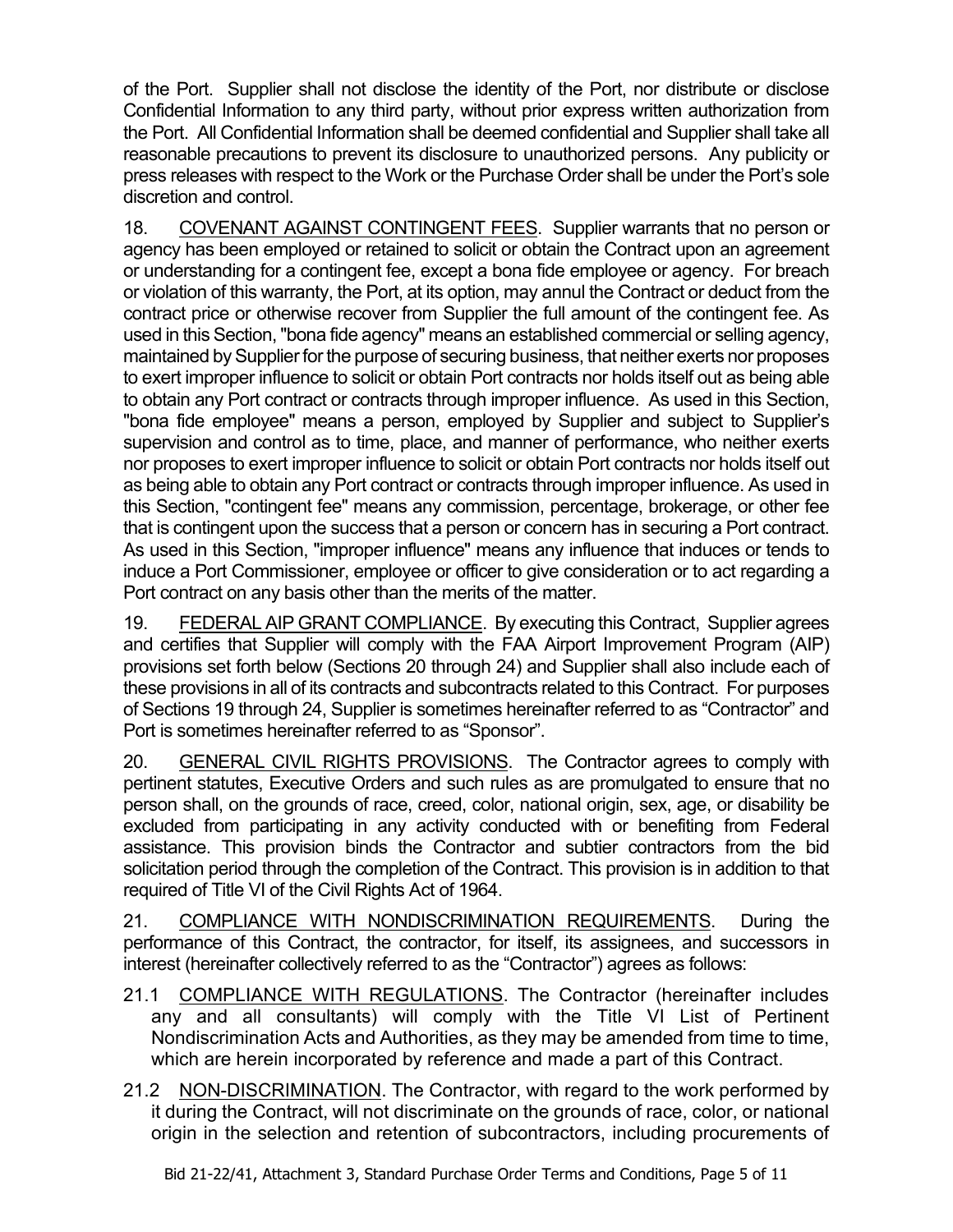materials and leases of equipment. The Contractor will not participate directly or indirectly in the discrimination prohibited by the Nondiscrimination Acts and Authorities, including employment practices when the Contract covers any activity, project, or program set forth in Appendix B of 49 CFR Part 21.

- 21.3 SOLICITATIONS FOR SUBCONTRACTS, INCLUDING PROCUREMENTS OF MATERIALS AND EQUIPMENT. In all solicitations, either by competitive bidding, or negotiation made by the Contractor for work to be performed under a subcontract, including procurements of materials, or leases of equipment, each potential subcontractor or supplier will be notified by the contractor of the Contractor's obligations under this Contract and the Nondiscrimination Acts and Authorities on the grounds of race, color, or national origin.
- 21.4 INFORMATION AND REPORTS. The Contractor will provide all information and reports required by the Acts, the Regulations, and directives issued pursuant thereto and will permit access to its books, records, accounts, other sources of information, and its facilities as may be determined by the sponsor or the Federal Aviation Administration to be pertinent to ascertain compliance with such Nondiscrimination Acts and Authorities and instructions. Where any information required of a contractor is in the exclusive possession of another who fails or refuses to furnish the information, the Contractor will so certify to the sponsor or the Federal Aviation Administration, as appropriate, and will set forth what efforts it has made to obtain the information.
- 21.5 SANCTIONS FOR NONCOMPLIANCE. In the event of a Contractor's noncompliance with the Non-discrimination provisions of this Contract, the Sponsor will impose such contract sanctions as it or the Federal Aviation Administration may determine to be appropriate, including, but not limited to:
	- a. Withholding payments to the Contractor under the Contract until the Contractor complies; and/or
	- b. Cancelling, terminating, or suspending a Contract, in whole or in part.
- 21.6 INCORPORATION OF PROVISIONS.The Contractor will include the provisions of Sections 21.1 through 21.6 in every subcontract, including procurements of materials and leases of equipment, unless exempt by the Acts, the Regulations and directives issued pursuant thereto. The Contractor will take action with respect to any subcontract or procurement as the Sponsor or the Federal Aviation Administration may direct as a means of enforcing such provisions including sanctions for noncompliance. Provided, that if the Contractor becomes involved in, or is threatened with litigation by a subcontractor, or supplier because of such direction, the Contractor may request the Sponsor to enter into any litigation to protect the interests of the Sponsor. In addition, the Contractor may request the United States to enter into the litigation to protect the interests of the United States.

22. TITLE VI LIST OF PERTINENT NONDISCRIMINATION ACTS AND AUTHORITIES. During the performance of this Contract, the Contractor, agrees to comply with the following non-discrimination statutes and authorities; including but not limited to:

• Title VI of the Civil Rights Act of 1964 (42 U.S.C. § 2000d *et seq*., 78 stat. 252) (prohibits discrimination on the basis of race, color, national origin);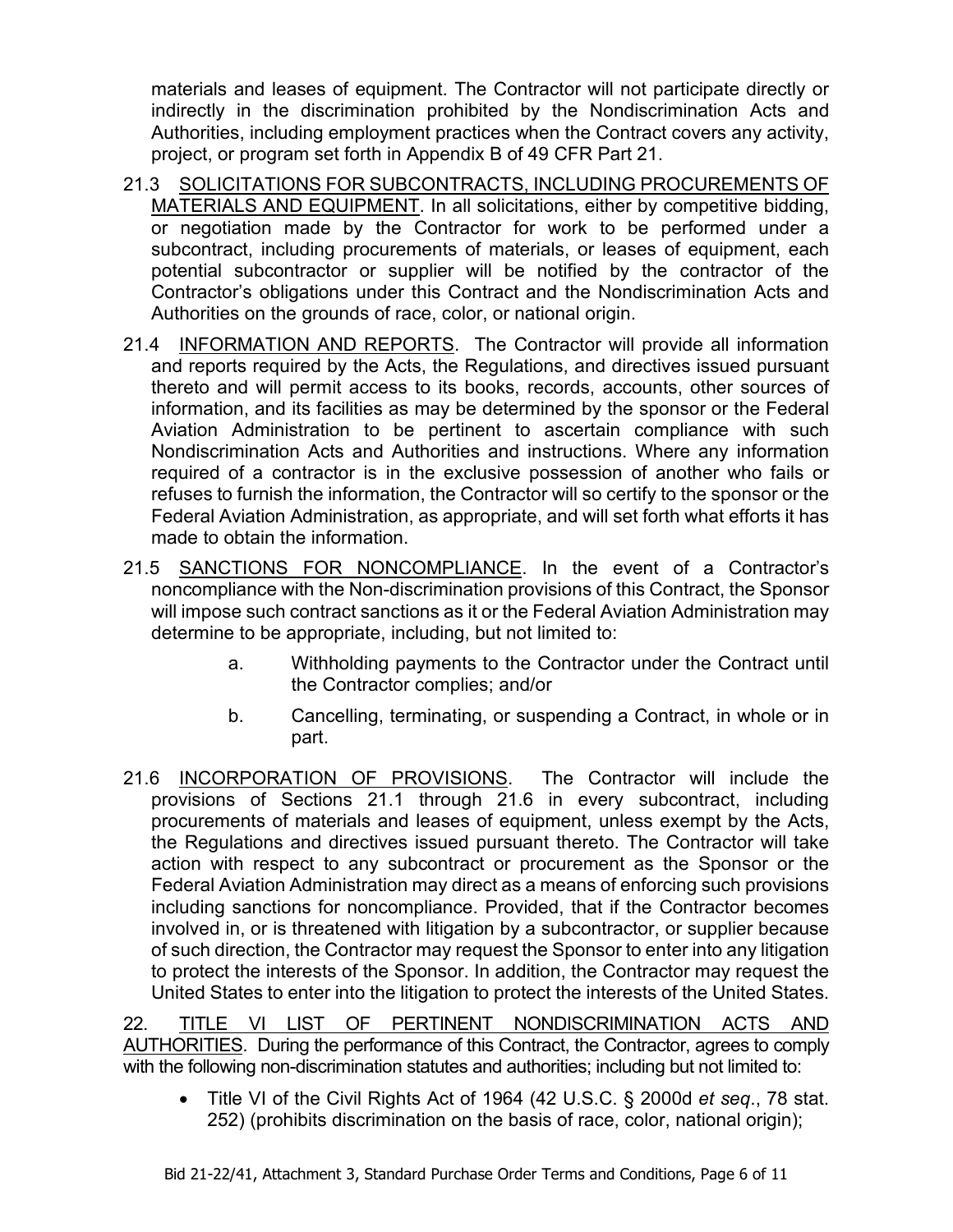- 49 CFR Part 21 (Non-discrimination In Federally-Assisted Programs of The Department of Transportation—Effectuation of Title VI of The Civil Rights Act of 1964);
- The Uniform Relocation Assistance and Real Property Acquisition Policies Act of 1970, (42 U.S.C. § 4601), (prohibits unfair treatment of persons displaced or whose property has been acquired because of Federal or Federal-aid programs and projects);
- Section 504 of the Rehabilitation Act of 1973, (29 U.S.C. § 794 *et seq*.), as amended, (prohibits discrimination on the basis of disability); and 49 CFR Part 27;
- The Age Discrimination Act of 1975, as amended, (42 U.S.C. § 6101 *et seq*.), (prohibits discrimination on the basis of age);
- Airport and Airway Improvement Act of 1982, (49 USC § 471, Section 47123), as amended, (prohibits discrimination based on race, creed, color, national origin, or sex);
- The Civil Rights Restoration Act of 1987, (PL 100-209), (broadened the scope, coverage and applicability of Title VI of the Civil Rights Act of 1964, the Age Discrimination Act of 1975 and Section 504 of the Rehabilitation Act of 1973, by expanding the definition of the terms "programs or activities" to include all of the programs or activities of the Federal-aid recipients, subrecipients and contractors, whether such programs or activities are Federally funded or not);
- Titles II and III of the Americans with Disabilities Act of 1990, which prohibit discrimination on the basis of disability in the operation of public entities, public and private transportation systems, places of public accommodation, and certain testing entities (42 U.S.C. §§ 12131 – 12189) as implemented by Department of Transportation regulations at 49 CFR Parts 37 and 38;
- The Federal Aviation Administration's Non-discrimination statute (49 U.S.C. § 47123) (prohibits discrimination on the basis of race, color, national origin, and sex);
- Executive Order 12898, Federal Actions to Address Environmental Justice in Minority Populations and Low-Income Populations, which ensures nondiscrimination against minority populations by discouraging programs, policies, and activities with disproportionately high and adverse human health or environmental effects on minority and low-income populations;
- Executive Order 13166, Improving Access to Services for Persons with Limited English Proficiency, and resulting agency guidance, national origin discrimination includes discrimination because of limited English proficiency (LEP). To ensure compliance with Title VI, you must take reasonable steps to ensure that LEP persons have meaningful access to your programs (70 Fed. Reg. at 74087 to 74100);
- Title IX of the Education Amendments of 1972, as amended, which prohibits you from discriminating because of sex in education programs or activities (20 U.S.C. 1681 et seq).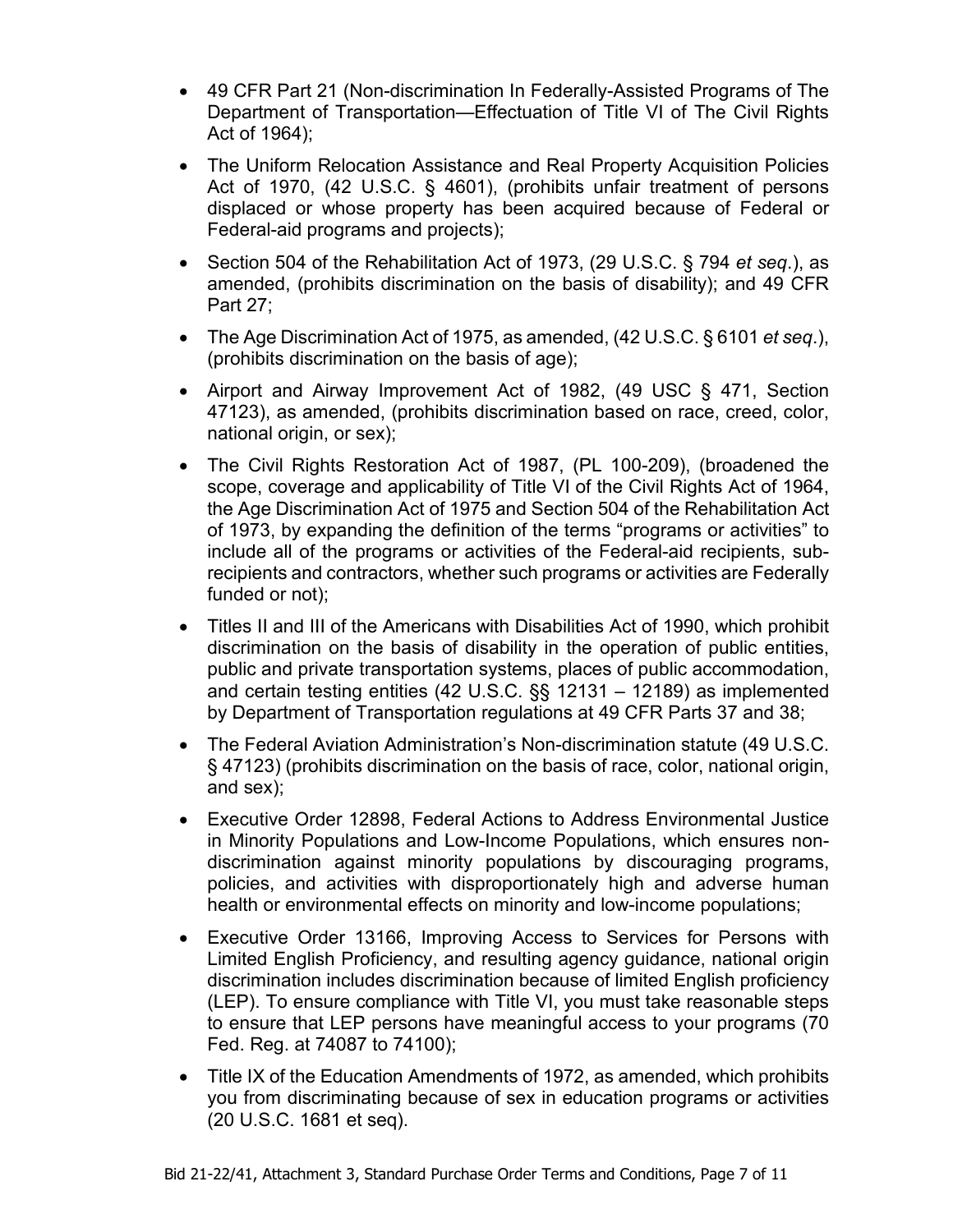23. FAIR LABOR STANDARDS ACT. This Contract incorporates by reference the provisions of 29 U.S.C. § 201, et seq (the Federal Fair Labor Standards Act (FLSA)), and its implementing regulations, with the same force and effect as if given in full text. The FLSA sets minimum wage, overtime pay, recordkeeping and child labor standards for full and part time workers. Supplier has full responsibility to monitor compliance to the referenced statute and regulation. Supplier must address any claims or disputes that arise from this requirement directly with the US Department of Labor – Wage and Hour Division.

24. OCCUPATIONAL SAFETY AND HEALTH ACT.This Contract incorporates by reference the requirements of 29 CFR Part 1910 with the same force and effect as if given in full text. Supplier must provide a work environment that is free from recognized hazards that may cause death or serious physical harm to the employee. Supplier retains full responsibility to monitor its compliance and its subcontractor's compliance with the applicable requirements of the Occupational Safety and Health Act of 1970 (29 U.S.C. § 651, et seq; 29 CFR Part 1910). Supplier must address any claims or disputes that pertain to a referenced requirement directly with the U.S. Department of Labor – Occupational Safety and Health Administration.

25. GOVERNING LAW AND VENUE. The Purchase Order shall be governed by California law. To the fullest extent allowed by law, legal actions relating to the Purchase Order shall only be brought in the state court of Alameda County, California or the federal court of the Northern District of California, to which jurisdictions Supplier irrevocably submits.

26. GENERAL. All correspondence and notices directed to the Port, other than invoices (which are to be delivered to the "Bill To" address set forth in the Purchase Order) must be in writing and delivered to Port of Oakland, Board of Port Commissioners, P.O. Box 2064, Oakland, CA 94604. The Purchase Order is for the sole benefit of the Port and Supplier, and their respective permitted successors and assigns, and nothing in the Purchase Order, express or implied, is intended to confer upon any other person any right, benefit or remedy of any nature whatsoever under or by reason of the Purchase Order. Time is of the essence in Supplier's performance of Supplier's obligations under the Purchase Order. The making or approval of any payment and any inspections, reviews, approvals or oral statements by or on behalf of the Port, or of certification by any governmental entity, in no way limits Supplier's obligations under the Purchase Order.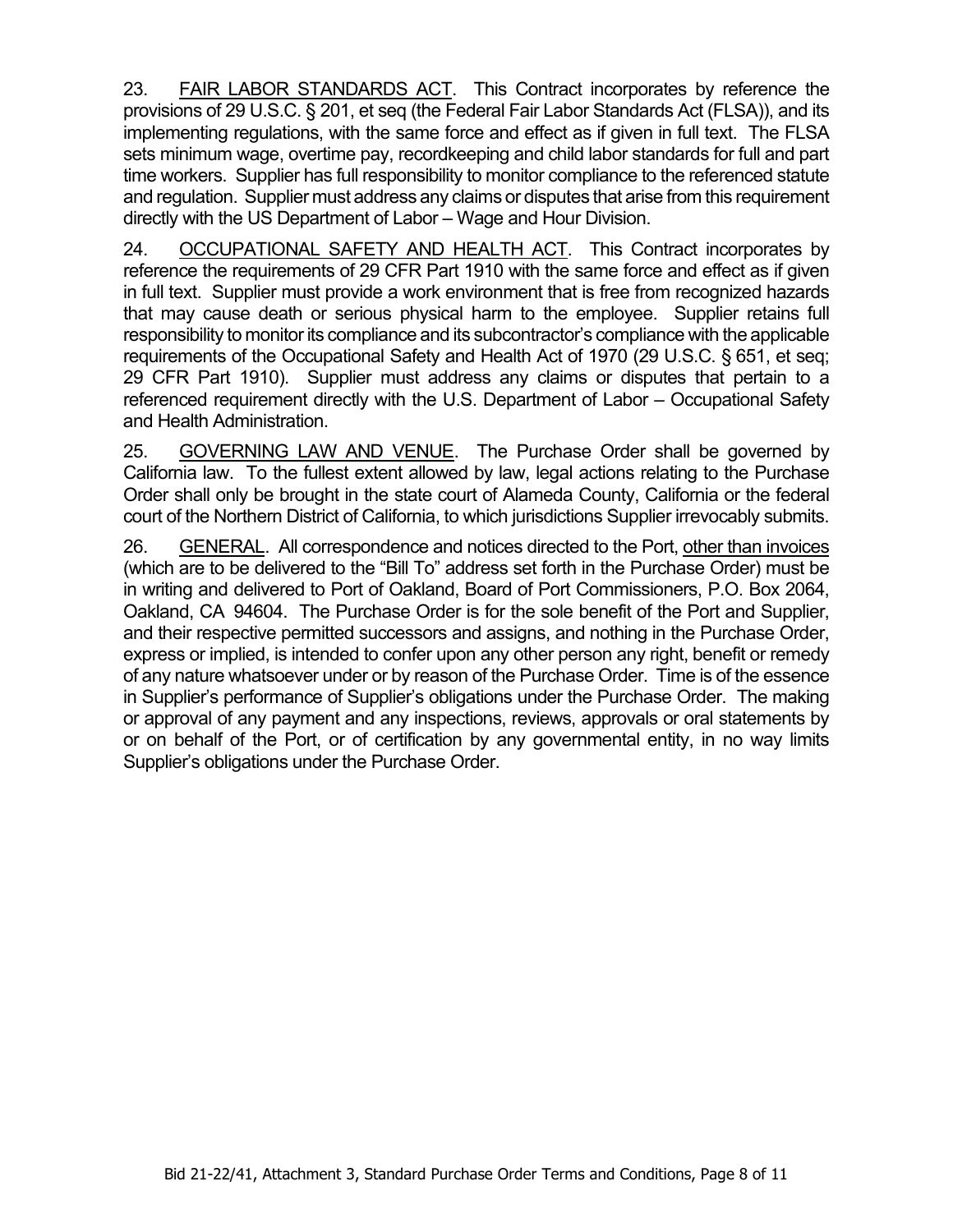# **APPENDIX A-1**

#### **SOFTWARE**

1. Applicability of Appendix. This Appendix shall govern any Software listed in the Purchase Order. With respect to Software, this Appendix shall supersede any directly conflicting provision of the Terms and Conditions.

2. Definitions. As used in this Appendix, the following capitalized terms will have the following meanings:

- 2.1"Software" means the software listed in the Purchase Order, which may be downloadable software or software installed locally on Port computing devices or which may be "software as a service," delivered through the stated online or mobileaccess platforms.
- 2.2"Agreement" means the agreement for purchase and/or license between the Port and Supplier, as defined by the Purchase Order, the Terms and Conditions, and this Appendix A-1.
- 2.3"Standard Purchase Order Terms and Conditions" (or "Terms and Conditions") means the document with that title that constitutes part of this Agreement.
- 2.4If not defined separately in this Appendix, capitalized terms used in this Appendix have the meanings set forth elsewhere in the Agreement.

3. License. Supplier hereby grants to the Port a perpetual, irrevocable, fully-paid, nonexclusive license to access and use the Software, without any limitation as to geographic scope or the number or nature of users, copies, installations, machines, devices, or platforms.

- 3.1**Back-Up Copies.** The Port may make copies of the Software as reasonably necessary for back-up disaster recovery purposes only.
- 3.2**No Other License.** Except as expressly set forth in this Agreement, no license is granted and none shall be deemed granted by implication, estoppel, or otherwise.
- 3.3**License Restrictions.** Any use of the Software not expressly permitted by this Agreement is prohibited. Without limiting the generality of the foregoing, the Port shall not commit any of the following:
- (a) Sublicense use or access to any Software.
- (b) Remove or modify any Software markings or any notice of Consultant's or its licensors' proprietary rights.
- (c) Cause or permit reverse engineering (unless required by law for interoperability), disassembly, or decompilation of the Software.

Except for the licenses granted herein and rights to data as set forth herein, all right, title, and interest in and to the Software, including (without limitation) all tangible or intangible material of any nature produced by Supplier related to the Software shall remain exclusively with Supplier and its licensors, as applicable. The software is licensed, not sold.

4. Delivery. To the extent possible, Supplier will deliver Software to the Port electronically, unless otherwise requested by the Port in writing.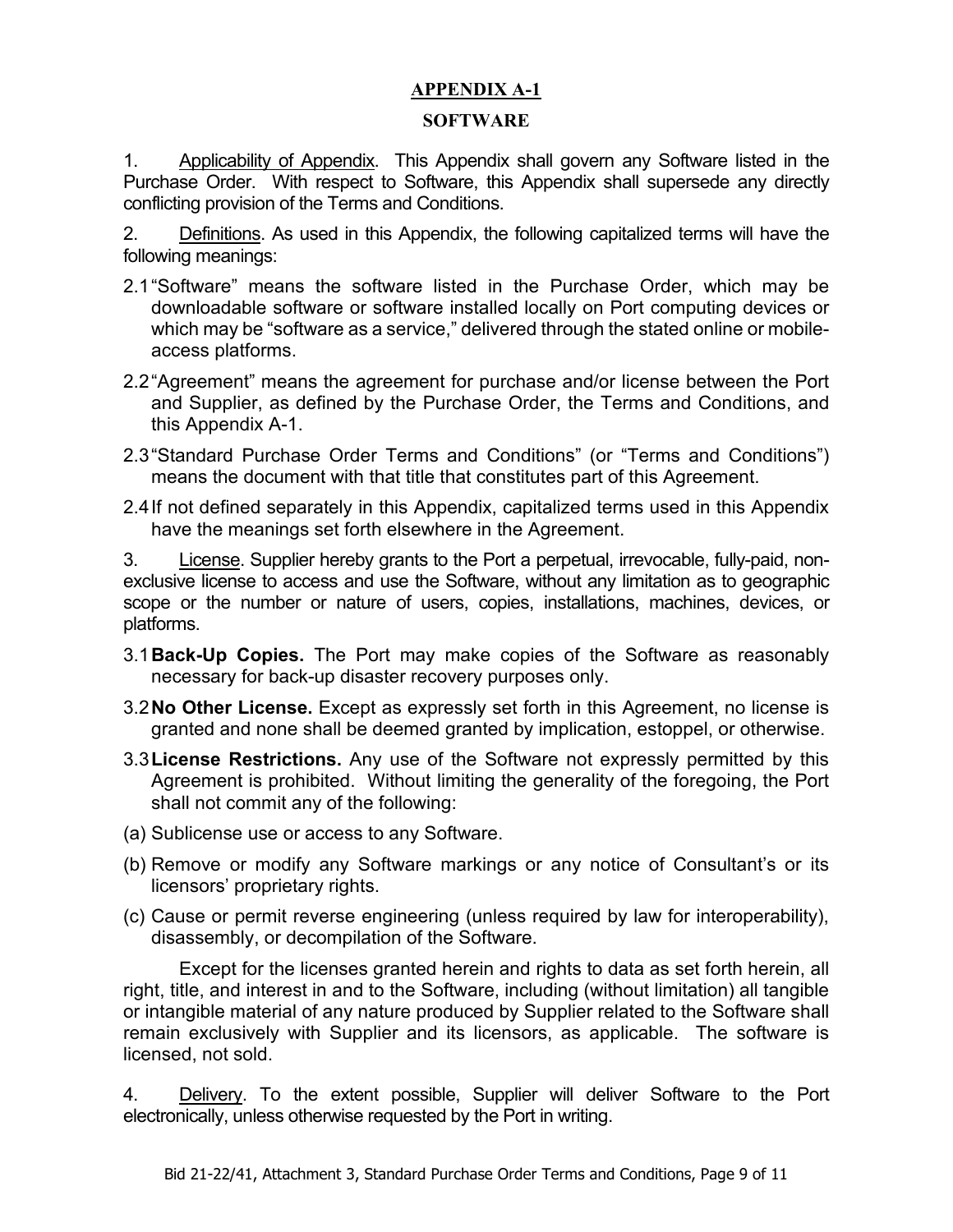5. Installation. Unless otherwise agreed in writing by the Port, and to the extent applicable, Supplier will be responsible for installing the Software on the Port's systems and for ensuring compatibility and that the Software is functioning as intended.

6. Data. As between the Port and Supplier, the Port owns all right, title, and interest in any data that the Port, or others acting on behalf of the Port, have entered into, have associated with, or have otherwise prepared for use in or with the Software ("Port Data").

Within thirty (30) days of the expiration or termination of the Agreement for any reason, Supplier shall, at no charge to the Port and without the Port's request, export and deliver to the Port all data input into the Software, including (without limitation) the Port Data. Supplier shall provide such data to the Port in a format reasonably requested by the Port.

7. Additional Warranties. Cumulative to any representations and warranties in the *Terms and Conditions*:

- 7.1The Software will operate in all material respects as described in its product descriptions and/or documentation provided or published by Supplier.
- 7.2The Software will contain no viruses, Trojan horses, worms, time bombs, trap doors, or other undisclosed code, program routine, device, or other feature or hidden file designed to damage, delete, disable, deactivate, interfere with or otherwise harm the Software or any hardware, software, data, or other programs of the Port.
- 7.3Where the Software involves any access, collection, handling or storage of personally-identifiable information or other Port data by Supplier (or through or at Supplier's computer systems), Supplier will use all commercially reasonable best practices to ensure the security, safety, and integrity of all such information and data.
- 7.4Supplier has all right, title, and authority necessary to grant any licenses or provide any Software or related services under this Agreement, including without limitation the absence of any contractual or other obligations that conflict with this Agreement or limit, restrict, or impair the rights granted under this Agreement
- 7.5The Software will not infringe or otherwise violate the patent rights, copyright, trade secret, trade name, trademark, service mark or any other intellectual-property or proprietary right of any person or persons.

8. Additional Indemnification and Liability Provisions. Cumulative to any provisions on indemnification and liability in the *Terms and Conditions*, to the fullest extent permitted by law, the Supplier shall defend (with legal counsel chosen or approved by the Port Attorney), indemnify and hold harmless the Indemnitees from all loss, cost, damage, expense, liability or claims, in law or in equity, including paralegal and attorneys' fees (including costs attributable to in-house paralegals and attorneys), Port staff costs, court costs, litigation expenses and fees of expert consultants or expert witnesses, that may at any time arise from or relate to, directly or indirectly, in whole or in part, from: (1) any claim of infringement of the patent rights, copyright, trade secret, trade name, trademark, service mark or any other intellectual-property or proprietary right of any person or persons in consequence of the use by Port, or any of the other Indemnitees, of the Software; or (2) any claim of unauthorized collection, disclosure, use, access, destruction, or modification, or inability to access, or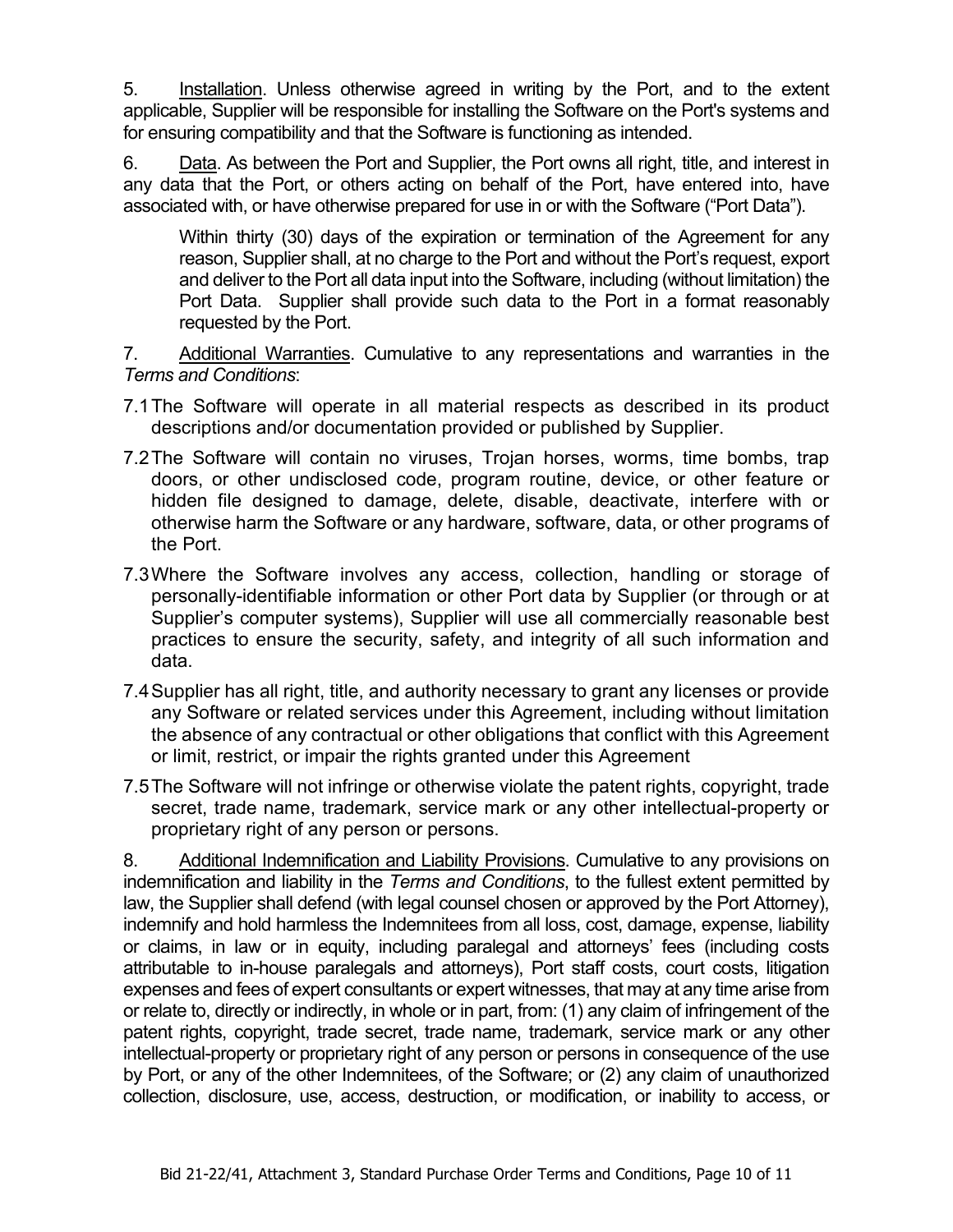failure to provide data, by any person or persons in consequence of any act or omission by Supplier.

9. Additional Bankruptcy Provisions. All rights and licenses granted under or pursuant to this Agreement are and shall be deemed to be, for purposes of Section 365(n) of the U.S. Bankruptcy Code, licenses of rights to "intellectual property," as defined under Section 101 of the U.S. Bankruptcy Code. The parties agree that the Port, as a licensee of such rights under this Agreement, will retain and may fully exercise all of its rights and elections under the U.S. Bankruptcy Code; however, nothing in this Agreement may be deemed to constitute a present exercise of such rights and elections. Supplier hereby agrees and consents that, in the event an order for relief under the United States Bankruptcy Code has been entered with respect to the Port, the Port will be permitted to assume this Agreement and all licenses set forth herein pursuant to 11 U.S.C. § 365, notwithstanding any right Supplier may have pursuant to 11 U.S.C. § 365(c)(1) to object to such assumption. This consent will constitute an irrevocable consent pursuant to 11 U.S.C. § 365 (c)(1)(B) but only with respect to the Port's assumption of the License (and not with respect to any assignment of this Agreement and the licenses set forth herein).

10. Clarifications regarding Certain Vendors. For clarification, Supplier does not need the Port's prior written consent under Section 2 of the Standard Purchase Order Terms and Conditions — or written subcontracts with incorporation of provisions under Section 21.6 of the Standard Purchase Order Terms and Conditions — with respect to Supplier's use of Internet service providers, co-location facilities, or managed cloud computing service providers that are part of Supplier's usual business operations—and that were not arranged specifically for the Work for the Port or provision of the Software to the Port under this Agreement. Notwithstanding the foregoing, however, where the Work of the Software involves any access, collection, handling or storage of personally-identifiable information or other Port data by Supplier (or through or at Supplier's computer systems), Supplier must gain the Port's prior written approval for the use of any such facilities or providers through which such information or data will be handled or stored outside the United States.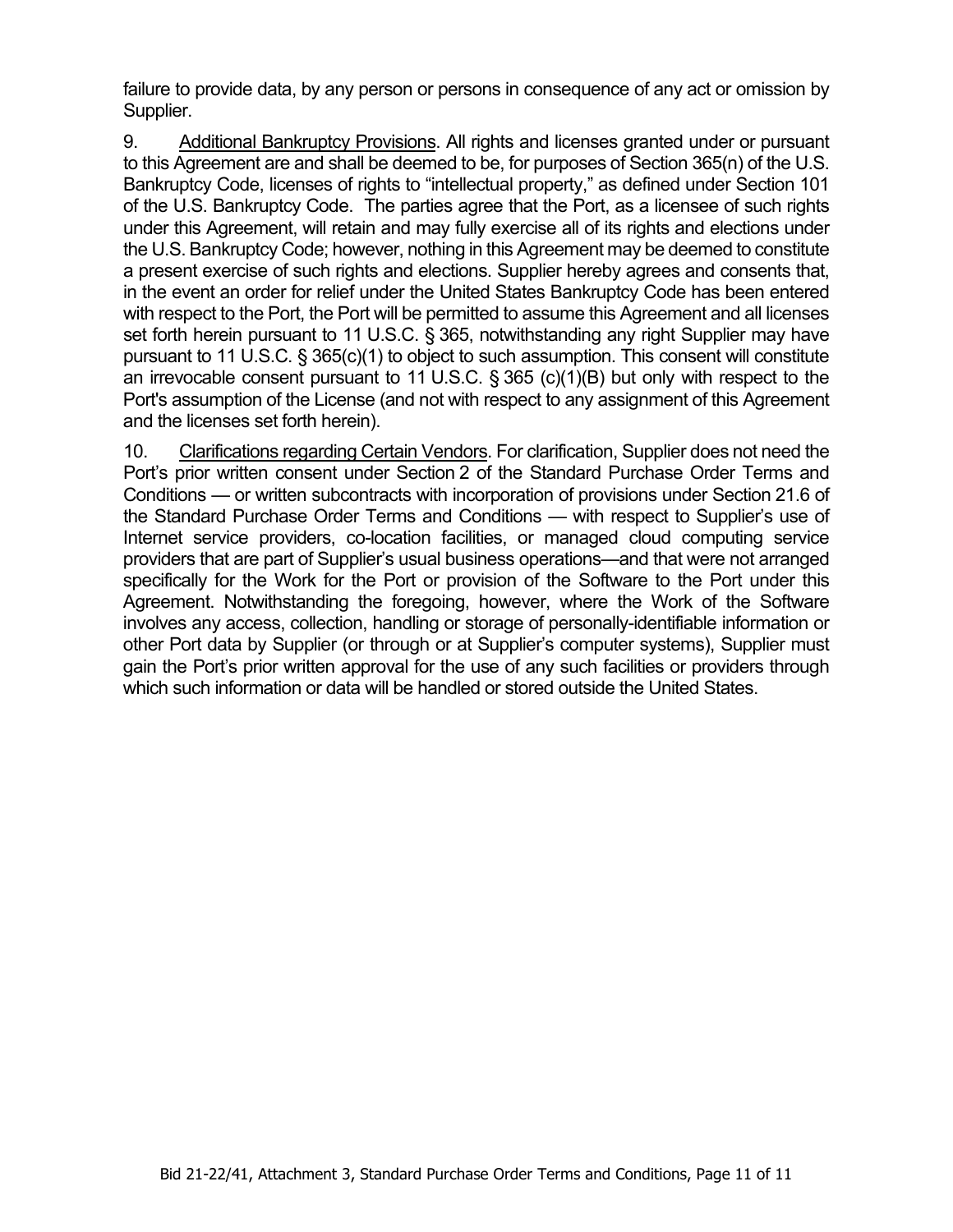

# **Supplier Insurance Requirements**

During any period Supplier performs the Work, and for such additional time as described below, Supplier shall maintain the following insurance with the following provisions:

#### **1. Commercial General Liability Insurance**

- **When Required:** All Suppliers performing Work.
- **Coverage:** Standard ISO Commercial General Liability form.
- **Limits**: \$1,000,000 per occurrence; \$2,000,000 annual general aggregate; \$2,000,000 products and completed operations aggregate; \$1,000,000 each offense for personal and advertising injury.
- **Deductible/Self-Insured Retention:** Not more than \$25,000 per occurrence unless otherwise approved by Port Risk Management.
- **Additional Insured**: The City of Oakland, a Municipal Corporation, Acting by and through its Board of Port Commissioners, Port of Oakland, its commissioners, officers, agents and employees.
- Cross liability/separation of insureds.
- Waiver of subrogation in favor of additional insured.
- If the Work involves construction activities, completed operations coverage must remain in force until at least 5 years after completion and acceptance of the Work.
- If the Work involves the sale of liquor, liquor legal liability insurance.
- If the Work involves construction or demolition work within 50 feet of railroad property, Railroad Protective Liability insurance in the name of the applicable railroad company with limits of at least \$2,000,000 per occurrence or as required by the applicable railroad company.

#### **2. Business Automobile Liability Insurance**

- **When Required:** All Suppliers performing Work.
- **Coverage:** Standard ISO Business Automobile Liability form for all owned (if any), nonowned and hired automobiles.
- **Limits:** \$1,000,000 each accident, except \$5,000,000 for vehicles operating in the South Field, the Aviation Operating Area ("**AOA**"), or any active airfields of the Oakland International Airport.
- **Deductible/Self-Insured Retention:** Not more than \$25,000 per accident unless otherwise approved by Port Risk Management.
- **Additional Insured:** The City of Oakland, a Municipal Corporation, Acting by and through its Board of Port Commissioners, Port of Oakland, its commissioners, officers, agents and employees.
- Waiver of subrogation in favor of additional insured.
- If the Work involves the parking or storage of vehicles, Garagekeeper's Liability insurance.
- If the Work involves valet parking, Valet Liability insurance.

#### **3**. **Workers' Compensation and Employer's Liability Insurance**

- **When Required:** All Suppliers performing Work.
- **Coverage:** Statutory Workers' Compensation and Side B Employer's Liability form.
- **Limits:** Statutory for workers' compensation and \$1,000,000 per accident, \$1,000,000 bodily injury each employee, and \$1,000,000 policy limit for bodily injury by disease, for Employer's Liability.
- **Deductible/Self-Insured Retention:** Not more than \$25,000 per occurrence for Employer's Liability unless otherwise approved by Port Risk Management.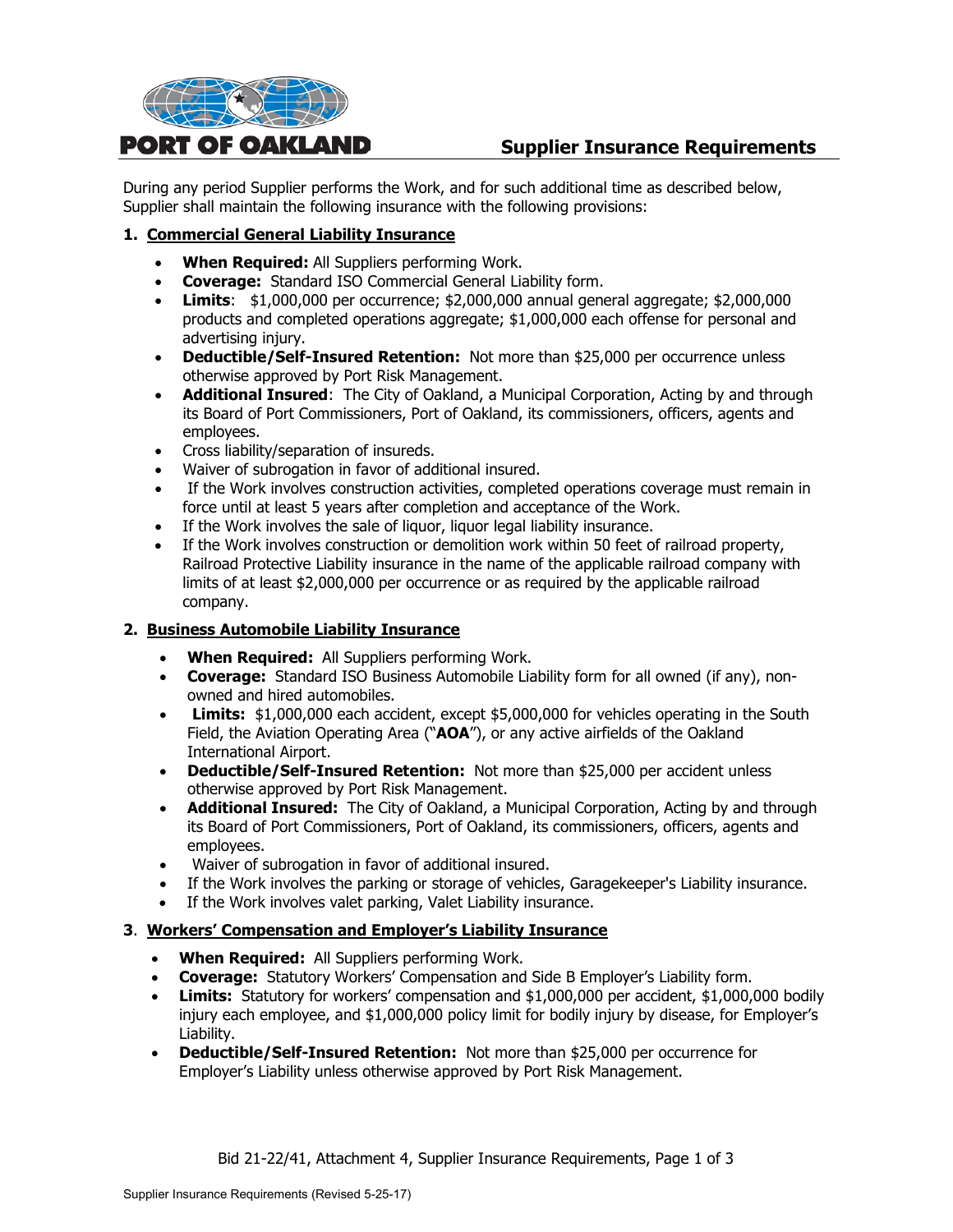- If Work is performed in or around water (whether in the Port maritime area or elsewhere), U.S. Longshoremen and Harbor Workers Act coverage and, if applicable, Jones Act and Marine Employer's Liability coverage.
- Waiver of subrogation in favor of the City of Oakland, a Municipal Corporation, Acting by and through its Board of Port Commissioners, Port of Oakland, its commissioners, officers, agents and employees.

# **4**. **Professional "Errors and Omissions" Liability Insurance**

- **When Required:** If the Work involves consulting, temporary staffing, design or technology services.
- **Coverage:** For errors and omissions arising out of the Work.
- **Limits:** \$1,000,000 per claim and annual aggregate.
- **Deductible/Self-Insured Retention:** Not more than \$25,000 per claim unless otherwise approved by Port Risk Management.
- **Additional Term:** 2 years after completion and acceptance of the Work.
- If Work involves software or technology services, Technology Liability coverage, including coverage for privacy liability.
- If the Work involves outsourced internet services, Network and Media Liability coverage.

# **5. Contractor's Pollution Legal Liability Insurance**

- **When Required:** If the Work involves any construction activities, or any grading, excavating, underground utilities, piping, trenching, or any Work below the surface of the ground, or involves the hauling or disposal of hazardous or regulated materials.
- **Coverage:** Contractor's Pollution Legal Liability occurrence or claims made form.
- **Limits:** \$1,000,000 per occurrence and \$2,000,000 annual aggregate.
- **Deductible/Self-Insured Retention:** Not more than \$100,000 per occurrence unless otherwise approved by Port Risk Management.
- **Additional Insured:** The City of Oakland, a Municipal Corporation, Acting by and through its Board of Port Commissioners, Port of Oakland, its commissioners, officers, agents and employees.
- Waiver of subrogation in favor of additional insured.
- **Additional Term if Claims Made Form:** 2 years following completion and acceptance of the Work.
- **Definition of "Covered Operations":** All Work performed by Supplier or its contractors or subcontractors.

# **6. Aviation Insurance**

- **When Required:** If Supplier or its subcontractors utilize aircraft in the Work.
- **Coverage:** Aviation Public Liability and Passenger Liability forms.
- **Limits:** \$1,000,000 combined single limit per accident for use of aircraft with up to 4 seats; such limit shall be \$5,000,000 for use of aircraft with 5 or more seats. However, use of jet aircraft of any size will need to be referred to Risk Management to determine amount of insurance required.
- **Deductible/Self-Insured Retention:** Not more than \$25,000 per accident unless otherwise approved by Port Risk Management.
- **Additional Insured:** The City of Oakland, a Municipal Corporation, Acting by and through its Board of Port Commissioners, Port of Oakland, its commissioners, officers, agents and employees.

# **7. Protection and Indemnity Insurance**

- **When Required:** If Supplier or its subcontractors utilize watercraft/vessels in the Work.
- **Coverage:** Liability for bodily injury and property damage including wreck removal and liability to crew, and SP-23 clause or equivalent, including collision liability.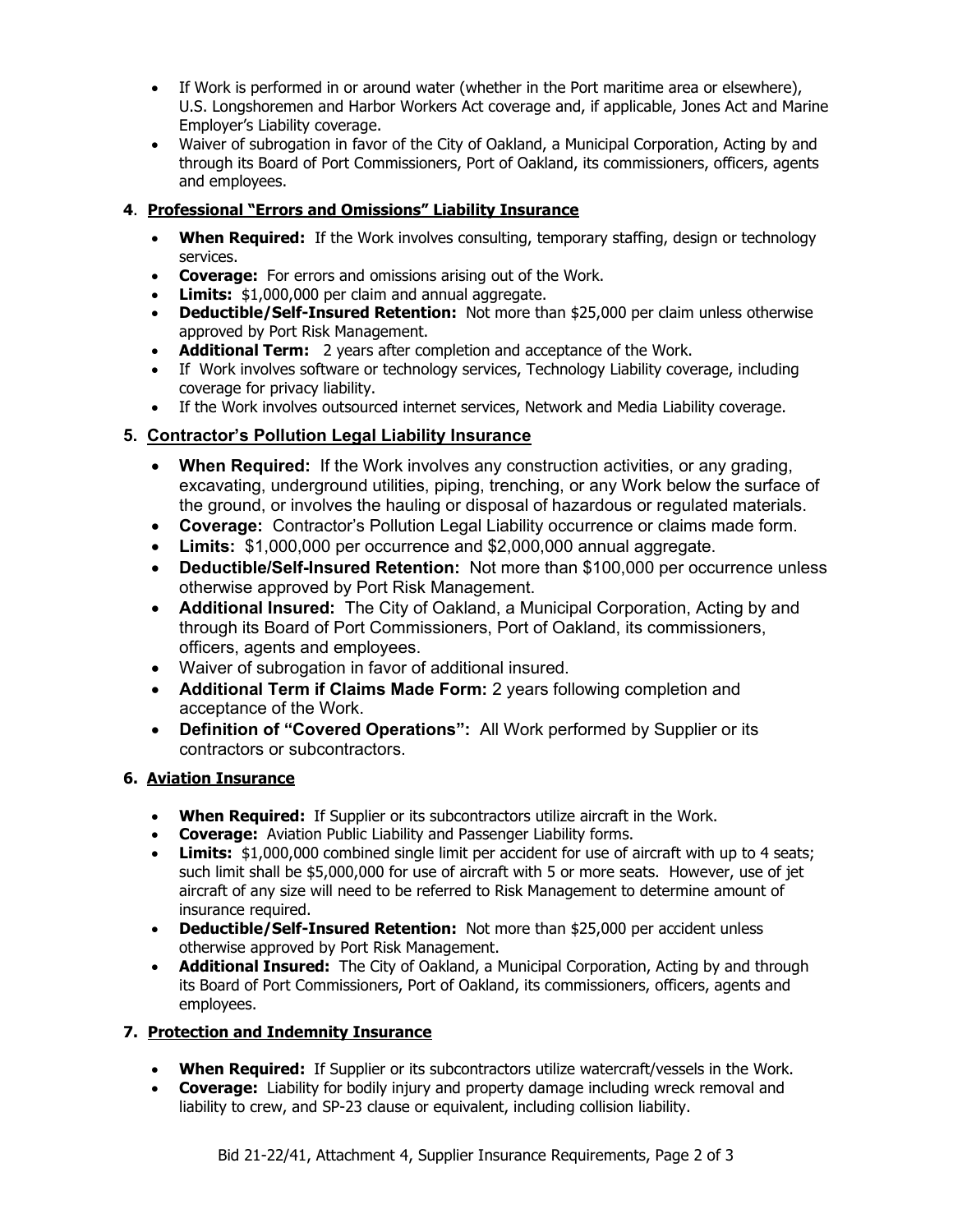- **Limits:** \$1,000,000 per person on board the watercraft for bodily injury and property damage, but no less than \$5,000,000 for watercraft of a length of 30 feet to 39 feet and no less than \$10,000,000 for watercraft 40 feet and over; any passenger services watercraft will need to be referred to Risk Management to determine amount of insurance required.
- **Deductible/Self-Insured Retention:** Not more than \$25,000 per occurrence unless otherwise approved by Port Risk Management.
- **Additional Insured:** The City of Oakland, a Municipal Corporation, Acting by and through its Board of Port Commissioners, Port of Oakland, its commissioners, officers, agents and employees.
- Waiver of subrogation in favor of additional insured.
- Deletion of any language that limits coverage to additional insured in the event the Limitation of Liability Statute applies.

#### **8. Builder's Risk/Equipment Installation Insurance**.

- **When Required:** If Work involves new construction of buildings or facilities, or the renovation of existing buildings or facilities..
- **Coverage:** "All risk" or "special form" perils, earthquake and terrorism, including risks from testing of equipment, and delayed completion coverage for soft costs.
- **Limits:** Full replacement cost value of the construction, covering the entire Work, including all materials and equipment that are or will be incorporated into the construction, or stored at the construction site or offsite, and including materials or equipment in the course of transportation.
- **Deductible/Self-Insured Retention:** Not more than \$25,000 per occurrence unless otherwise approved by Port Risk Management.
- **Term:** Until final completion and acceptance of the Work and for 2 years for delayed completion coverage.
- **Additional Insured and Loss Payee:** The City of Oakland, a Municipal Corporation, Acting by the through its Board of Port Commissioners.
- Waiver of subrogation in favor of additional insured and its commissioners, officers, agents and employees.
- Primary and non-contributory with any insurance, retention or self-insurance of the Port.

#### **Other Insurance Requirements:**

- **Notice of Cancellation.** Supplier or Supplier's agent must provide 30-days prior written notice to the Port Risk Management Department of any insurance policy cancellation, except 10-days prior written notice for non-payment of premium.
- **Proof of Insurance/Insurer Rating**. Supplier must deliver to the Port Risk Management Department, prior to the commencement of the Work, certificates of insurance evidencing all required insurance and additional insured status for the Port. All required insurance shall be provided by insurance companies with current A.M. Best ratings of A- VII or better. Please send certificates and other required information to:

Port of Oakland Attn: Risk Management Dept. 530 Water Street Oakland, Ca 94607 Fax: (510) 627-1626 Email: risktransfer@portoakland.com

**Conversion to OCIP**. The Port reserves the right to include the Purchase Order in an Owner Controlled Insurance Program ("OCIP"), upon written notice to Supplier. In that event, Supplier agrees to comply with all requirements of the OCIP.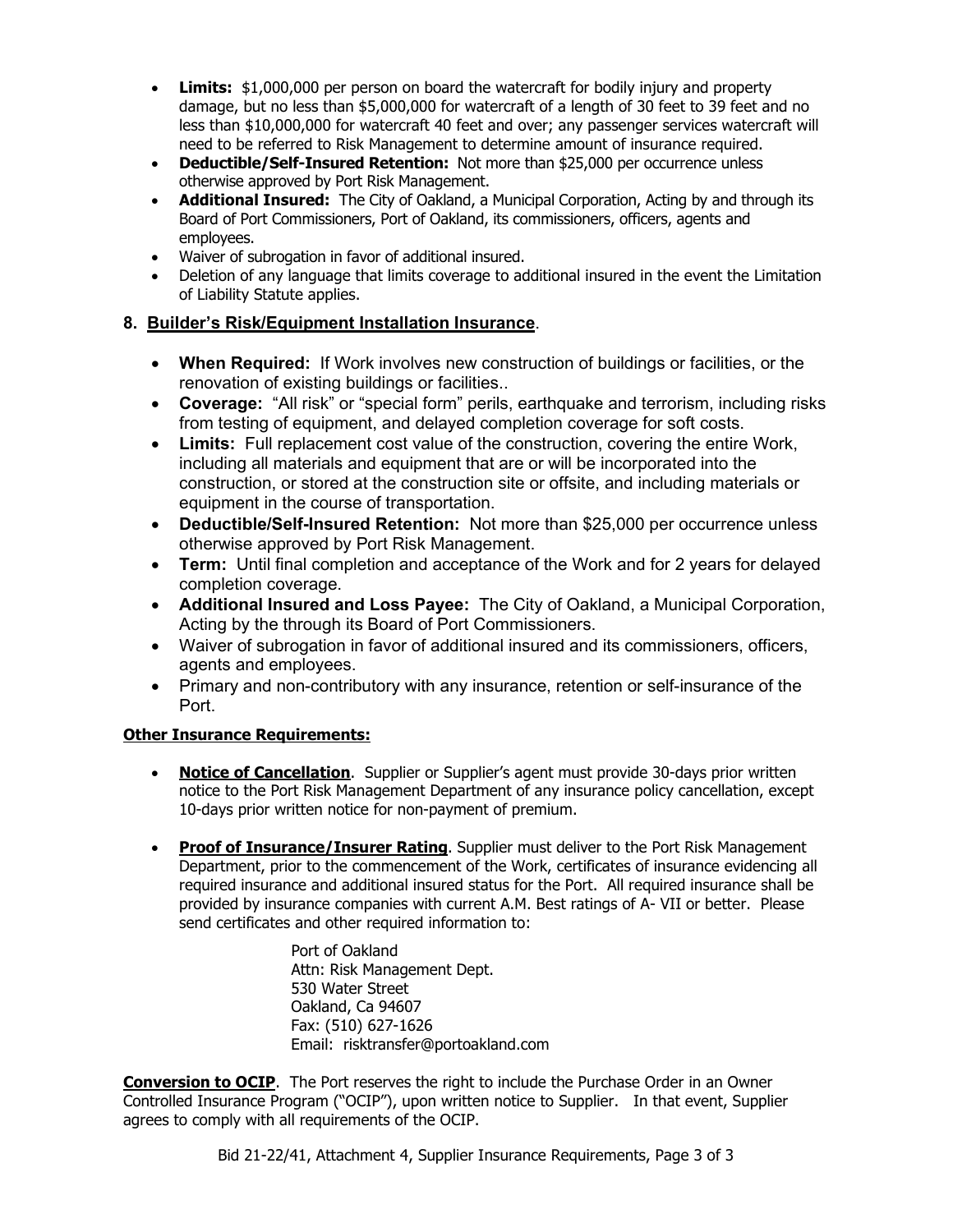

(To Be Executed by Bidder and Submitted with the Bid)

I, \_\_\_\_\_\_\_\_\_\_\_\_\_\_\_\_\_\_\_\_\_\_\_\_\_\_\_\_\_\_\_\_\_\_\_\_\_\_\_\_\_\_\_\_\_\_\_\_\_\_\_\_\_\_, declare as follows:

That I am the the set of the set of the set of the set of the party is the party making the attached Bid; that the attached Bid is not made in the interest of, or on behalf of, any undisclosed person, partnership, company, association, organization, or corporation; that the Bid is genuine and not collusive or sham; that the Bidder has not directly or indirectly induced or solicited any other Bidder to put in a false or sham Bid, or that anyone shall refrain from Bidding; that the Bidder has not in any manner, directly or indirectly, sought by agreement, communication, or to fix any overhead, profit, or cost element of the Bid price, or that of any other Bidder, or to secure any advantage against the public body awarding the Contract (or Purchase Order) of anyone interested in the proposed contract; that all statements contained in the Bid are true; and further, that the Bidder has not, directly or indirectly, submitted his or her Bid price or any breakdown thereof, or the contents thereof, or divulged information or data relative thereto, or paid, and will not pay, any fee to any corporation, partnership, company, association, organization, Bid depository, or to any member or agent thereof to effectuate a collusive or sham Bid.

Any person executing this declaration on behalf of a proposer that is a corporation, partnership, joint venture, limited liability company, limited liability partnership, or any other entity, hereby represents that he or she has full power to execute, and does execute, this declaration on behalf of the Bidder.

I declare under penalty of perjury under the laws of the State of California that the foregoing is true and correct.

Executed this \_\_\_\_\_\_\_\_\_\_\_\_ day of \_\_\_\_\_\_\_\_\_\_\_\_\_\_\_\_\_\_\_\_\_\_\_\_\_\_, 201\_\_, at

\_\_\_\_\_\_\_\_\_\_\_\_\_\_\_\_\_\_\_\_\_\_\_\_\_\_\_\_\_, California

Signature

 $\_$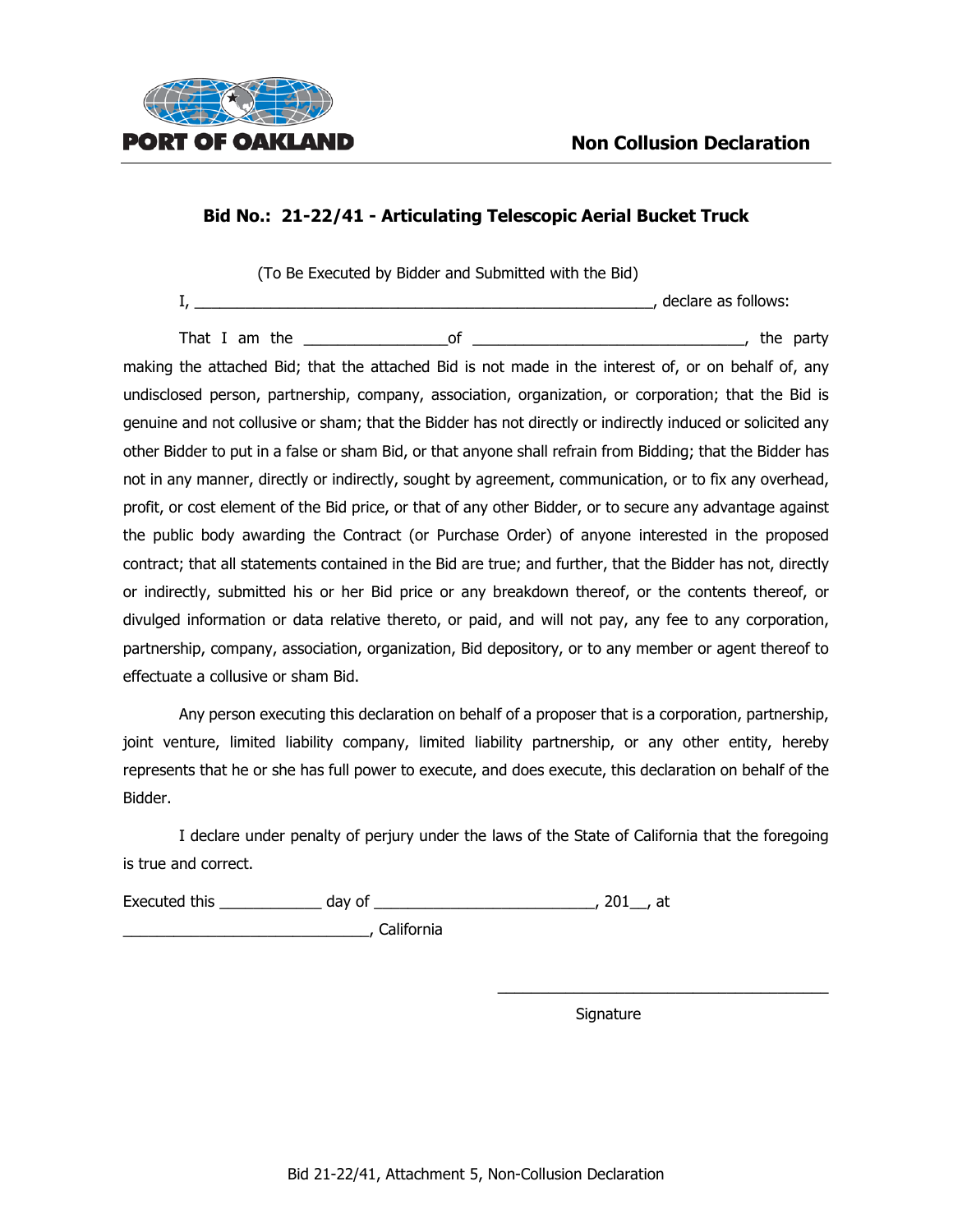

# **City of Oakland City Charter § 728 Living Wage Information**

#### **EMPLOYERS SUBJECT TO §728 OF THE CITY CHARTER MUST COMPLY WITH THE FOLLOWING REQUIREMENTS:**

- 1) Pay all non-exempt employees the living wage rates (As of July 1, 2021, \$17.56 without health benefits or \$15.30 with health benefits). Port Ordinance No. 3666, as amended also requires that covered businesses provide employees at least twelve compensated days off per year, including holidays.
- 2) Pay at least \$2.26 per hour worked toward the provision of health care benefits for employees and/or their dependents, if the employer claims credit for health benefits.
- 3) **Provide written notification to each current and new employee, at time of hire, of his or her rights to receive the benefits under the provisions of these regulations.** The notification shall be provided in English, Spanish and other languages spoken by a significant number of the employees, and shall be posted prominently in communal areas at the work site. A copy of said notification is available from the Port Division of Social Responsibility.
- 4) Provide all employees earning less than \$12/hour notification in English, Spanish, and any other language spoken by a significant number of employees of their right to advance Earned Income Credit payments.
- 5) **Maintain a list of the name, address, date of hire, occupation classification, rate of pay, benefits paid for each of its employees, and compensated time off - and submit this list to the Port's Social Responsibility Division, Attention: Connie Ng-Wong, Living Wage Compliance Officer, by March 31st, June 30th, September 30th, and December 31st of each year.** If a covered employer has obtained a waiver from the Port Board of Directors, then the employer must still submit an annual payroll report covering each of its employees by December 31st of each year. Failure to provide the list within five days of the due date will result in a penalty of \$500 per day. Covered employers shall maintain payrolls and basic records for all employees and shall preserve them for a period of at least three years after the close of the compliance period.
- 6) Require subcontractors, tenants and subtenants, or licensees who are covered by these requirements to comply with the provisions of these regulations. **Covered employers shall be responsible for including language committing the subcontractor's, tenant's or licensee's agreement to comply, in the contract with the subcontractor**. Covered employers shall submit a copy of such subcontracts or other such agreements to the Port Division of Social Responsibility.
- 7) Permit authorized Port representatives access to work sites and, with employee consent, relevant payroll records for the purpose of monitoring compliance with these regulations, investigating employee complaints of non-compliance and evaluating the operation and effects of these regulations, including the production for inspection and copying of its payroll records for any or all of its employees for the applicable compliance period. Permit a representative of the labor organizations in its industry to have access to its workforce at the Port during nonworking time and in non-work areas to ensure compliance.

Employers who fail to submit documents, declarations or information required to demonstrate compliance with these regulations shall be deemed noncompliant or non-responsive and subject to the remedies as set forth in §728.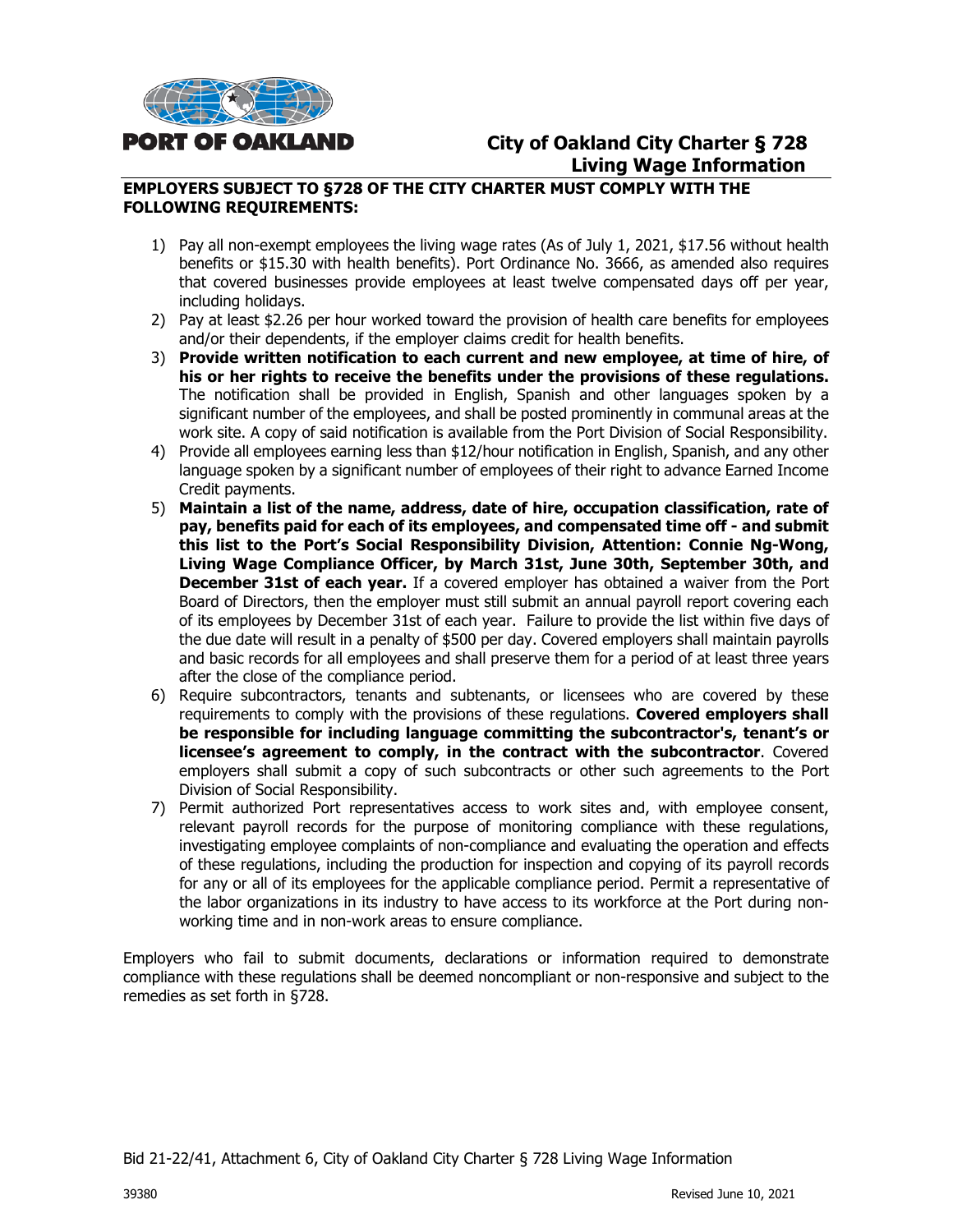

#### **COVERED BUSINESS CHECKLIST WRITE YES/NO ANSWER IN APPROPRIATE BOX:**

- 1. **IS the Business entering into a contract, tenancy agreement or subordinate** agreement (such as, subcontract, subtenancy, or sublicense) with the Port? If no, go on to question 2. If yes, go to question 3.
- 2. **Has the Business amended an existing contract, tenancy agreement or subordinate** agreement at any time since April 2002? If no to 1 and 2, stop here: the business is not covered. If yes, go to question 3.
- 3. **If the contract with Aviation or Maritime divisions for a value of greater than** \$50,000 over the life of the contract (over the next five years if contract is for less than a year and expected to be renewed or extended)? If no, stop here; the contract is not covered. If yes, go to question 4.
- 4. Is the contract for service other than the delivery of products, equipment or commodities? If no, stop here: the business is not covered. If yes, go to question 5.
- $5.$  Does the Business employ more than 20 employees who spend at least 10 hours per week (4 hours per week if part time employees) working under the contract with the Port or on Port property? Indicate the number of employees that are employed by the Contractor\_\_\_\_\_\_\_\_\_\_. If no, stop here the business is not covered. If yes, go to question 6, exemptions for specified employees of a covered employer.

#### All employees of a covered employer are required to be provided compensation and other benefits as provided under §728 of the Charter, except for specified employees exempt under the following exemptions. The following questions should be answered for each employee.

- 6. Does the employee work less than 25% of his/her time (10 hours per week for full time employee) under the contract with the Port? If yes, stop here; the specified employee is exempt. If no, go to question 7.
- 7.  $\Box$  Is the employee under 21 years of age, employed by a government agency or nonprofit for after school or summer employment, or as a trainee for 90 days or less? If yes, stop here; the specified employee is exempt. If no, go to question 8.
- 8.  $\Box$  Has the Business obtained a waiver that covers the employee? If yes, stop here; the specified employee is exempt. If no, go to question 9.
- 9.  $\Box$  Is the employee participating in a bona-fide temporary job-training program in which a significant part of the compensation consists of acquiring specialized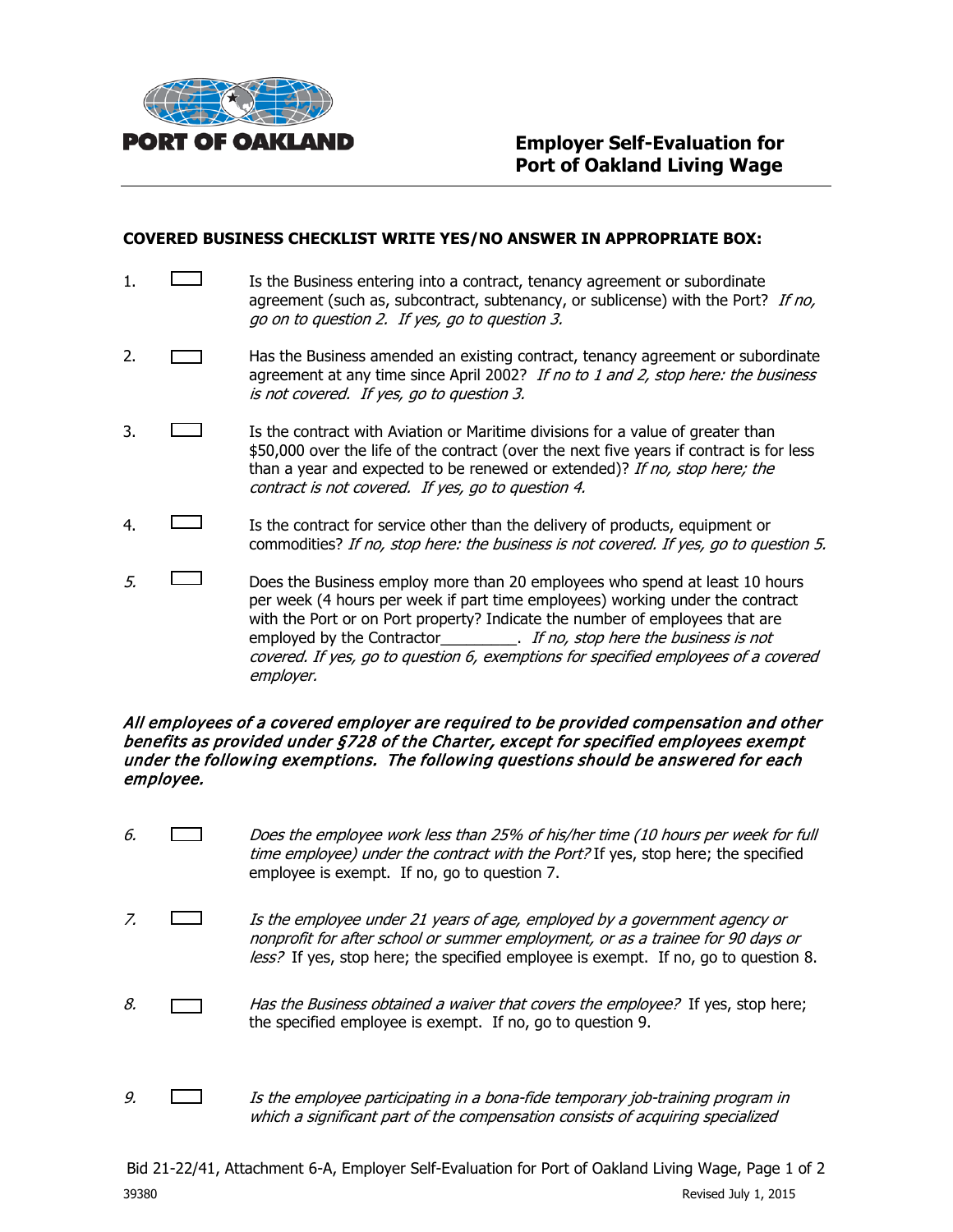knowledge, abilities or skills in a recognized trade? If yes, stop here; the specified employee is exempt. If no, go to question 10.

- 10. **If the employee a volunteer who is not compensated other than for incidental** expenses or stipends? If yes, stop here; the specified employee is exempt. If no, go to question 11.
- 11. Is the employee working for the Business less than 20 hours per week for a period of 6 months or less? If yes, stop here the specified employee is exempt. If no, go to question 12.
- 12.  $\Box$  Of the remaining employees (employees for which no exemption applies as indicated by your answers to questions 6 through 11), are there 20 or fewer nonexempt employees working for the employer under the Port Contract? If yes, stop here; each of the remaining specified employee(s) is/are exempt. If no, each of the remaining specified employee(s) is covered by §728.

The undersigned authorized representative of Contractor hereby certifies under penalty of perjury that all of the information on this form is true and accurate.

| Company Name            | Signature of Authorized Representative |
|-------------------------|----------------------------------------|
| <b>Address</b>          | Type or Print Name & Title             |
| Area Code and Phone     | <b>Email Address</b>                   |
| Name of Primary Contact | Date                                   |
|                         | Project Name (Be Specific)             |

**Submit Completed Checklist To:** Connie Ng-Wong

**Port of Oakland**  Social Responsibility Division 530 Water Street Oakland, CA 94607 Phone: (510) 627-1390 Fax: (510) 451-1656 Email: [cng-wong@portoakland.com](mailto:cng-wong@portoakland.com)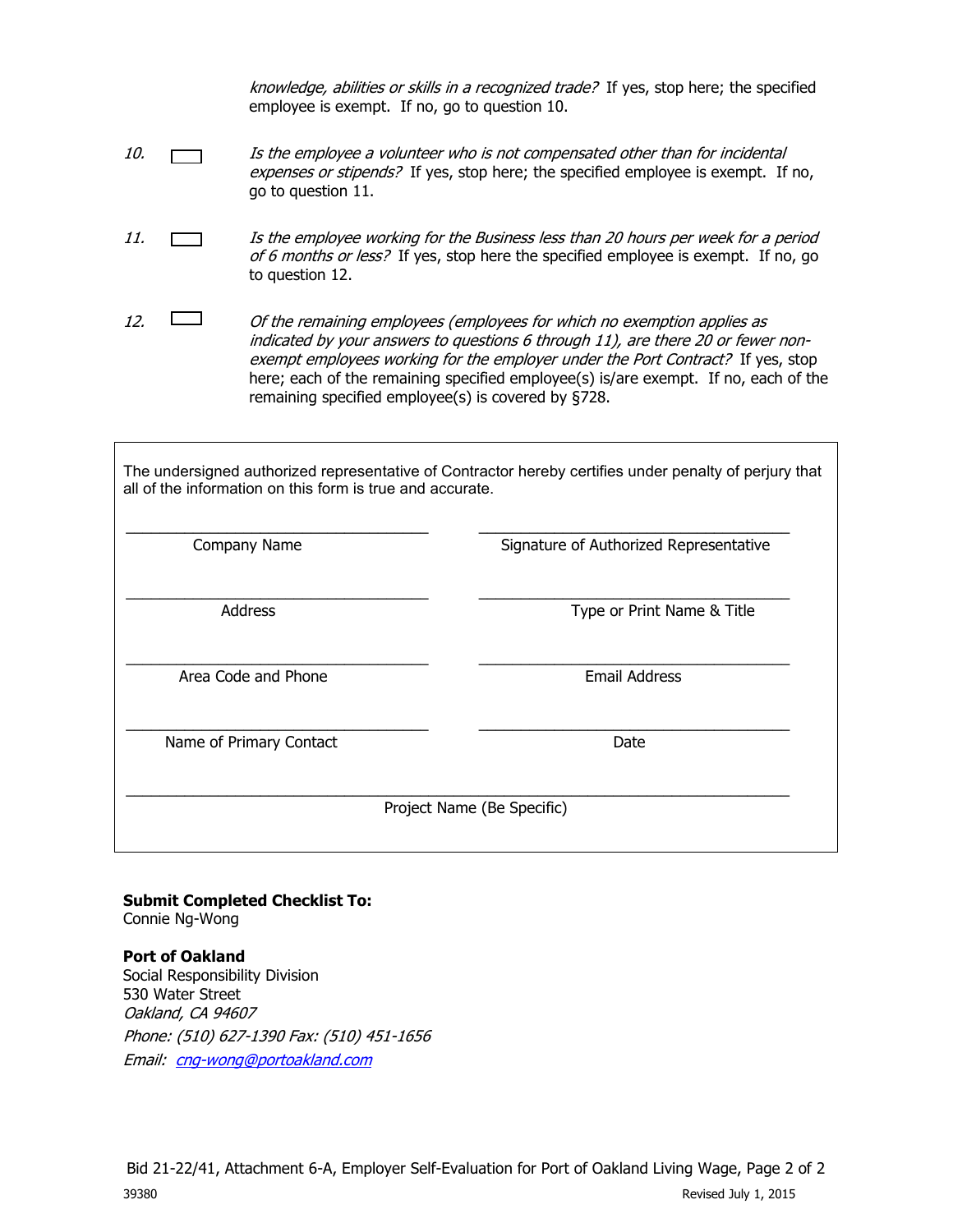

# **Certificate of Compliance – Living Wage**

The City of Oakland Living Wage Charter §728 ("§728") and Port Ordinance No. 3666 ("Ordinance 3666") as amended, provide that certain employers that enter into a contract, lease, license (or a subcontract, sublease, sublicense, or other agreement) with the Port for \$50,000 or more over the term of the contract and certain recipients of Port financial assistance for \$50,000 or more shall pay a prescribed minimum level of compensation to their covered employees ("Employees").

The undersigned ("Contractor") submits this certificate under penalty of perjury and as a condition of payment of its invoice(s) for service provided under the \_\_\_\_\_\_\_\_\_\_\_\_\_\_\_\_\_\_\_\_\_\_\_\_\_\_\_ agreement between the Port and Contractor.

- 1) Contractor hereby certifies that it is in compliance with §728 and Ordinance 3666 with respect to all non-exempt Employees of Contractor engaged in Port-related employment or work on Port property.
- 2) Contractor herby acknowledges that the Port is relying on Contractor's certification of compliance with §728 and Ordinance 3666 as a condition of payment of Contractor's invoice(s).
- 3) Contractor understands that it may be subject to fines or penalties for noncompliance with §728 and Ordinance 3666 up to and including potential fines of \$500 per day until Contractor complies.
- 4) Contractor hereby certifies that claims, records and statements relating to Contractor's compliance with §728 and Ordinance 3666 are true and accurate, that such claims, records and statements are made with the knowledge that the Port will rely on such claims, records and statements, and that such claims, records and statements are submitted to the Port for the express benefit of Contractor's employees engaged in Port-related employment or work on Port property.

#### Please check the appropriate box and sign below

- $\Box$ Contractor hereby certifies its compliance with all of its obligations under §728 and Ordinance 3666;
- Contractor hereby certifies that all Employees of Contractor working under Contractor's contract  $\Box$ with the Port are compensated at wage rate(s) greater than \$12.00 per hour;
- $\Box$ Contractor hereby certifies that it is not currently covered by §728 or Ordinance 3666. Contractor further certifies that should §728 or Ordinance 3666 become applicable, Contractor will comply with all of its Living Wage obligations.

All terms used herein and not defined shall have the meaning ascribed to such terms in §728 and Ordinance 3666.

The undersigned authorized representative of Contractor hereby certifies under penalty of perjury that all of the information on this form is true and accurate.

\_\_\_\_\_\_\_\_\_\_\_\_\_\_\_\_\_\_\_\_\_\_\_\_\_\_\_\_\_\_\_\_\_\_\_\_ \_\_\_\_\_\_\_\_\_\_\_\_\_\_\_\_\_\_\_\_\_\_\_\_\_\_\_\_\_\_\_\_\_\_\_\_\_ Company Name Signature of Authorized Representative

\_\_\_\_\_\_\_\_\_\_\_\_\_\_\_\_\_\_\_\_\_\_\_\_\_\_\_\_\_\_\_\_\_\_\_\_ \_\_\_\_\_\_\_\_\_\_\_\_\_\_\_\_\_\_\_\_\_\_\_\_\_\_\_\_\_\_\_\_\_\_\_\_\_ Address **Address** Type or Print Name & Title

\_\_\_\_\_\_\_\_\_\_\_\_\_\_\_\_\_\_\_\_\_\_\_\_\_\_\_\_\_\_\_\_\_\_\_\_ \_\_\_\_\_\_\_\_\_\_\_\_\_\_\_\_\_\_\_\_\_\_\_\_\_\_\_\_\_\_\_\_\_\_\_\_\_ Phone and Email **Date Date Date Date Date** 

\_\_\_\_\_\_\_\_\_\_\_\_\_\_\_\_\_\_\_\_\_\_\_\_\_\_\_\_\_\_\_\_\_\_\_\_\_\_\_\_\_\_\_\_\_\_\_\_\_\_\_\_\_\_\_\_\_\_\_\_\_\_\_\_\_\_\_\_\_\_\_\_\_\_\_\_\_\_\_ Project Name (Be Specific)

**Submit to:** Connie Ng-Wong, Port of Oakland, Social Responsibility Division, 530 Water Street, Oakland, CA 94607. Email: [cng-wong@portoakland.com](mailto:cng-wong@portoakland.com)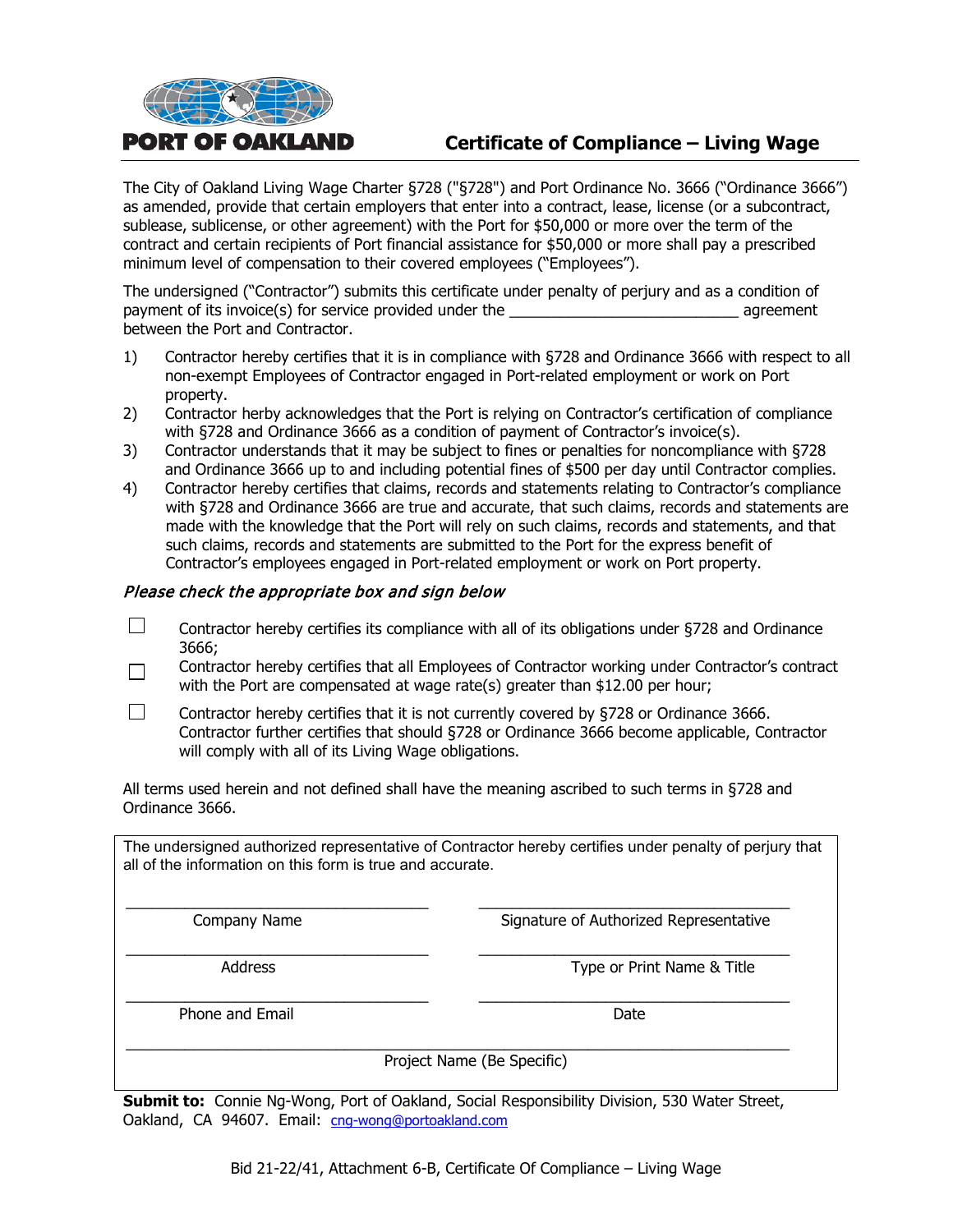

I hereby certify that I\_\_\_\_\_\_\_\_\_\_\_\_\_\_\_\_\_\_\_\_\_\_\_\_\_\_\_\_\_\_\_\_\_\_\_\_\_\_\_\_\_\_\_\_\_\_\_\_\_\_\_(Legal Name of Bidder/Respondent/Supplier/Consultant/Contractor), has reviewed the Living Wage Requirements, included in this Bid packet and will comply with said Requirement. Upon execution of an Agreement, the selected Bidder will be required to complete the Employer Self-Evaluation for Port of Oakland Form and Certificate of Compliance – Living Wage Form included in this Bid packet, and submit them to the Social Responsibility Division.

I declare under penalty of perjury under the laws of the State of California that the information I have provided herein is true and correct.

> $\overline{\phantom{a}}$  , and the contract of the contract of  $\overline{\phantom{a}}$ Signature

> $\overline{\phantom{a}}$  , and the contract of the contract of the contract of the contract of the contract of the contract of the contract of the contract of the contract of the contract of the contract of the contract of the contrac Print Name

> $\mathcal{L}=\{1,2,3,4,5\}$  , we can assume that  $\mathcal{L}=\{1,2,3,4,5\}$ Title

> $\frac{1}{2}$  ,  $\frac{1}{2}$  ,  $\frac{1}{2}$  ,  $\frac{1}{2}$  ,  $\frac{1}{2}$  ,  $\frac{1}{2}$  ,  $\frac{1}{2}$  ,  $\frac{1}{2}$  ,  $\frac{1}{2}$  ,  $\frac{1}{2}$  ,  $\frac{1}{2}$  ,  $\frac{1}{2}$  ,  $\frac{1}{2}$  ,  $\frac{1}{2}$  ,  $\frac{1}{2}$  ,  $\frac{1}{2}$  ,  $\frac{1}{2}$  ,  $\frac{1}{2}$  ,  $\frac{1$ Date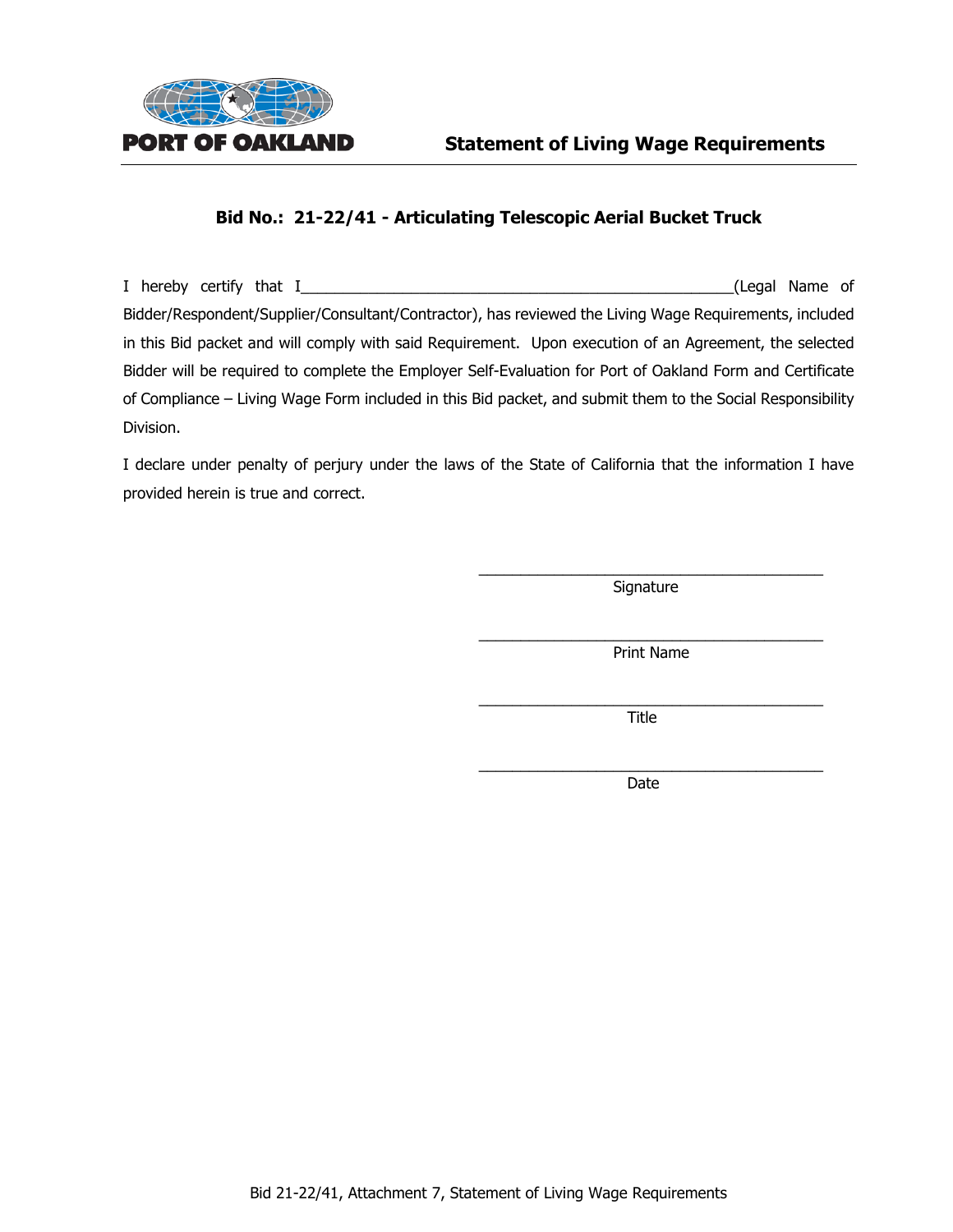

I hereby certify that I\_\_\_\_\_\_\_\_\_\_\_\_\_\_\_\_\_\_\_\_\_\_\_\_\_\_\_\_\_\_\_\_\_\_\_\_\_\_\_\_\_\_\_\_\_\_\_\_\_(Legal Name of Bidder/Supplier/Consultant/Contractor), will not discriminate against any employee or applicant for employment because of race, color, religion, sex, national origin, ancestry, age (over 40), physical or mental disability, cancer-related medical condition, a known genetic pre-disposition to a disease or disorder, veteran status, marital status, or sexual orientation.

I declare under penalty of perjury under the laws of the State of California that the information I have provided herein is true and correct and is of my own personal knowledge.

> $\overline{\phantom{a}}$  , and the contract of the contract of the contract of the contract of the contract of the contract of the contract of the contract of the contract of the contract of the contract of the contract of the contrac Signature

> $\overline{\phantom{a}}$  , and the contract of the contract of the contract of the contract of the contract of the contract of the contract of the contract of the contract of the contract of the contract of the contract of the contrac Print Name

> $\overline{\phantom{a}}$  , and the contract of the contract of the contract of the contract of the contract of the contract of the contract of the contract of the contract of the contract of the contract of the contract of the contrac Title

> \_\_\_\_\_\_\_\_\_\_\_\_\_\_\_\_\_\_\_\_\_\_\_\_\_\_\_\_\_\_\_\_\_\_\_\_\_\_\_\_\_ Date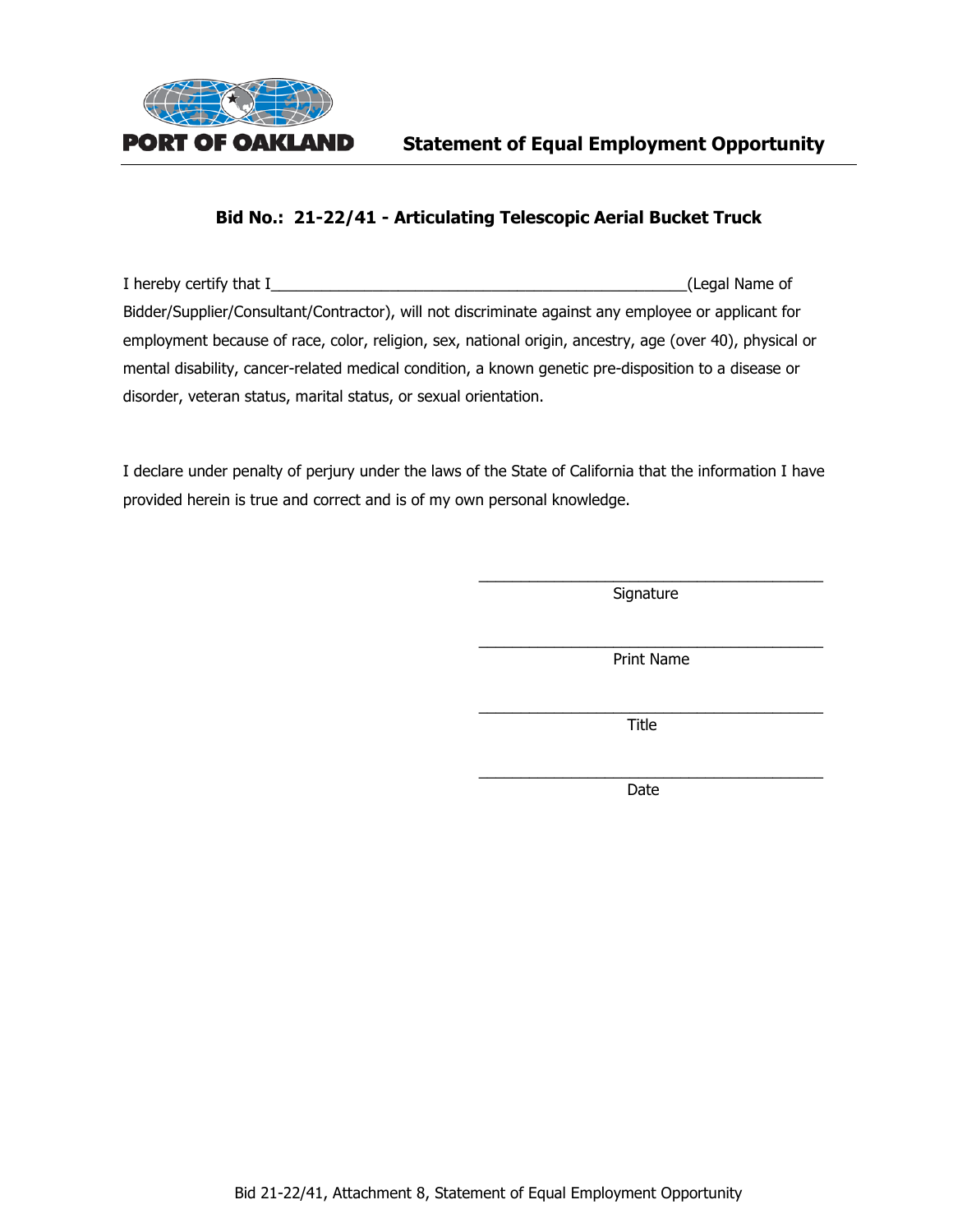

The Port of Oakland (referred to herein as "Buyer") is soliciting competitive bids to purchase one Chevrolet Silverado 6500 Regular Cab Chassis equipped with articulating telescopic aerial bucket for our Vehicle and Equipment Services Department. The Port will only purchase **new** work truck and bucket; therefore, refurbished or used are not acceptable. The work truck with bucket shall be delivered completely assembled, serviced and ready to operate. All bidders must submit all manufacturer specifications, warranties, and other relevant information with their bid.

The bidder shall confirm to have sourced commercial bucket truck submitted in this offer from Manufacturer or through Manufacturer Authorized Channels only, in accordance with all applicable laws and policies at the time of purchase. In the event the products have been acquired from unauthorized channels, the Port of Oakland further reserves the right to return the products for a full refund.

#### **A. Chevrolet Silverado 6500 Regular Cab Chassis with Articulating Telescopic Aerial Bucket Truck Specifications and Required Equipment/Options:**

**NOTE:** The Port will accept approved equivalents, but the Port reserves the right to determine equivalency. Specification must be identical or better when compared with the manufacturer's model and required equipment/options identified below. If bidding an equivalent or better product, bidder must submit all manufacturer's specifications and warranties for comparison. The Port will be the sole determinant if the product meets the Port's operational needs and specification.

# **I. Truck and Articulating Telescopic Aerial Bucket Information**

# **A. New Chevrolet Silverado 6500 Regular Cab Chassis Bucket Truck or Equivalent or Better**

# **Quantity Needed: 1**

# **A.1 Standard Specification Features**

# **1. Truck Specifications**

- a) 2023 or newer Chevrolet Silverado 6500
- b) Regular Cab Chassis
- c) Exterior Color: Summit White
- d) Interior Color: Jet Black Vinyl Seat Trim

# **2. Articulating Telescopic Aerial Bucket Specifications**

- a) DUR-A-LIFT DPM2-52 Telescopic Articulating Aerial with 1000 lb Material Handling capacity, 60' Boom (maximum), Insulated Category D (or Equivalent)
- b) Insulated, Fiberglass Dual Person End Mounted Bucket with insert and with a 400 lb minimum capacity and minimum 22" basket elevator
- c) Outriggers
- d) Working Height a minimum of 56 feet
- e) Height to Bottom of Platform a minimum of 51 feet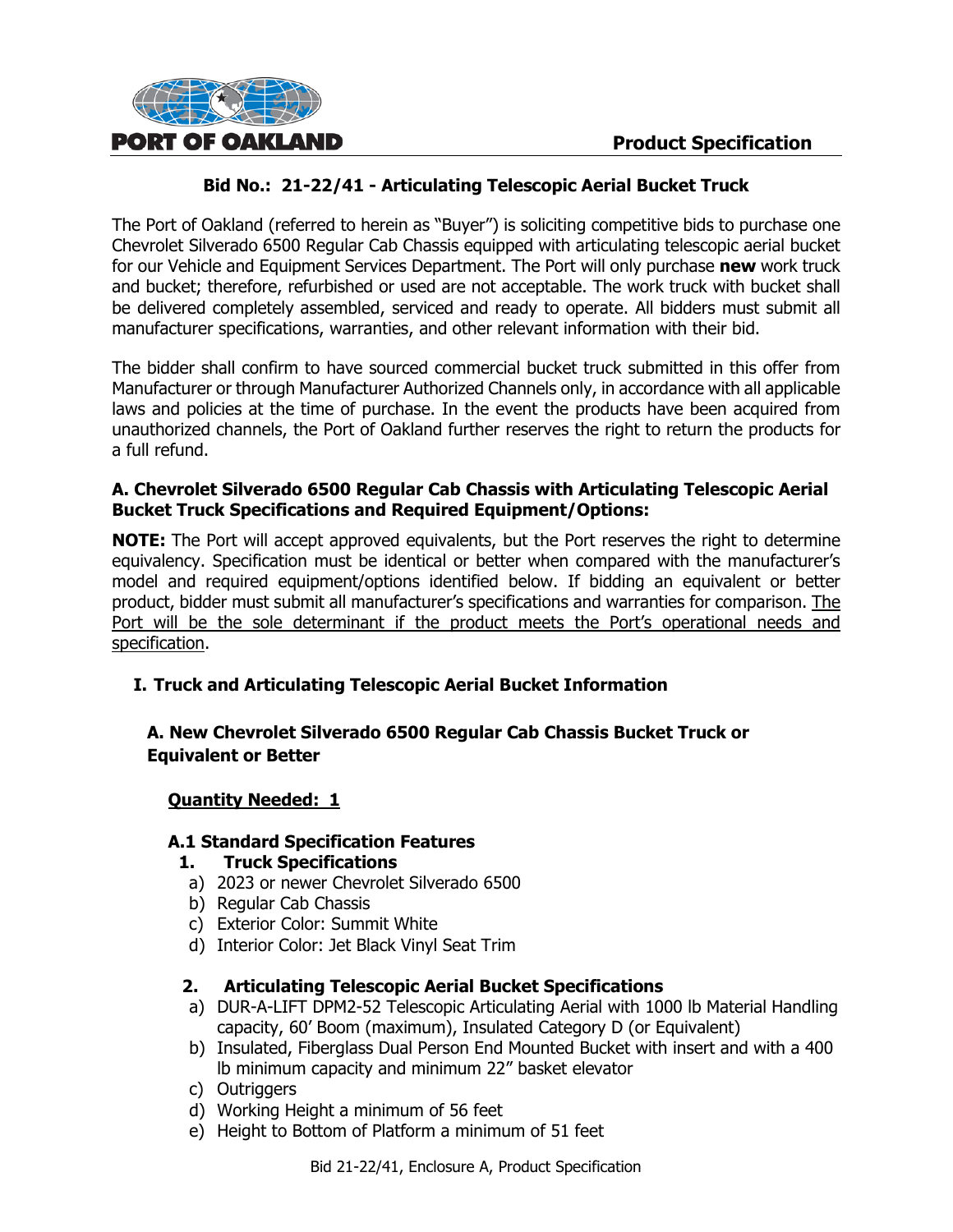- f) Side Reach (Non-Over Center) 32 foot maximum / Side Reach (Over Center) 32 foot maximum
- g) Overall Stowed Travel Height 12 feet maximum height
- h) Overall Unit Length 25 feet maximum
- i) Lower Boom Articulation Range 0 to 75 degrees or similar
- j) Inner/Outer Boom Articulation -30 to 75 degrees or similar
- k) Proportional controls
- l) Lower override controls
- m) Engine start/stop from basket
- n) Basket access from ground
- o) Compensated upper boom
- p) Hydraulic basket leveling
- q) Continuous rotation
- r) Joystick and lockout controls
- s) 180 degree basket rotator
- t) High Electrical resistant controls
- u) Tool circuits
- v) Truck Grounding Cable and Clamp
- w) Beacons and Safety Strobe Lights
- x) Platform Cover
- y) Back Up Alarm

If bidding an equivalent articulating telescopic aerial bucket truck, the configuration listed above must be satisfied or have similarities in order for your bid to be considered. Please state proposed equivalent on the Bid Form (or attach a separate sheet explaining the differences) and submit a complete specification sheet.

#### **B. Truck Configuration and Options:**

As listed above the listed truck is configured with required options selected. Bidders are highly advised to carefully review required specifications/features before submitting a bid. If submitting an equivalent or better truck, the required trailer might slightly change due to its chassis and build. Thus, bidders must submit a complete specifications sheet for review and comparison.

#### **C. Delivery, Inspection, Keys and Service Manual:**

Delivery required on or before **December 30, 2022**. The unit shall be delivered completely assembled, serviced and ready to operate. Port Staff will inspect the unit for acceptance. In addition, the Port also requires two (2) extra sets of keys in addition to the two sets that comes with truck for a total of 4 sets of keys; as well as one (1) maintenance manual (if applicable) in either printed form, CD, or thumb drive.

# **D. DMV Registration:**

The successful bidder is responsible for the registration process of the Truck with the Department of Motor Vehicle (CA exempt plates will be required).

# **E. Warranty and Support Information:**

All bidders must include warranty and support information for the offered unit.